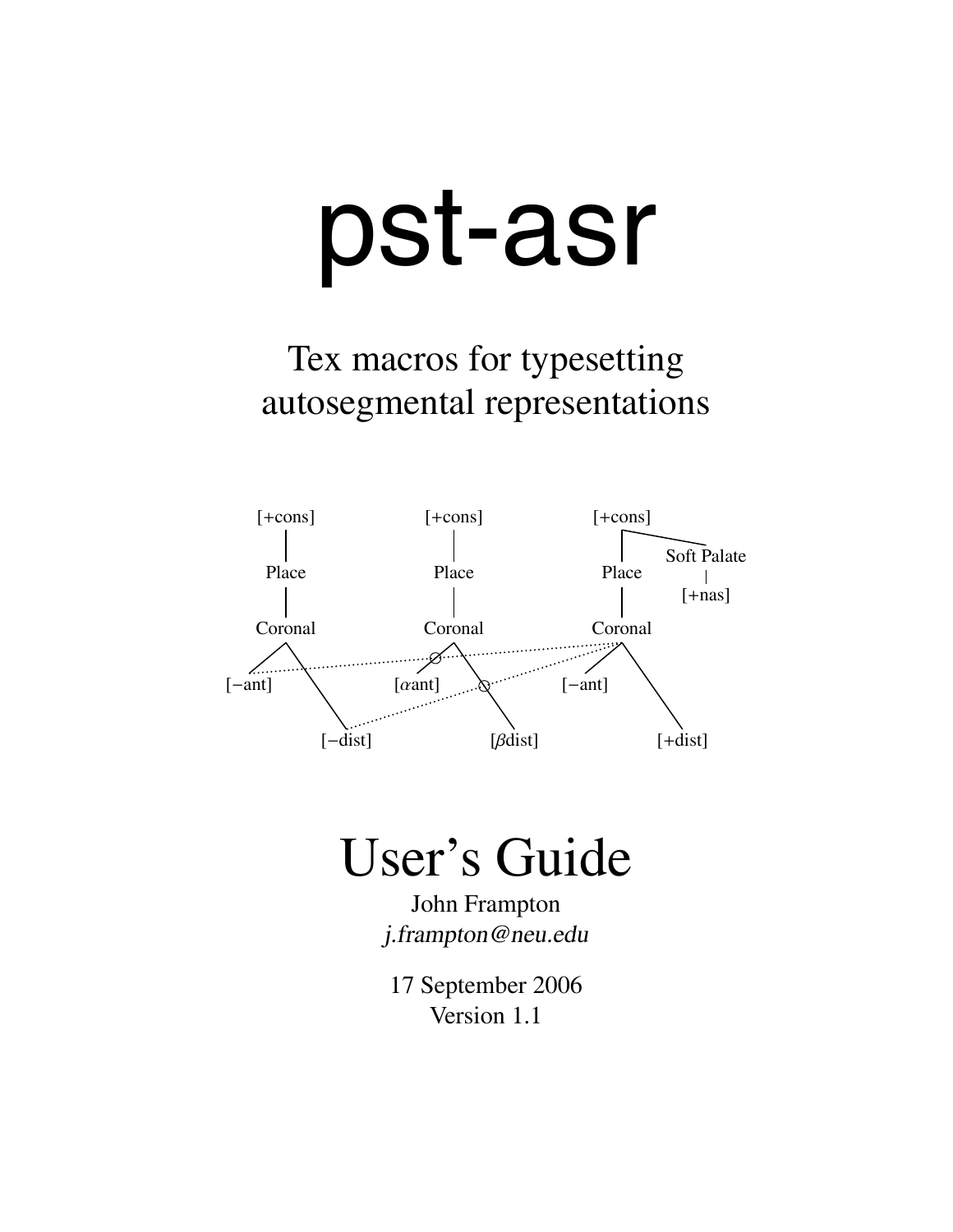# **Contents**

| $\mathbf{1}$   |                                                                                     | $\mathbf{1}$   |
|----------------|-------------------------------------------------------------------------------------|----------------|
|                | The components of a software package<br>1.1                                         | $\overline{c}$ |
| $\overline{2}$ | The grid                                                                            | $\overline{3}$ |
|                | Horizontal dimensions<br>2.1                                                        | 3              |
|                | Vertical dimensions<br>2.2                                                          | 3              |
|                | Incremental modification<br>2.3                                                     | $\overline{4}$ |
| 3              | The hbox that representations are built in $\dots \dots \dots \dots$                | 5              |
| 4              | Putting elements on tiers and associating elements                                  | $\tau$         |
| 5              |                                                                                     | 8              |
|                | Special parser tokens: $\{,  , \lt,, ', \text{ and control sequences } \}$ .<br>5.1 | 9              |
| 6              |                                                                                     | 11             |
|                | 6.1                                                                                 | 12             |
| 7              | Inserting timing slots and phonemes and associating them                            | 14             |
|                | 7.1                                                                                 | 15             |
| 8              |                                                                                     | 17             |
|                | Example (Sanskrit coronal assimilation)<br>8.1                                      | 18             |
|                | Example (Wikchammi vowel harmony)<br>8.2                                            | 20             |
| 9              | Reusing the syllable tier $\ldots \ldots \ldots \ldots \ldots \ldots$               | 22             |
|                | The macro \LevelsIncrement<br>9.1                                                   | 22             |
| 10             | Representations with no timing tier $\ldots \ldots \ldots \ldots$                   | 25             |
|                |                                                                                     | 25             |
| 11             | The morpheme structure of words                                                     | 27             |
|                | 11.1                                                                                | 30             |
|                | Technical specification of the action of $\binom{n}{1}$<br>11.2                     | 31             |
| 12             |                                                                                     | 32             |
| 13             |                                                                                     | 34             |
|                | 13.1                                                                                | 34             |
|                | Syllable constituent structure<br>13.2                                              | 35             |
|                | Derivation of foot structure<br>13.3                                                | 36             |
| A              | Parser extensions                                                                   | 37             |
|                | Displaced macro evaluation in parsing $\ldots$ ,<br>A.1                             | 37             |
|                | Parsing timing tier delimiters<br>A.2                                               | 38             |
|                | Modifying the parser<br>A.3                                                         | 39             |
| B              | Utility macros                                                                      | 41             |
|                | Manipulating dimensions<br>.<br>B.1                                                 | 41             |
|                | Interpolating a node between two points<br>B.2                                      | 41             |
| $\mathsf{C}$   | Installation and working environment                                                | 42             |
| Index          |                                                                                     | 44             |
|                |                                                                                     |                |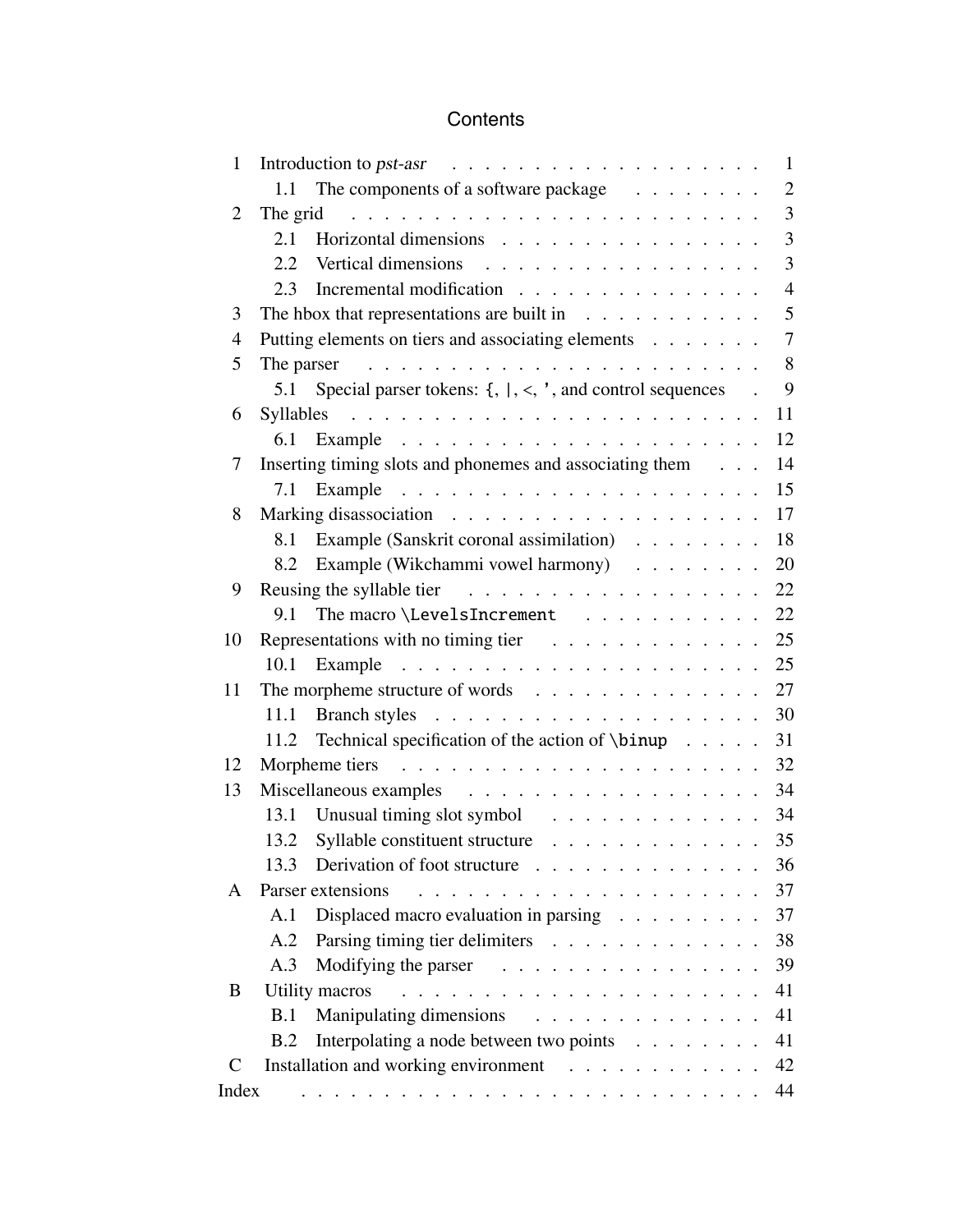#### 1. Introduction to pst-asr

Typesetting autosegmental representations poses difficult problems. While no single representation poses an insurmountable problem, it is difficult to typeset autosegmental representations with sufficient ease to make them a regular part of the discussion. Halle and Idsardi (1995) is notable for its extensive use of autosegmental representations, but although their paper is full of multi-tiered representations, the relation between tiers in their stress analysis is particularly simple. Goldsmith's book Autosegmental and Metrical Phonology (1990) is particularly notable, with many complex autosegmental representations. Consider the following derivation of syllable structure, adapted from Goldsmith's discussion (p. 119) of Yokuts syllabification. V represents an epenthetic vowel.

(1) l × o × g × w × h × i × n × → σ l × o × g × w × h × i × n × → σ l × o × g × σ w × V × h × i × n × → σ l × o × g × σ w × V × σ h × i × n ×

Without software which is specialized to construct autosegmental displays, creating (1) requires sufficient work that a linguist has to think twice about using a display like this in a handout or or even a paper.

pst-asr makes it fairly easy. The code is:

```
\bigskip
\noindent (1)\quad
\asr logwhin\endasr
\quad $\to$\quad
\asr \3logwhin\endasr
\bigskip \hfill
\quad $\to$\quad
\asr \3log\2wVhin\endasr
\quad $\to$\quad
\asr \3log\2wV\3hin\endasr
\kern1em
\bigskip
```
If you decide to install pst-asr, there are instructions in Appendix C. It is heavily dependent on the PSTricks package and the XKeyVal packages, which will also have to be installed. This section will outline what is involved conceptually in this software package. The remaining sections detail the workings of the various macros which make it up.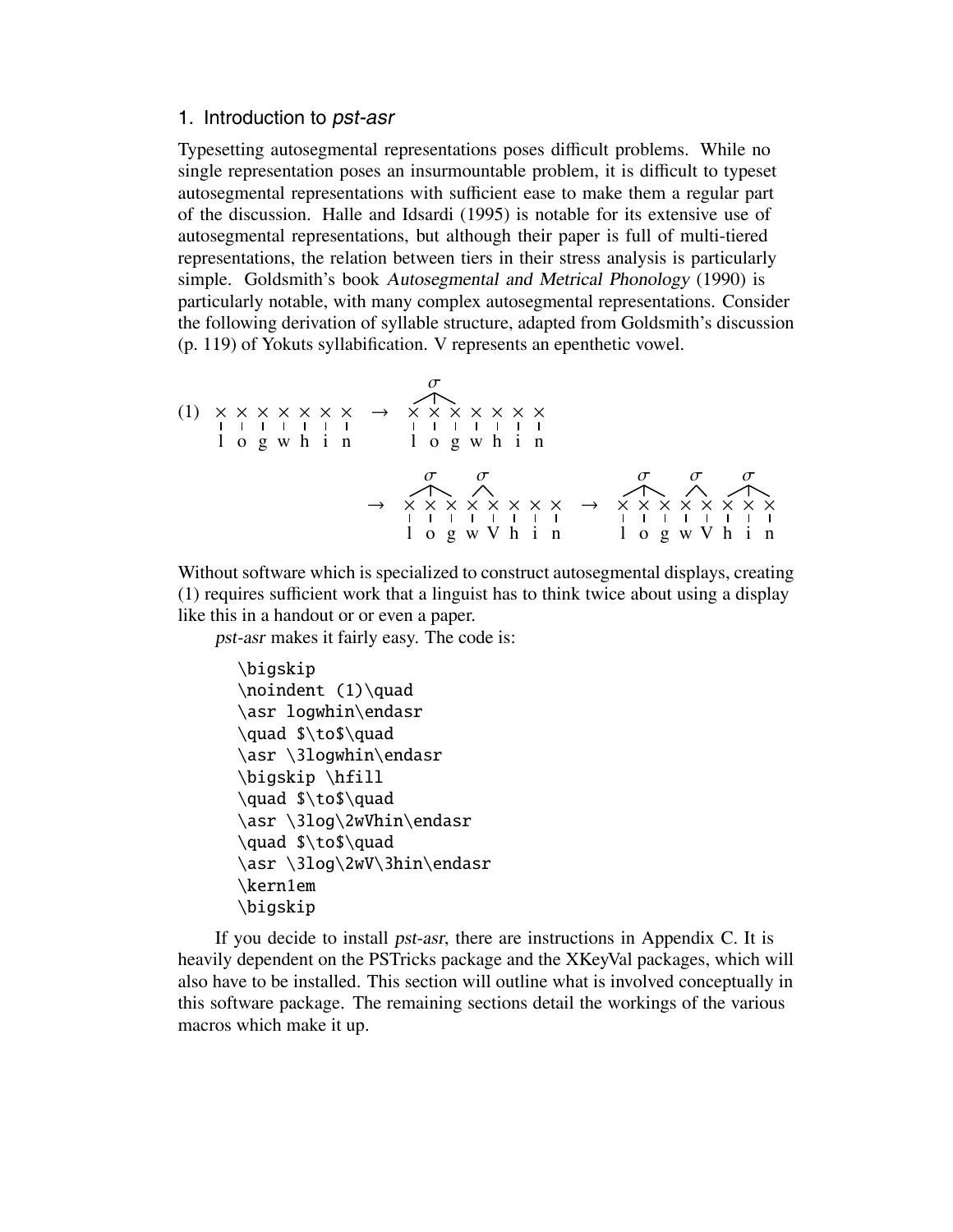#### 1.1. The components of a software package

What is required to allow code like (2a) to generate the display (2b)?

(2) a.  $\asr \Aki: p\endasr$ 

σ k  $\frac{\mathsf{x}}{\mathsf{I}}$ i × × p  $\frac{\mathsf{x}}{\mathsf{I}}$ 

Grid. A grid of some sort is necessary in order to provide a framework in which to place characters and establish reference points for drawing association lines.



**Parser.** A parser is needed in order to read the sequence  $\lambda$ ki: p from left to right, breaking it down into its component parts and translating them into the corresponding pieces of the display.

 $(4) \ \ \sqrt{4}$ σ  $\bf k$ k  $\frac{\mathsf{x}}{\mathsf{y}}$ i: → i × ×  $p$  $\mathbf{p}$  $\lambda$ 

Extendability and Adjustability. The mechanism must be extendable, so that new tiers in addition to the phoneme, timing slot, and syllable tiers can be defined and means provided for placing elements on tiers and associating elements on different tiers. All of the many dimensions and choices that need to be made to specify a tiered structure must be easily adjustable and defaults provided so that a reasonable "first draft" is produced with minimal settings.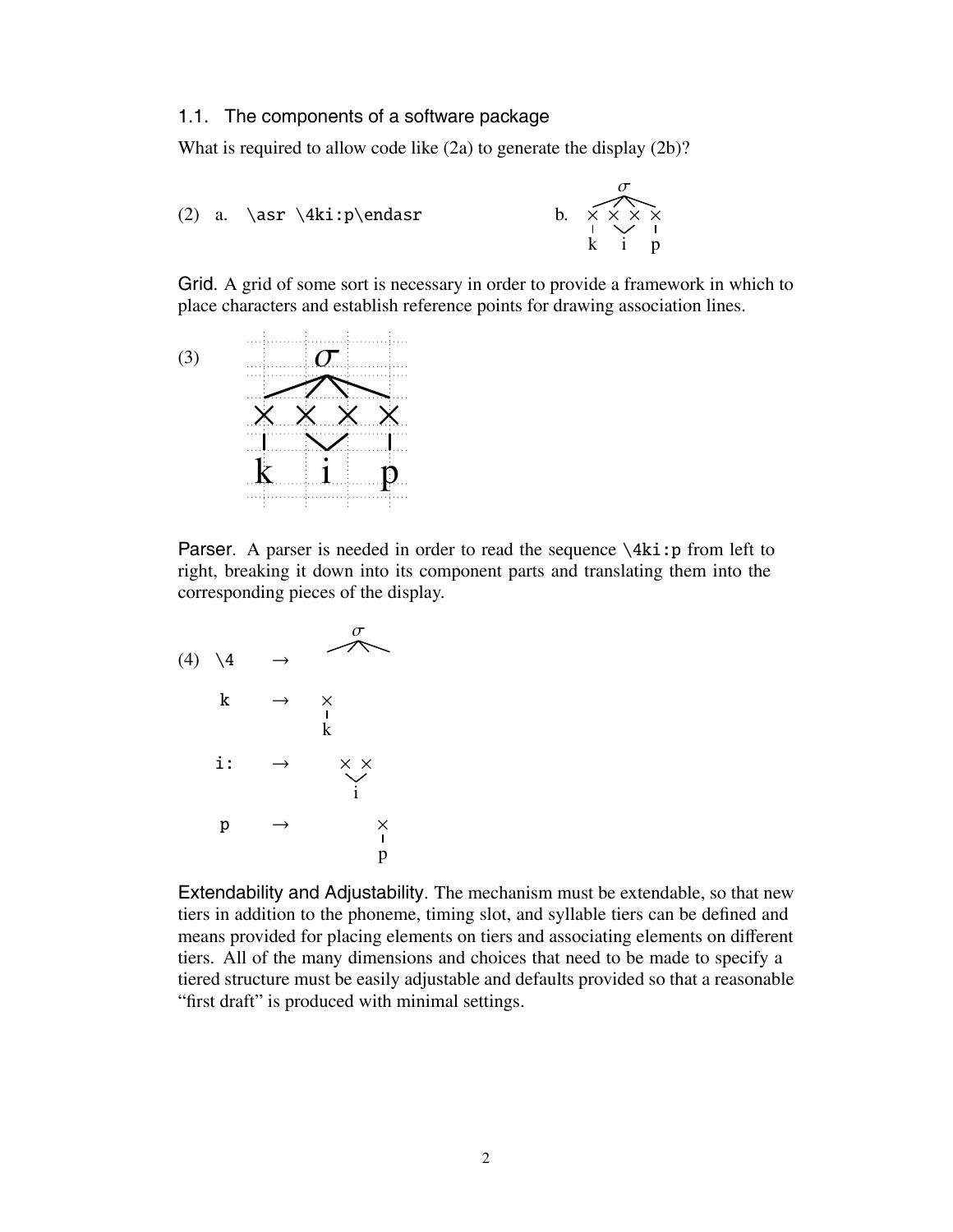# 2. The grid

# 2.1. Horizontal dimensions

Parameters: xgap, unitxgap Dimension register: \ASRxgap

The horizontal grid is set by the parameter xgap.  $\psset{xgap=dimension}$  sets a dimension register \ASRxgap. The dimension can be specified without explicit dimension units, in which case it is understood as being specified in psxunits (i.e. a multiple of  $\sigma$ . If the boolean parameter uniting is set to true, then \psset{xgap=dimension} has the secondary effect \psset{xunit=dimension}. This makes it easy to specify horizontal positions, because all the pst-asr macros understand numerical x-dimensions (i.e. ones without explicit dimensions) as being measured in psxunits. The default setting is unitxgap=true.

# 2.2. Vertical dimensions

Macro: \newtier

Parameters: tsB, tsht, tsdp, ts, phB, phht, phdp, ph, syB, syht, sydp, sy. Macros which evaluate to a dimension: \ASRtsB, \ASRtst, \ASRtsb, \ASRphB,

\ASRpht, \ASRphb, \ASRsyB, \ASRsyt, \ASRsyb.

Executing \newtier{name} establishes four parameters: nameB, nameht, namedp, and name. Setting the parameters nameB, nameht, and namedp (assigning them dimensions) establishes 3 y-levels and 2 y-differences, all recorded in control sequences, as shown below.



Tiers named *ts* (timing tier), *sy* (syllable tier), and *ph* (phoneme tier) are defined in pst-asr. Users can define whatever other tiers they need. \newtier accepts a list of names as well as a single name.

The parameter name does not have an independent role, but gives a convenient way to set the other parameters. The *sy*-tier will be used for illustrative purposes. The parameters are syB, syt, syb, and sy. The most common way to set the *sy*-levels is by executing

\psset{sy=baseline specification height/depth specification}

There are several options available for setting the baseline level.

(5) baseline-specification 
$$
\rightarrow
$$
  $\begin{pmatrix} y\text{-level} \\ (tier_name) \\ * \end{pmatrix}$  y-offset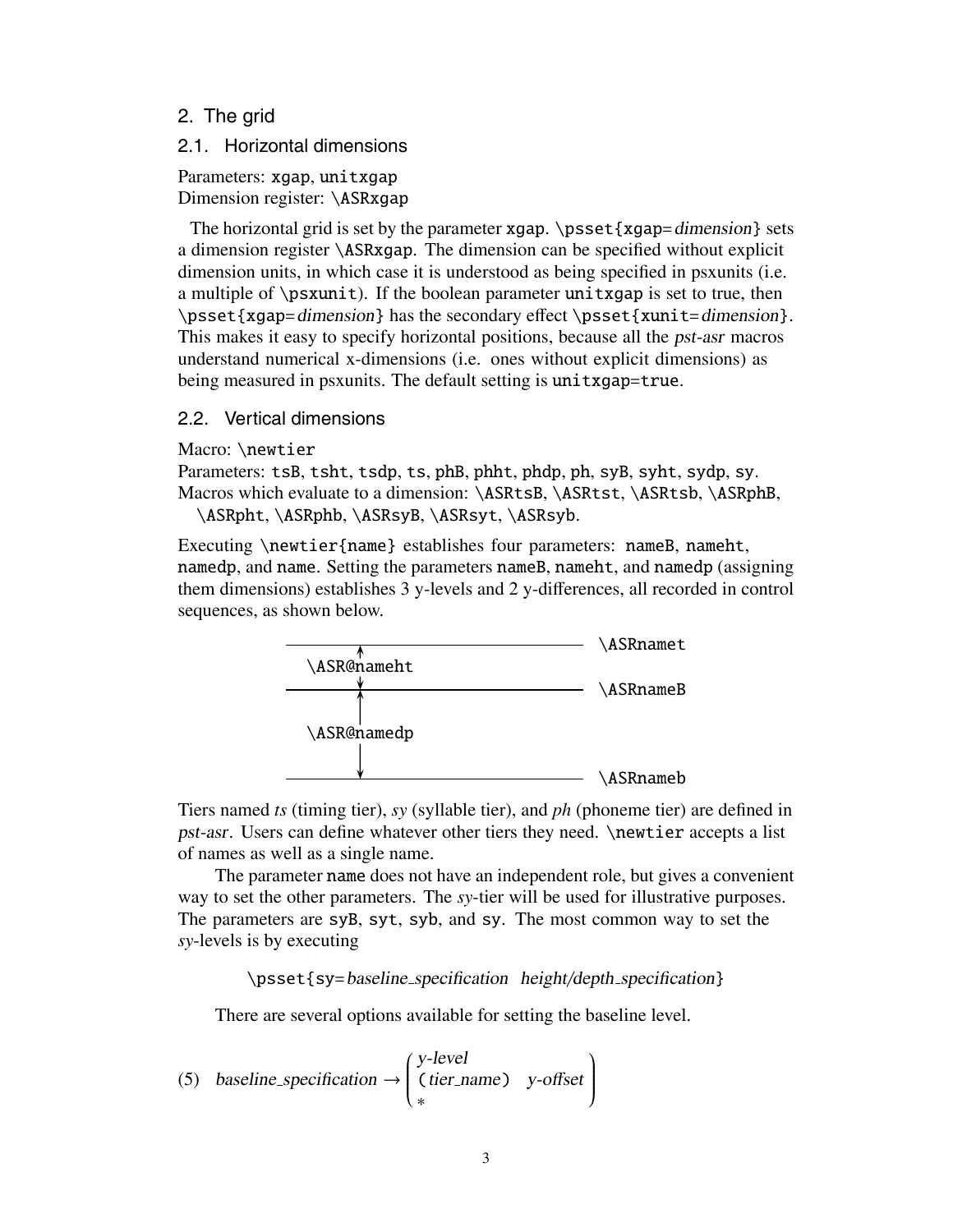The baseline level can be specified directly, or as an offset to an already established tier baseline, or left unchanged (the \* option). So, for example,

```
\psset{sy=(ts) 1 3ex 1.5ex}
```
will set the *sy*-baseline to be 1 psyunit above the *ts*-baseline. All dimensions can either be purely numerical, in which case they will be interpreted as being given in psyunits, or with explicit Tex dimensions (pt, ex, em, ... ).

The options for setting the tier height and depth are:

(6) height/depth-specification 
$$
\rightarrow
$$
   
\n
$$
\begin{pmatrix}\n\text{height/depth} \\
\text{height/depth} \\
\text{c stuff}\n\end{pmatrix}\next{r}_\text{extra height/depth}
$$
\n
$$
\begin{pmatrix}\n\text{height/depth} \\
\text{extra height/depth} \\
\text{c stuff}\n\end{pmatrix}
$$

If two dimensions are given, they are taken to be the height and depth of the tier. If a single dimension is given, it is taken to be both the height and depth of the tier. If there is a (stuff) term, the stuff is put in an hbox and the height and depth of the hbox, augmented by the given extra height and extra depth, are taken to be the height and depth of the tier. Two characters usually suffice for "stuff"; the tallest and deepest characters that appear on the tier. If no extra height or depth is specified, the current value of the parameter extragap is used to augment both the height and depth of the hbox to determine the height and depth of the tier. The core tiers are established in pst-asr by:

```
\newtier{ts,ph,sy}
\newpsstyle{medsyls}{unitxgap=true,xgap=2.5ex,
   extragap=.5ex,ts=0 ($\times$),ph=-3.5ex (pf),
   sy=3.5ex ($\sigma$)}
\psset{style=medsyls}
```
Here and throughout this User's Guide, full width boxed code is a quotation from pst-asr.

# 2.3. Incremental modification

Small adjustments (in the *sy*-tier levels, for example) are often best handled by the parameters syB, syht, and sydp. These parameters (not the parameter sy) accept incremental modification, signalled by the prefix ! on the value. So, for example, \psset{syB=!2pt} will raise the *sy*-baseline by 2pt. \ASRsyB, \ASRsyt, and \ASRsyb are all modified accordingly. The parameter xgap also accepts incremental modification.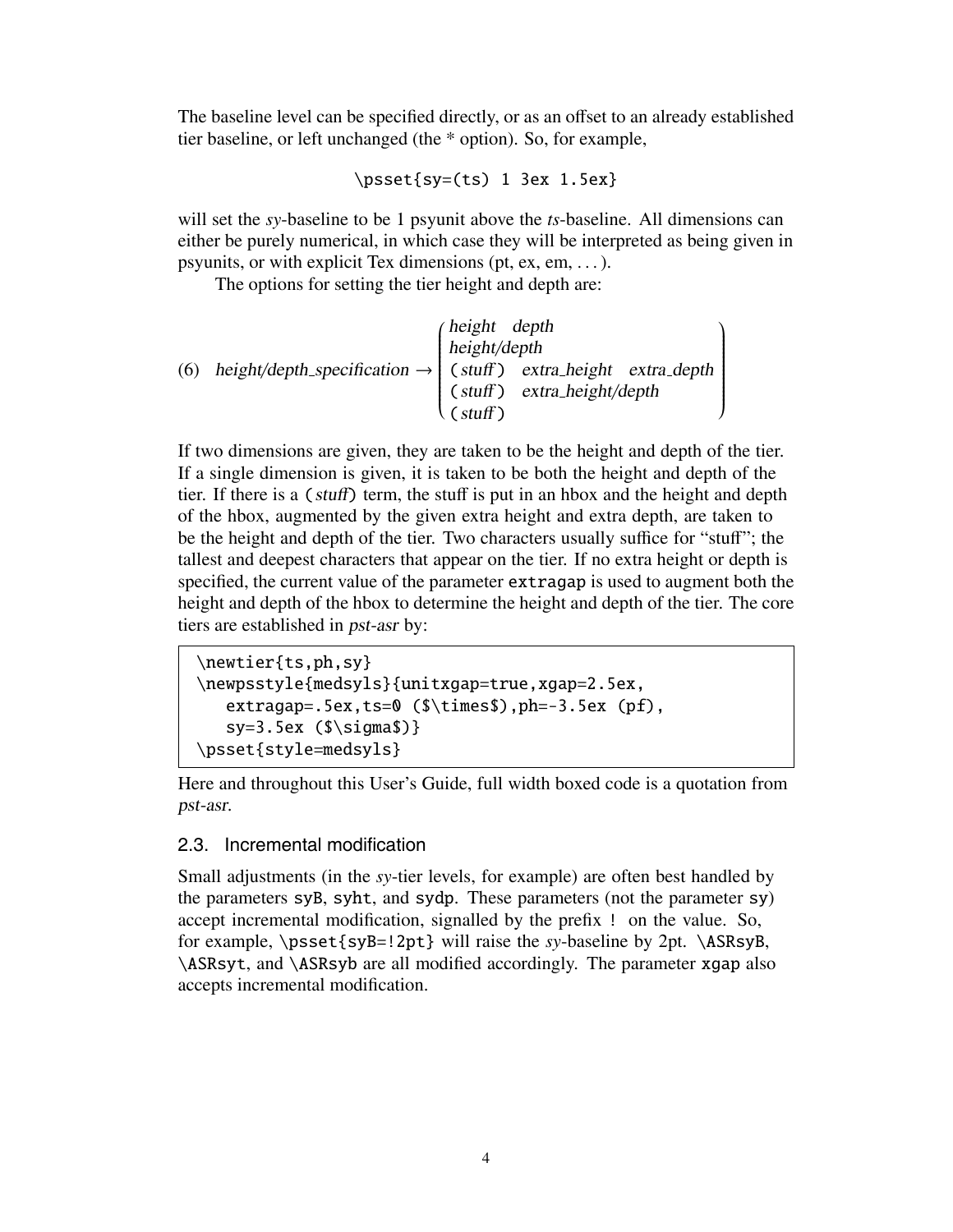#### 3. The hbox that representations are built in

Macros: \dbox, \enddbox, \dput

\dbox initiates the construction of an hbox. It also initializes some dimension registers which are used to keep track of the bounding box of material typeset inside the box by the  $\dot{$  macro.  $\end{$  enddbox closes up the box and uses those dimension to set the size of the resulting box so that it bounds the material inside the box which was typeset by  $\dot{\theta}$ . The macro  $\dot{\theta}$  is just like the PSTricks macro \rput, but adds the updating of the dimension registers which are used to set the size of the dbox.

For example, (7b) produces (7a).

\n
$$
\sigma
$$
  
\n $\rightarrow$   
\n $\star$   
\n $\star$   
\n $\star$   
\n $\downarrow$  p  
\nb. \dbox \dput [B] (1, \ASRtsB) {\$\times\$}\n\ndput [B] (2, \ASRtsB) {\$\times\$}\n\ndput [B] (3, \ASRtsB) {\$\times\$}\n\ndput [B] (0, \ASRphB) {k}\n\psline(0, \ASRpht) (0, \ASRtsb) \dput [B] (1.5, \ASRpht) (1, \ASRtsb) \n\psline(1.5, \ASRpht) (2, \ASRtsb) \dput [B] (3, \ASRpht) (3, \ASRtsb) \dput [B] (1.5, \ASRsht) (3, \ASRtsb) \dput [B] (1.5, \ASRspB) {\$\times\$jgma\$}\npsline(0, \ASRtst) (1.5, \ASRsyb) \n\psline(1, \ASRtst) (1.5, \ASRsyb) \n\psline(2, \ASRtst) (1.5, \ASRsyb) \n\psline(3, \ASRtst) (1.5, \ASRsyb) \n\end{\n

There are 16 lines of code inside \dbox... \enddbox, one for each of the 4 timing slots, 3 phonemes, 1 syllable symbol, and 8 association lines. Be patient, we will soon see that (7a) can be produced much more simply. But we need to take one step at a time in order to understand how pst-asr operates.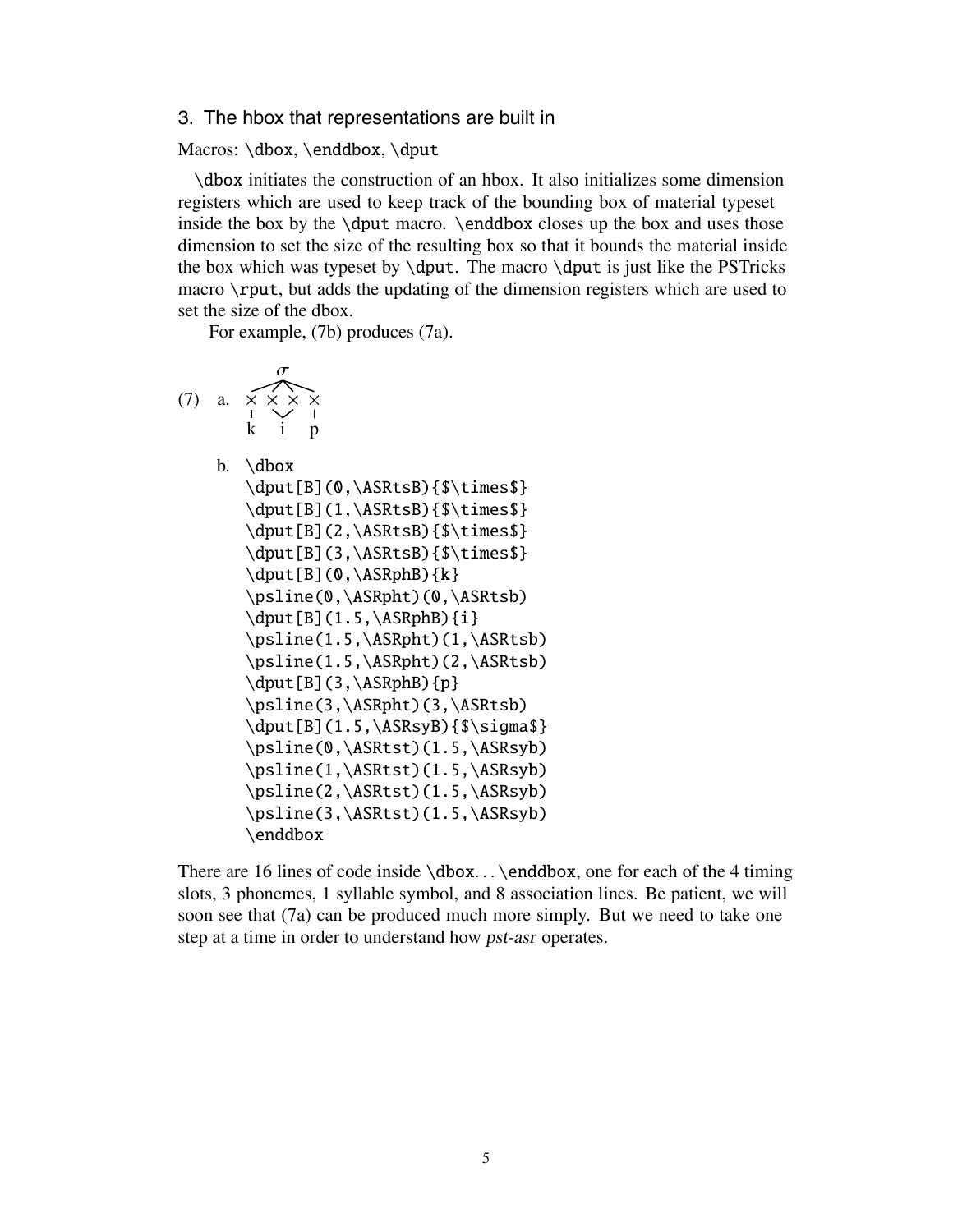An magnified version of (7a) is given below, with the grid explicit, which can be compared with the code. Each piece of the display corresponds to a line of code in (7b).

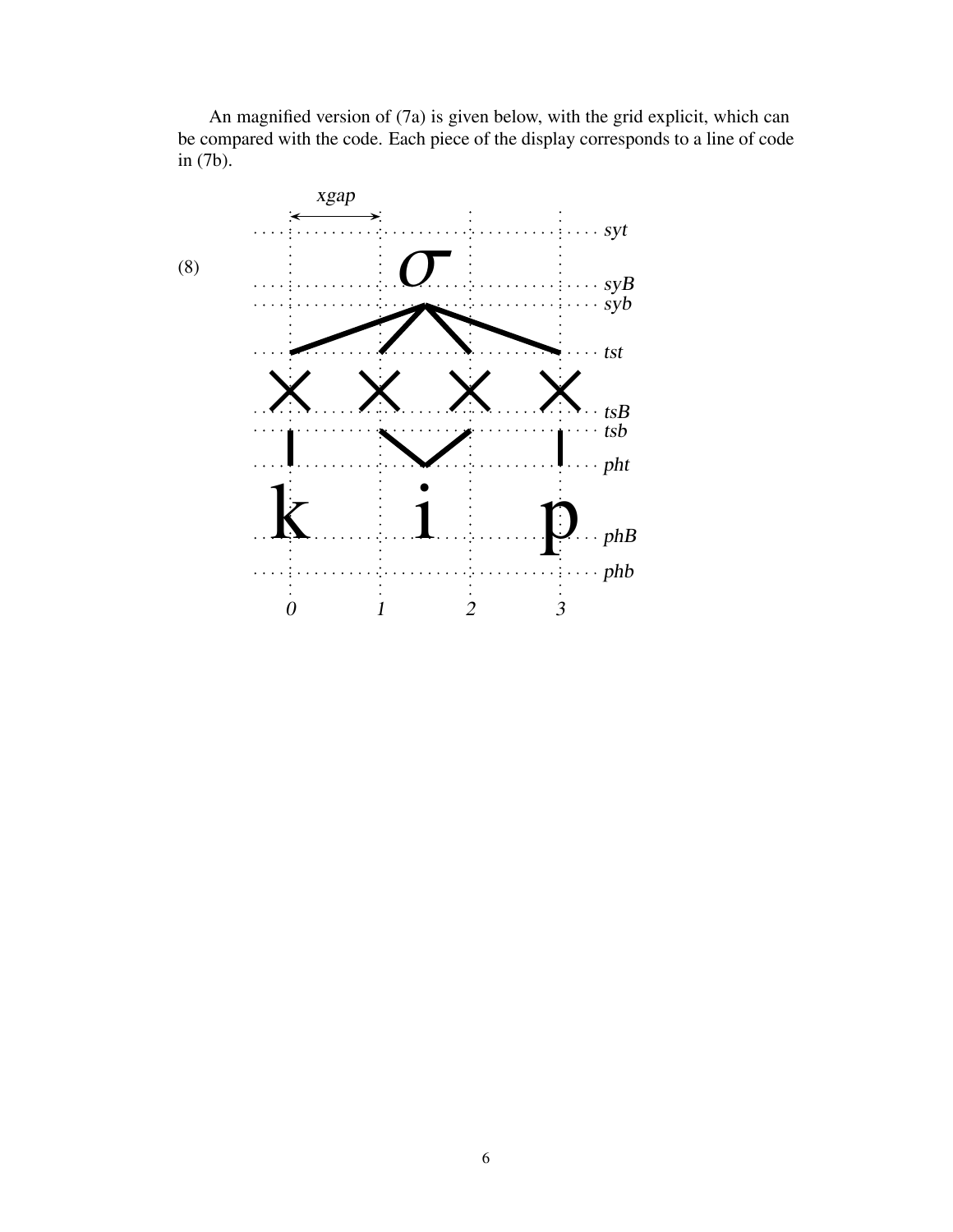#### 4. Putting elements on tiers and associating elements

\tierput, \assoc, \tiershortcuts

The two general structure building macros are \tierput and \assoc.

 $\left[ \times \text{offset} \right](x,\text{tier})\$ 

If  $x' = x + x$ -offset, this is equivalent to \dput [B](x', \ASRtierB}) { stuff } with respect to what is displayed. Additionally, both  $x'$  and the tier name are saved (in the macros \ASR@lasttierx and \ASR@lasttier). If there is no offset argument, the offset defaults to 0.

 $\lambda$ ssoc( $x_A$ , tierA)( $x_B$ , tierB)

Suppose that tierA has levels  $y_A^B$ ,  $y_A^{top}$ , and  $y_A^{bot}$ ; and that tierB has levels  $y_B^B$ ,  $y_B^{top}$ , and  $y_B^{bot}$ . If  $y_A^B > y_B^B$ , then an association line is drawn from  $(x_A, y_A^{bot})$  to  $(x_B, y_B^{top})$ , otherwise, an association line is drawn from  $(x_B, y_B^{bot})$  to  $(x_A, y_A^{top})$ . If only a single point follows  $\lambda$ ssoc, the second point is assumed to be (\ASR@lasttierx,\ASR@lasttier).

pst-asr contains

\def\tiershortcuts{\let\@=\tierput \let\-=\assoc}

Now, the code (7b) above can be simplified:

```
(9) \backslashdbox
```

```
\tiershortcuts
\@(0,ts){$\times$}
\@(1,ts){$\times$}
\@(2,ts){$\times$}
\@(3,ts){$\times$}
\qquad (0, ph) {k} \ - (0, ts)
\{(1.5,ph)\{i\}(- (1,ts) (- (2,ts))\}\qquad(3,ph)\{p\}\(-3,ts)\@(1.5,sy){$\sigma$}\-(0,ts)\-(1,ts)\-(2,ts)\-(3,ts)
\enddbox
```
This is an improvement, but to gain more significant simplification a parser is needed.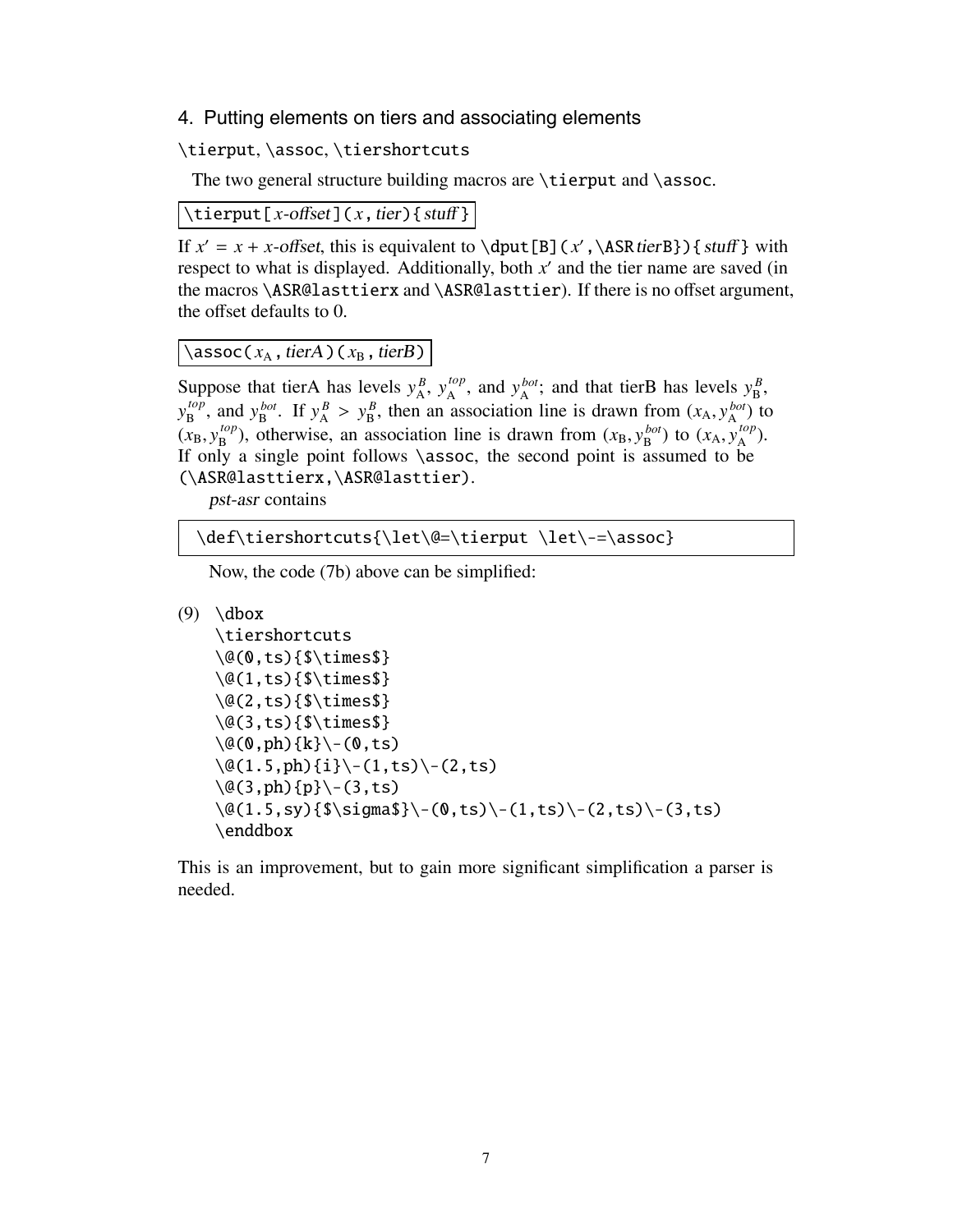#### 5. The parser

Macros: \asr, \endasr Parameters: tssym, asrB, everyph, everyasr Dimension register: \xpos

The code (10a) produces the display (10b), given the default parameter settings.

- (10) a. \asr kat\endasr
	- b. k  $\frac{\times}{\cdot}$ a  $\frac{\mathsf{x}}{\mathsf{I}}$ t  $\frac{\mathsf{x}}{\mathsf{I}}$

 $\a$  starts a dbox, initializes the dimension register  $\x$ pos to 0 pt, and initiates parsing. \xpos keeps track of the horizontal progress of structure building, which proceeds from left to right as characters are read from left to right, until \endasr terminates the process, closing the dbox. After each character is read (unless it is followed by :), a timing slot, phoneme, and association are drawn, and a dimension \xpos is stepped by \ASRxgap. If : follows the character, a geminate is typeset and \xpos is stepped by twice \ASRxgap.

(11) a. \asr ka:t\endasr

b. k  $\frac{\times}{\cdot}$ a × × t  $\frac{\mathsf{x}}{\mathsf{y}}$ 

The symbol that is used for timing slots is determined by the parameter tssym, with the setting tssym= $\times$ times\$ the default. So, for example:

#### (12) a. \asr[tssym=\$\bullet\$] ka:t\endasr

b. k • a  $\ddot{\phantom{0}}$ t •

Phonemes are typeset by putting them in an hbox and placing the hbox appropriately. Inside each of these phoneme boxes, the macro \ASR@everyph is evaluated as the first order of business. Its body is set by the parameter everyph. So:

(13) a. \asr[tssym=\$\bullet\$,everyph=\it] ka:t\endasr

b. *k* • *a*  $\ddot{\phantom{0}}$ *t* •

everyph is mainly intended as a way to allow the user to automatically switch to IPA fonts when typesetting phonemes.

The default is to put the baseline of the hbox that  $\arcsin$ ...  $\end{as}$  builds at the  $y = 0$  level. This can be changed using the  $\alpha$ srB parameter. The default is to put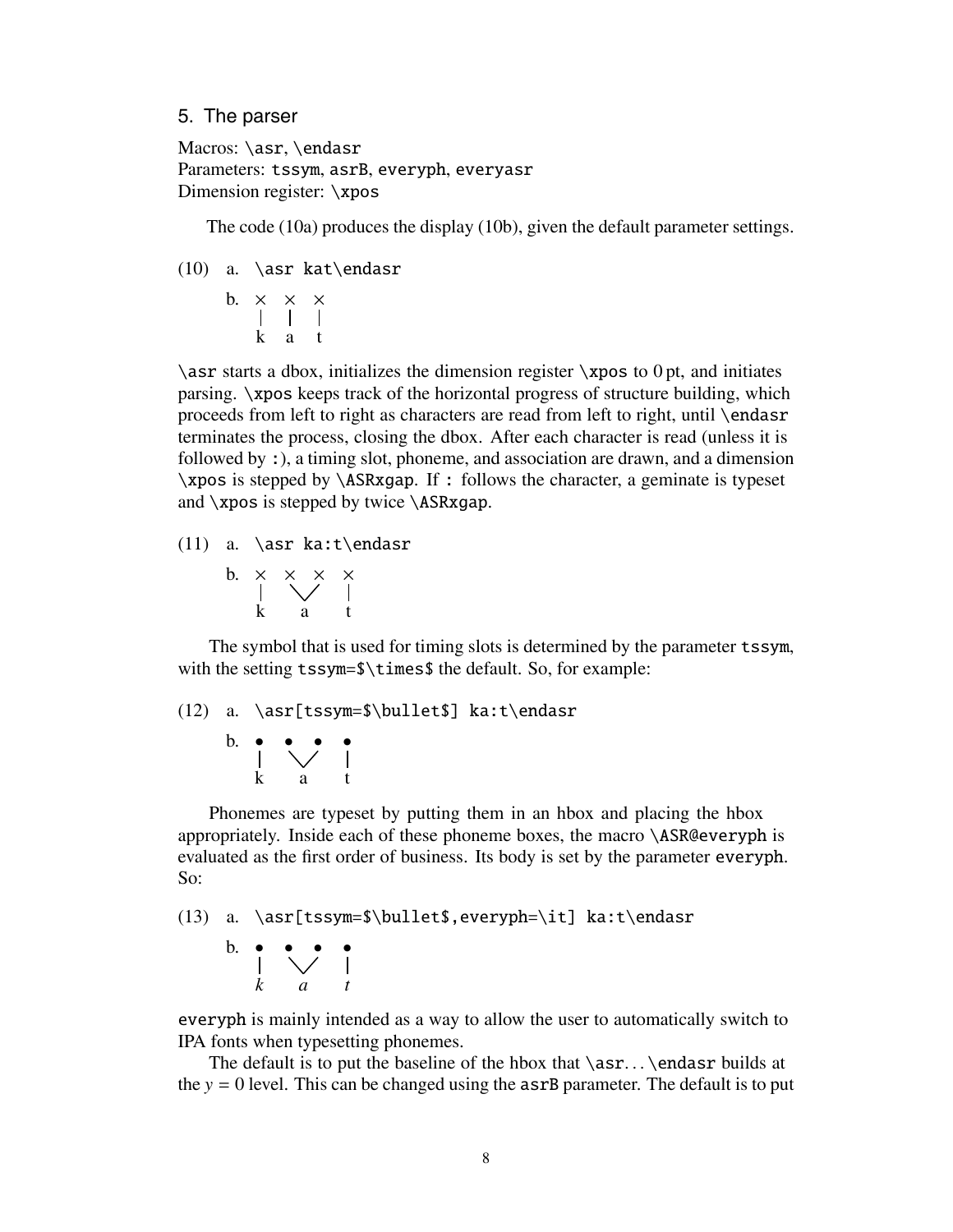the baseline of the timing tier at the  $y = 0$  level. Compare the following, assuming the default setting of asrB in (14a) and the default timing tier level throughout.

|  | $(14)$ 1. a. \asr ka:t\endasr        |  | $\begin{array}{ccccc} b. & \times & \times & \times & \times \\ &   & \vee & &   \\ & k & a & t \end{array}$                     |  |
|--|--------------------------------------|--|----------------------------------------------------------------------------------------------------------------------------------|--|
|  | 2. a. $\asr[asrB=1ex] ka:t\endasr$   |  | b. $\times$ $\times$ $\times$ $\times$<br>$\times$ $\times$ $\times$<br>$\times$ $\times$ $\times$<br>$\times$ $\times$ $\times$ |  |
|  | 3. a. \asr[asrB=\ASRphB] ka:t\endasr |  | $\begin{array}{c ccc}\n & \times & \times & \times & \times \\  & & \downarrow & & \downarrow \\ b. & k & a & t\n\end{array}$    |  |

5.1. Special parser tokens:  $\{, |, \leq, \cdot \}$ , and control sequences

If the parser encounters {, it assumes a group follows and it treats the entire group as a single phoneme and typesets it accordingly.

(15) 1. \asr {k\$\rm ˆh\$}a:t\endasr

2.  $k<sup>h</sup>$  $\frac{\mathsf{x}}{\mathsf{I}}$ a × × t ×<br>>

If the parser encounters |, parsing is temporarily suspended until a second | is encountered. |... | is therefore a region in the code where macros of various kinds can be executed during the parse of a string of phonemes.

(16) 1. \asr k|\pscircle(\xpos,.55ex){1.5ex}|amba\endasr

2. k  $\frac{\times}{\cdot}$ a × m  $\frac{\times}{\cdot}$ b  $\frac{\mathsf{x}}{\mathsf{I}}$ a  $\frac{\mathsf{x}}{\mathsf{y}}$ 

If the parser encounters a control sequence, it is simply evaluated, not set as a phoneme, and the parser moves on to the next token in the string.

(17) 1. \def\goop{\pscircle(\xpos,.55ex){1.5ex}} \asr k\goop amba\endasr

> 2. k  $\frac{\times}{\cdot}$ a × m  $\frac{\times}{1}$ b  $\frac{\mathsf{x}}{\mathsf{I}}$ a  $\frac{\mathsf{x}}{\mathsf{I}}$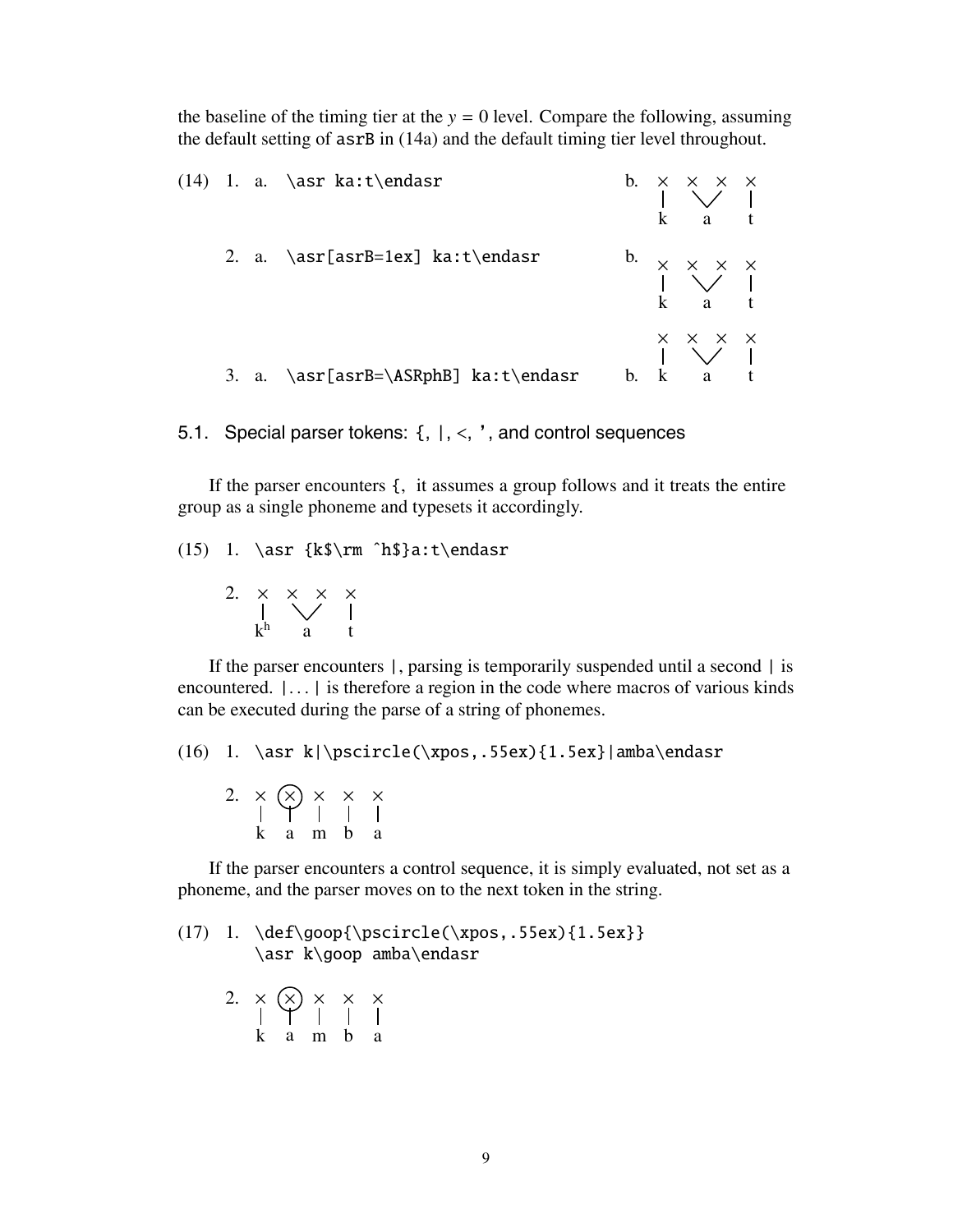Control sequences which are intended to expand to phonemes must be enclosed in braces so that they receive the correct interpretation.

(18) 1. \def\kh{k\$\rm ˆh\$}% \asr {\kh}amba\endasr 2.  $k<sup>h</sup>$  $\frac{\mathsf{x}}{\mathsf{I}}$ a  $\frac{\mathsf{x}}{\mathsf{I}}$ m  $\frac{\mathsf{x}}{\mathsf{I}}$ b ×<br>ٽ a  $\frac{\mathsf{x}}{\mathsf{I}}$ 

If the parser encounters the character <, it assumes that the next token is a control sequence (say  $\setminus$ CS).  $\lt\setminus$ CS is read and has the same effect as:

|{\stepxpos{-\ASRxgap}\CS}|

The modification of \xpos is grouped, so it has no effect outside the group.

< is provided so that there is an easy way to evaluate control sequences at the second timing slot of a geminate. Suppose you want to use  $\qquad$ goop from (17) to typeset:

|           | $\begin{array}{ccc} \times & \times & \times & \times \\ \vert & \vert & \vert & \end{array}$ |     |
|-----------|-----------------------------------------------------------------------------------------------|-----|
| $k$ u $p$ | $\mathbf{a}$                                                                                  | n u |

The solution is:  $\ar kupa: <\g{good nu\end{asr}$ 

If the parser encounters ', the following token is set as a timing tier delimiter. The details are explained in Appendix A.

If the parser encounters \endasr, parsing is terminated and the dbox is closed.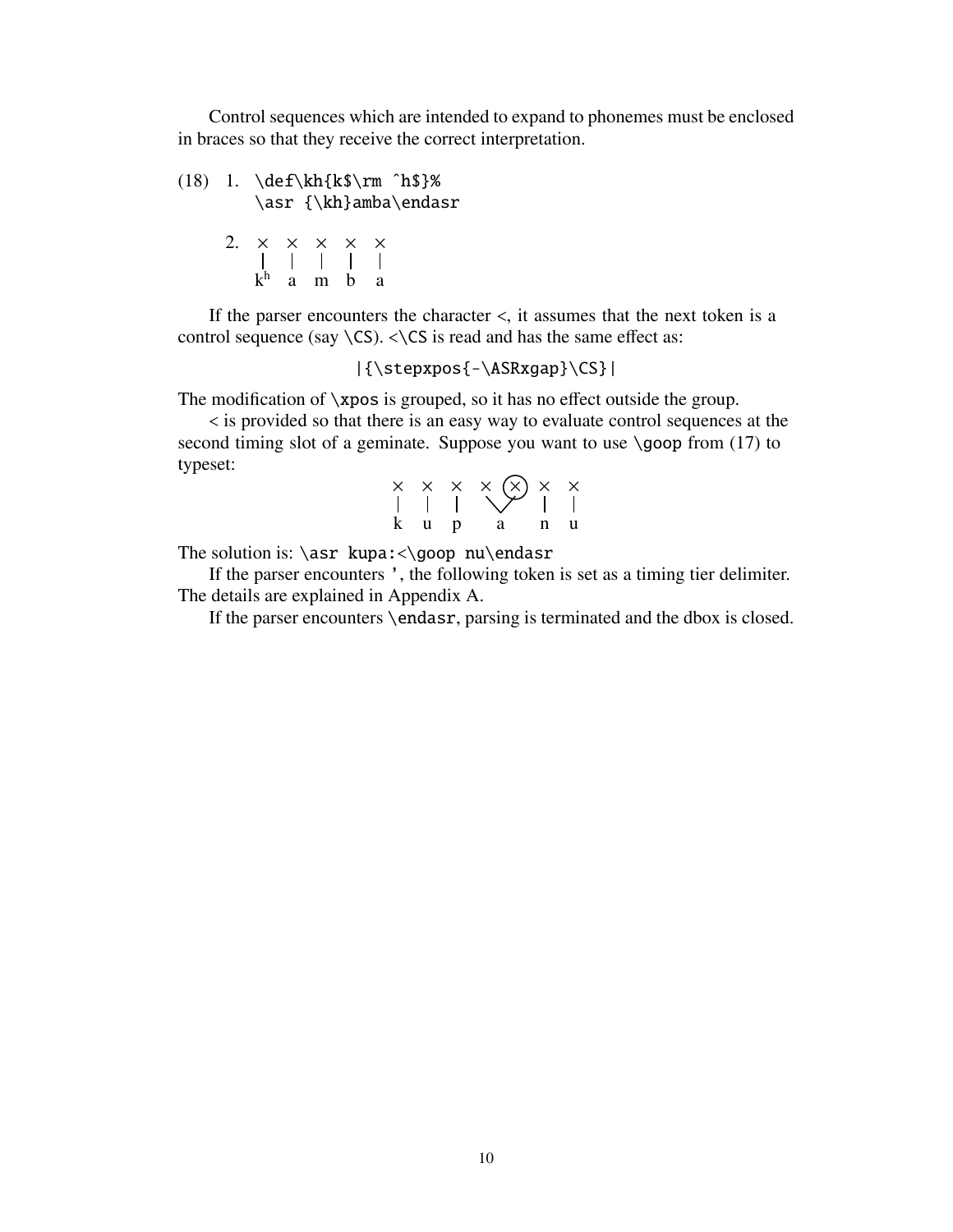# 6. Syllables

Macros: \varsyl, \qsyl, \monosysym, \bisysym, \1, \2, \3, \4, \5, \DefList PST styles: medsyls, bigsyls parameter: sysym

The default syllable symbol is set by the parameter sysym. The general syllable building macro is \varsyl, with syntax:



pst-asr includes:

\def\monosysym{\$\sigmaˆ{\mu\mu}\mskip-10mu\$} \def\bisysym{\$\sigmaˆ{\mu\mu}\mskip-18mu\$}

 $(20)$  a.  $\asr \|\varsigma\| \ssym=\monosysym]{-.5}{0,1}|du$ |\varsyl[sysym=\bisysym]{1}{0,1,2}|man\endasr



 $\qquadsqrt{c}$  (symbol) n

\qsyl is a streamlined version of \varsyl which does not take parameters and builds a symmetric syllable over the following <sup>n</sup> timing slots. The (symbol) argument is optional. If it is present, the symbol is used as the syllable symbol. If it is not, the syllable symbol set by the sysym parameter (accessible as \ASR@sysym) is used.

(21) a. \asr |\qsyl(\monosysym)2|du|\qsyl(\bisysym)3|man\endasr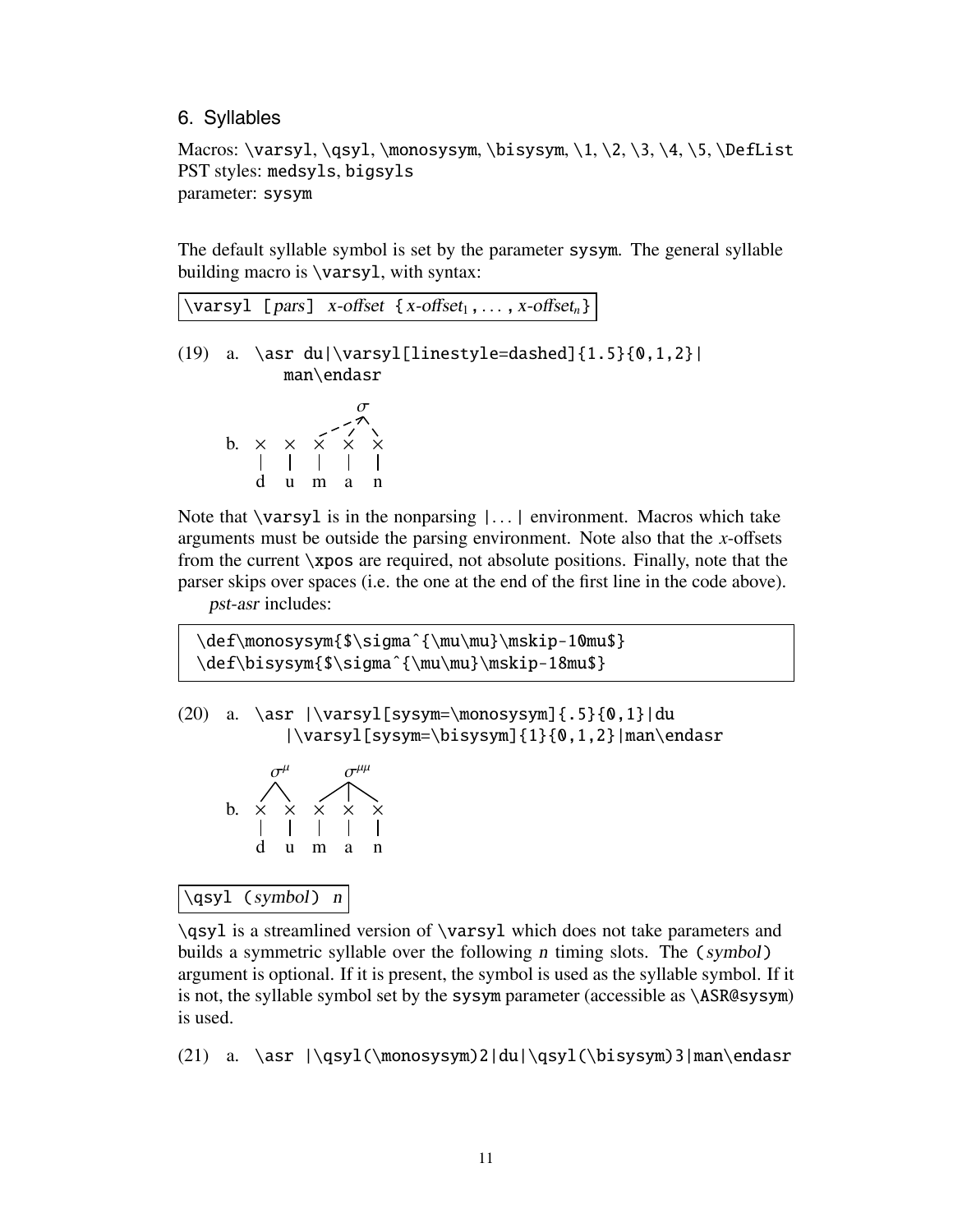

(22) a. \asr |\qsyl2|du|\qsyl3|man\endasr



pst-asr contains:

 $\def\1{\qsgl 1}$  $\def\2{\qsyl 2}$  $\def\{\qsgl 3\}$  $\def\{\qsyl 4\}$  $\def{\g{}g\ngyl 5}$ 

(23) a. \asr \3kat\3man\2du\endasr



Macros that do not take arguments can appear in the parsing environment. They are simply evaluated and the parser proceeds to the next token.

#### 6.1. Example

We have accumulated enough machinary to typeset a moderately complex example. Suppose you believe (as I do) that syllables have an autosegmental structure, not a constituent structure. Then you might want to typeset something like (24), with nuclei on a different tier than syllables.



One way to typeset (24) is given in (25). The style bigsyls is defined in pst-asr.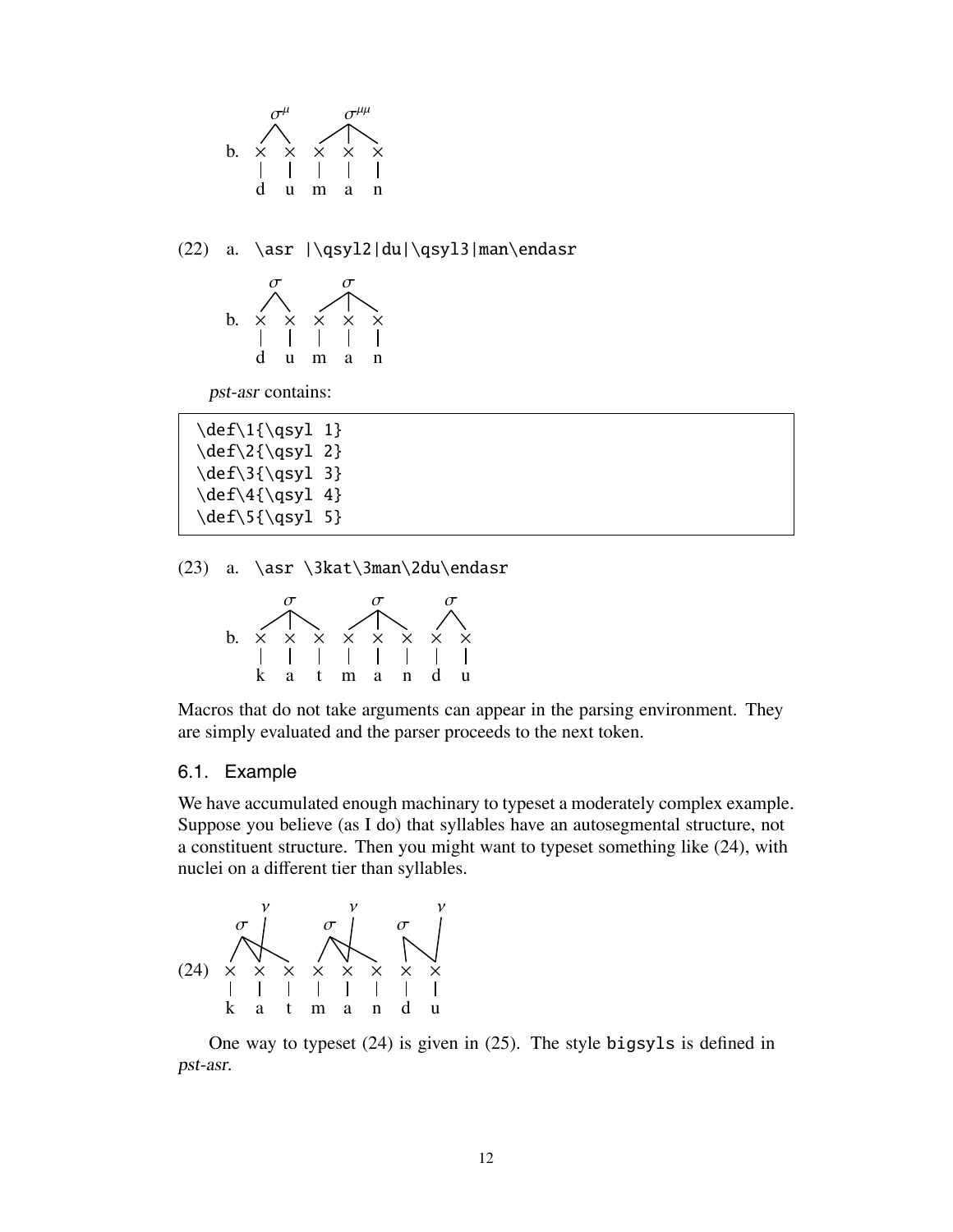```
\newpsstyle{bigsyls}{extragap=.6ex,unitxgap=true,
   xgap=3.5ex,ts=0pt ($\times$),sy=5.5ex ($\sigma$) .7ex,
   ph=-4.5ex (pf)}
```

```
(25) \newtier{nuc}
```

```
\tiershortcuts
\asr[style=bigsyls,nuc=(sy) 1em ($\nu$)]
|\varsyl{.4}{0,1,2}|kat
|\ \varepsilon_4\{0,1,2}|man
|\varsyl{-.1}{0,1}|du
|\@[.2](1, \text{succ})\\nu$}\-(1,ts)
\qquad{2}(4, nuc){$\nu$}\-(4,ts)
\@[ .2](7, nuc){$\nu$}\-(7, ts)
\endasr
```
One weakness in the code in (25) is that the settings which must be adjusted to get a good looking display (.4, −.1, and .2) are spread out in various places in the code. This makes adjustment difficult. pst-asr provides \DefList, which gives a convenient way to concentrate the parameters which might need to be adjusted.

```
\newtier{nuc}
\DefList{\syloffA{.4},\syloffB{-.1},\nucoff{.2}}
\tiershortcuts
\asr[style=bigsyls,nuc=(sy) 1em ($\nu$)]
|\varsyl{\syloffA}{0,1,2}|kat
|\varpi{\{\syst[}fA\}{0,1,2}|man
|\varsyl{\syloffB}{0,1}|du
\setminus \setminus \setminus \setminus \setminus \setminus \setminus \setminus \setminus \setminus \setminus \setminus \setminus \setminus \setminus \setminus \setminus \setminus \setminus \setminus \setminus \setminus \setminus \setminus \setminus \setminus \setminus \setminus \setminus \setminus \setminus \setminus \setminus \setminus \setminus \setminus \setminus\@[\\nucoff](4,nuc)(\\nu$\\- (4,ts)\@[\\nucoff](7,nuc)($\nu$\\-(7,ts)\endasr
```
\DefList distributes \def over the list which follows and ignores following spaces. Note also that inside  $\arcsin$ ...  $\end{cases}$  spaces which follow  $\cdot$ , or which follow tokens or groups which are parsed as phonemes, are ignored.

If you prefer writing  $\@{ and } -$  to writing  $\ti$ erput and  $\asc$ ssoc, you might want to execute \tiershorts someplace outside any group so that the shortcuts are available globally. There is another option. pst-asr provides a way for it to be automatically enforced inside  $\arcsin$ ...  $\end{mar}$ , but not outside. When  $\arcsin$  is executed, immediately after construction of the dbox is begun, the macro \ASR@everyasr is evaluated. The body of that macro (which does not take arguments) is set by means of the parameter everyasr. So if you say \psset{everyasr=\tiershortcuts}, then the shortcuts will be in effect inside \asr... \endasr, but not outside it.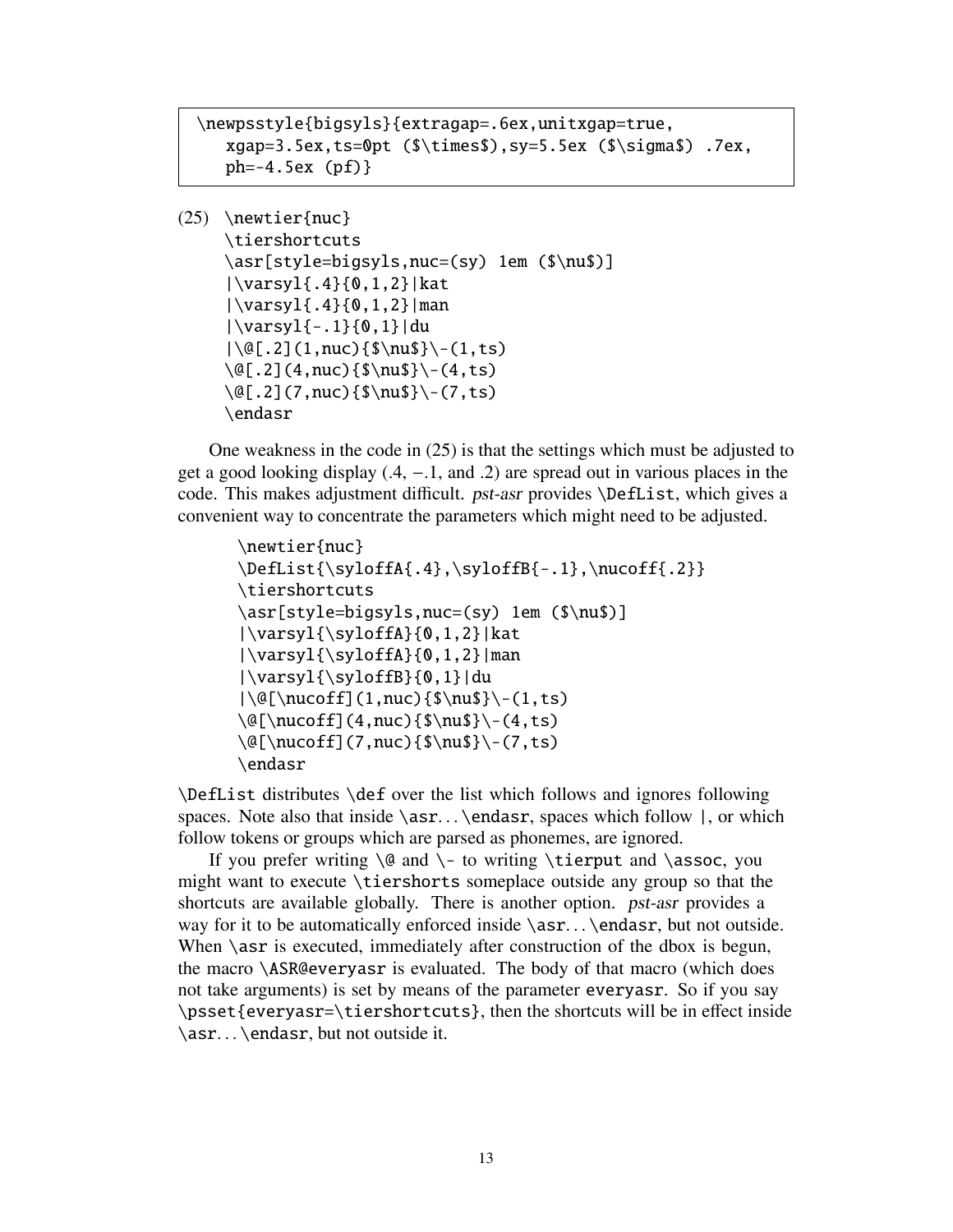#### 7. Inserting timing slots and phonemes and associating them

Macros: \varph, \bare, \X, \asrsetkeys

Suppose you would like to typeset:

$$
\begin{array}{c|cc}\n & k & t & b \\
 & \vert & \vert & \vert \\
(26) & \times & \times & \times & \times \\
 & a & & & \end{array}
$$

Three macros which are provided in pst-asr are relevent.

\bare symbol

The symbol is typeset on the timing tier at the current position, then the current position is advanced to the position of the next timing slot.

# $\vert$  \X  $\vert$

Defined to be \bare{\ASR@tssym}.

# $\sqrt{\sqrt{2}}$

The phoneme is typeset on the phoneme tier at the specified offset from the current position and the current position is advance to the position of the next timing slot.

Then, (27a) produces (27b).

```
(27) a. \asr[style=bigsyls]
           |\X\varphi\{a\} \{1\} \X \varphi\{\} \{-1\} \X\endasr
       b. \times \times \times \times \times
```

```
The full code for (26) is:
```
a

```
\asr[style=bigsyls]
|\qquad\{k\}1 \ X \varphi{a}1 \qquad\{t\}1 \ X \varphi{}{-1}\qquad(b)1 \X\endasr
```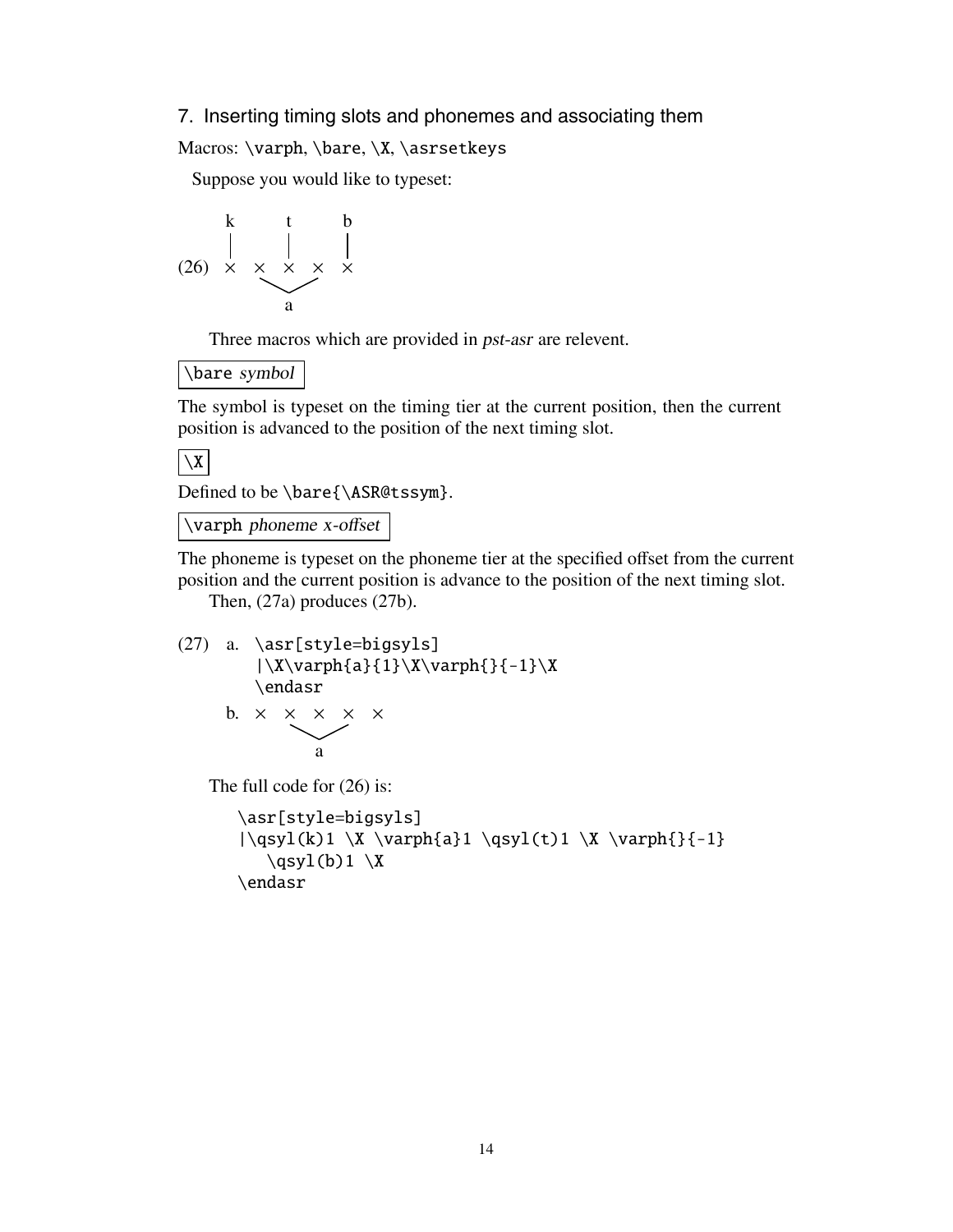#### 7.1. Example

The display (28) is from Kenstowicz (1995:). A surprising amount of it can be done using the standard parsing and syllable building facilities of pst-asr.



In order to fit on the page, 10 pt type is used. Since all dimension are given in ex and em units, the effect is almost the same as if magnification (less than 1) is applied.

We first need a macro to construct the feature matrices.

```
\def\\#1#2{$\left[\matrix
  {\rm #1cons\hfill\cr \rm#2sonor\cr}\right]$}
```
If you are going to use this macro outside this particular display, a more informative name should be given to it.

Most of the diagram above can be constructed using the three preassigned tiers.



is produced by

```
\ar[unit=2em, xgap=4.2em, sy=1.5 (\\\++),ts=0 (G), ph=-1.2 (C), tssym=Oral, sysym=\{\+ -\}\2{Coronal}|\varph[tssym=Phar]{Glottal}{0}|
\2|\varph[tssym=Phar]{Glottal}0|{Coronal}
|\qquad\rangle | \qsyl(\\-+)1|{Dorsal}
|\qquad\rangle|\qsyl(\\++)2\varph[tssym=Phar]{SP}{0}|{Labial}
:<\2|\varph[tssym=Phar]{Glottal}{0}|
\endasr
```
If you want to understand how the parser operates, it is worth studying this example and making sure you understand why it produces the display that it does.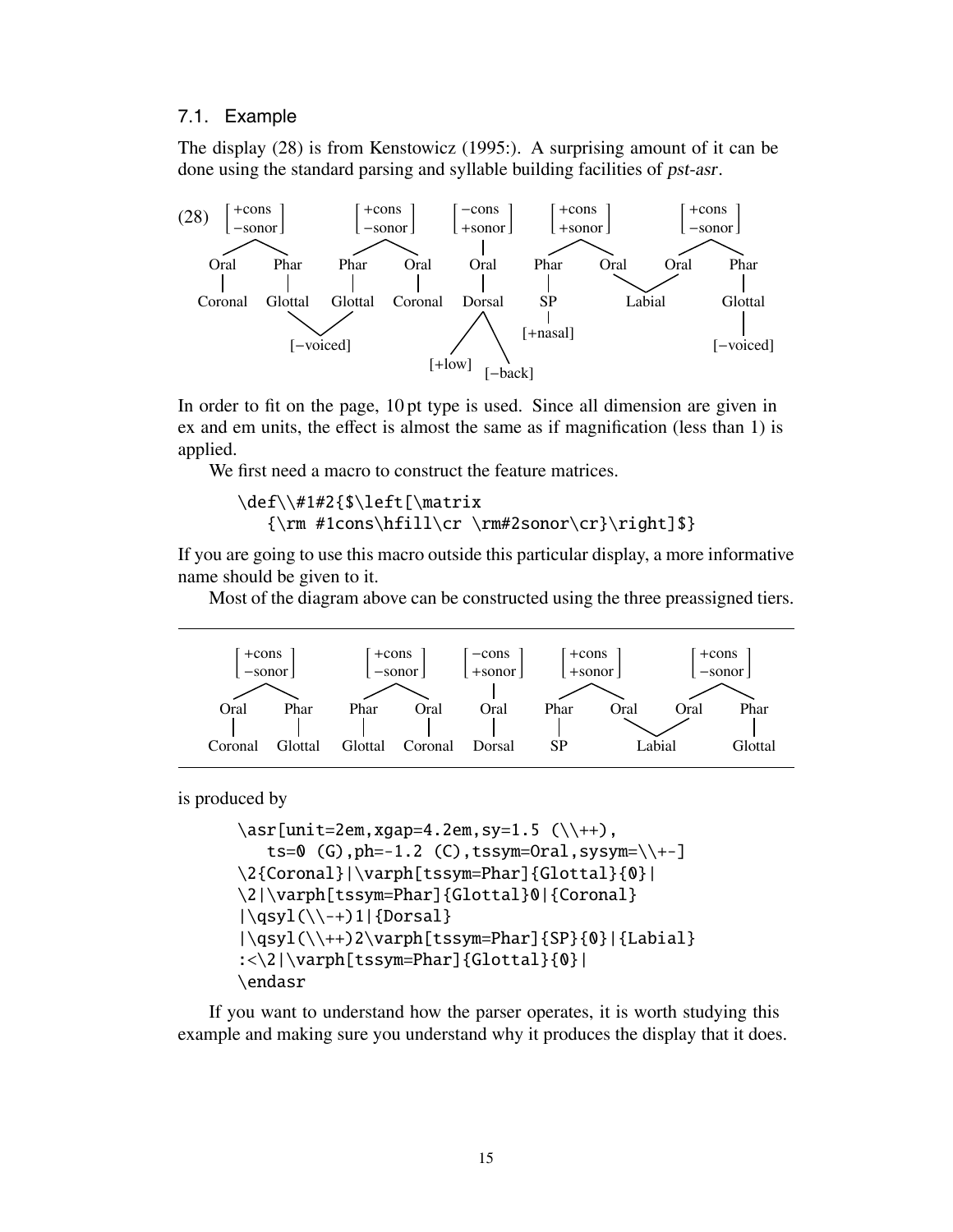The full code for (28) is given below. Defining \PharGlot and \PharSP is not necessary, but does make the code more readable. \asrsetkeys is a more efficient alternative to \psset if all the keys which must be set are asr-keys. \psset must search the entire family of keys associated with PSTricks, while \asrsetkeys searchs for keys only in the asr subgroup of that family.

```
\psset{tssym=Oral,sysym=\\+-,unit=2em,xgap=4.2 em,
   sy=1.5 (\{\+}), ts=0 (0), ph=-1.2 (C), asrB=\ASRsyB}
\newtier{voice,nasal,low,back}
\asrsetkeys{voice=(ph) -1.4 ([),nasal=(ph) -1 ([),
   low=(ph) -2 ([), back=(ph) -2.3 ([)}
\DefList{\lowoff{-.5},\backoff{.4}}
\def\PharGlot{\varph[tssym=Phar]{Glottal}0}%
\def\PharSP{\varph[tssym=Phar]{SP}0}%
\asr
\2{Coronal}\PharGlot
\2\PharGlot{Coronal}
|\qquad\rangle | \qsyl(\\-+)1|{Dorsal}
|\qsyl(\\++)2|\PharSP{Labial}
:<\2\PharGlot
|\@(1.5,voice){\feat{-voiced}}
   \setminus-(1,ph)\setminus-(2,ph)\@(8,voice){\feat{-voiced}}
   \setminus - (8, ph)
\@(5,nasal){\feat{+nasal}}
   \left\langle -\left( 5\right), \text{ph} \right\rangle\Q[\{\lowoff\} (4,low) {\text{feat-low}}\\setminus - (4, ph)
\@[\backoff](4,back){\feat{-back}}
   \setminus-(4,ph)\endasr
```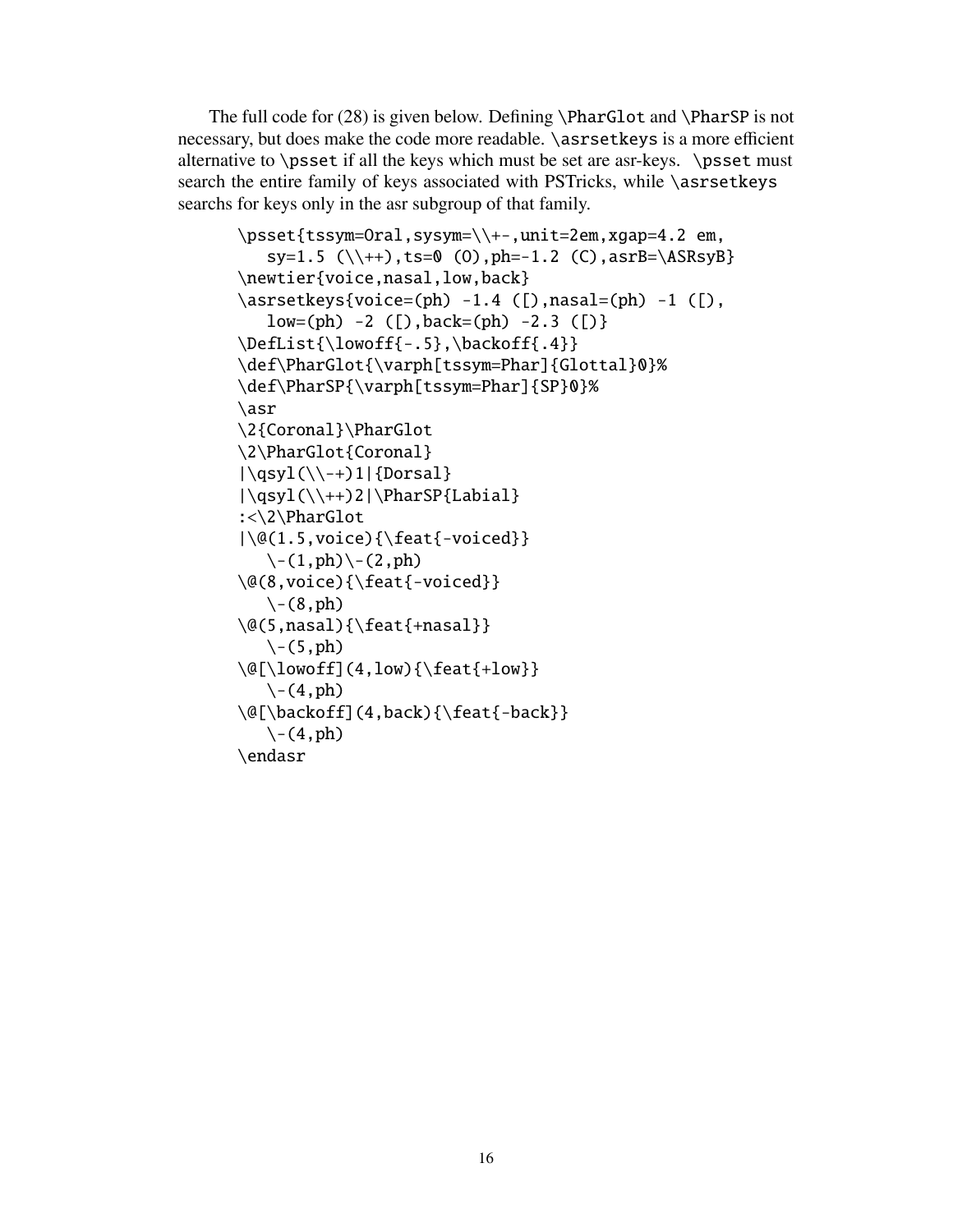#### 8. Marking disassociation

#### Macros: \xedparlines, \xedcirc, \feat Parameters: xed, xedtype, xedratio, xedht, xedsep, xedlinewidth

Representations like the one on the right side of the display below are well known. They are used to portray the delinking of a tone and its subsequent relinking to a different tone bearing element. pst-asr provides the means to typeset them relatively easily.

|   | 1. H |  |  |                                                                               | 1. H |                   |  |
|---|------|--|--|-------------------------------------------------------------------------------|------|-------------------|--|
| h |      |  |  | $X$ $X+X$ $X$ $X \rightarrow X$ $X$ $X$<br>1 1 1 1 1 1 1 1<br>u a ri h w a ri |      | $\times$ $\times$ |  |

The code for the representation on the right is:

```
\asr[xgap=2em,syB=2.5em] hwari|
\setminus@(1,sy){L}
   \-[xed=true,xedratio=.4](1,ts)\-[style=dotted](2,ts)
\qquad(2, sy) {H}
   \setminus-(2, sy)(2, ts)\setminus (2(4, sy) {L}
   \setminus-(4, ts)\endasr
```
A later section will explain how to easily typeset the timing tier junction "+" which appears on the timing tier above.

If the boolean parameter xed is set to true, \assoc places an xed-mark on the association line it draws. Its position along the line is determined by the setting of the parameter xedratio. xedratio=1 places the mark at end of the association line corresponding to the first of the two points, or at the position of the last  $\text{it}$  if  $\text{as}$  only one argument. xedratio=0 places it at the other end of the association line. The type of xed-mark that is drawn depends on the setting of the parameter xedtype, which is set to the macro which draws the xed-mark. pst-asr provides two xed-marks, \xedparlines, which is used above, is the default. The parameters xedsep, xedlinewidth, and xedht are used to modify the characteristics of \xedparlines, in easily predicatable ways. \xedcirc is also available, which is used to indicate crossed association lines. \xedcirc cannot be modified by parameter setting as written, but users can easily modify the definition if they want to. pst-asr contains:

```
\def\xedcirc{%
   \pscircle[linestyle=solid,linewidth=.5pt](0,0){.7ex}}
```
The default parameter settings which are relevant to xed-marks, as set by pst-asr, are: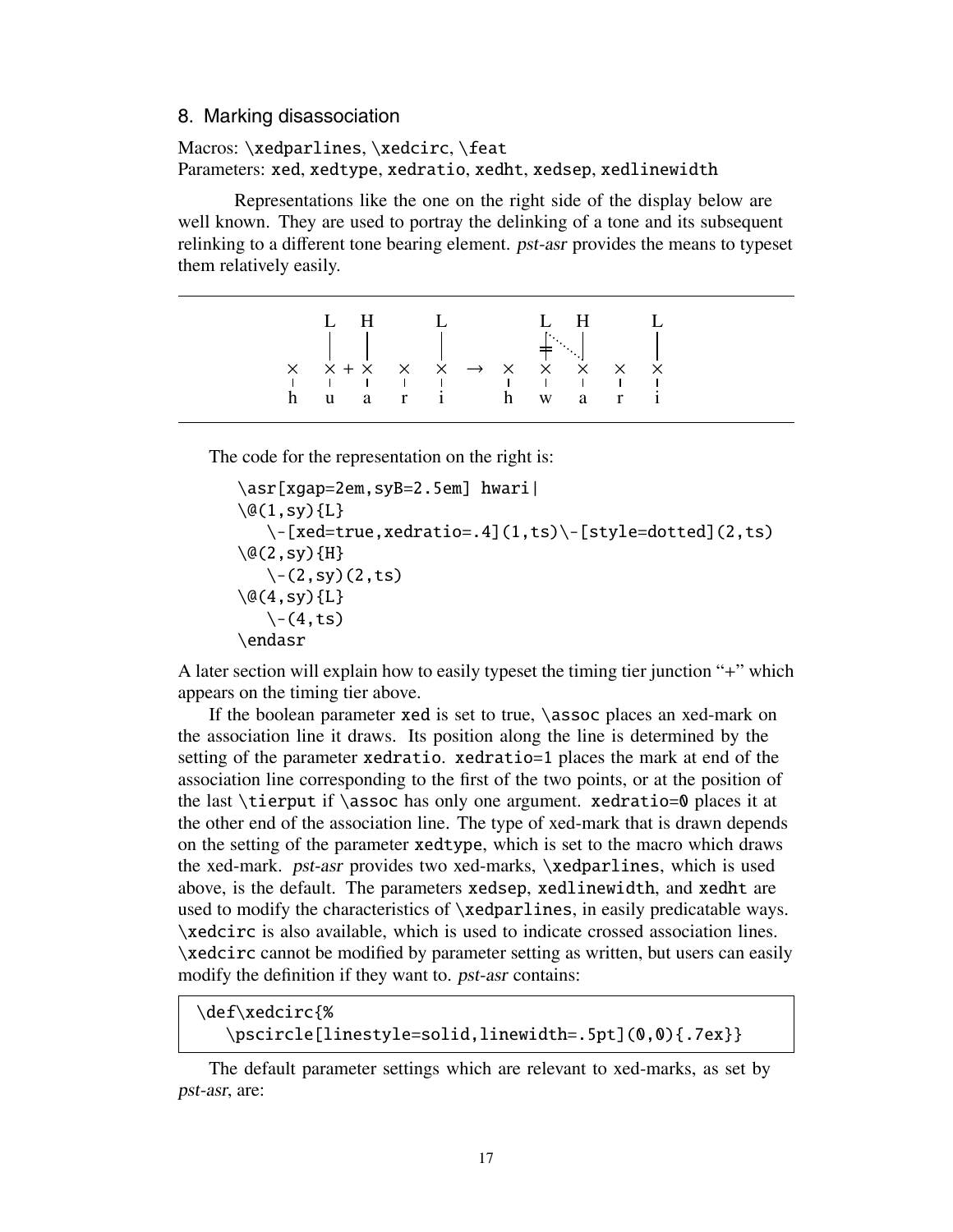# xedsep=2.2pt,xedht=8pt,xedratio=.5,xedlinewidth=1pt, xedtype=\xedparlines,xed=false

The xed-mechanism is clever enough to rotate an \xedparlines mark so that it is perpindicular to the association line it marks.



is produced by:

```
\asr[xgap=2em,syB=2.5em]
\langle X \rangle X\langle X \rangle\setminus@(1,sy){L}
    \{-[xed=true](0,ts)\}\setminus-[xed=true](4,ts)
\endasr
```
# 8.1. Example (Sanskrit coronal assimilation)

Halle (1995) gives the following diagram to illustrate why intervening coronal consonants block coronal assimilation in Sanskrit.



We begin the contruction with the display below, commandeering the *ts*, *ph*, and *sy*-tiers for a different use.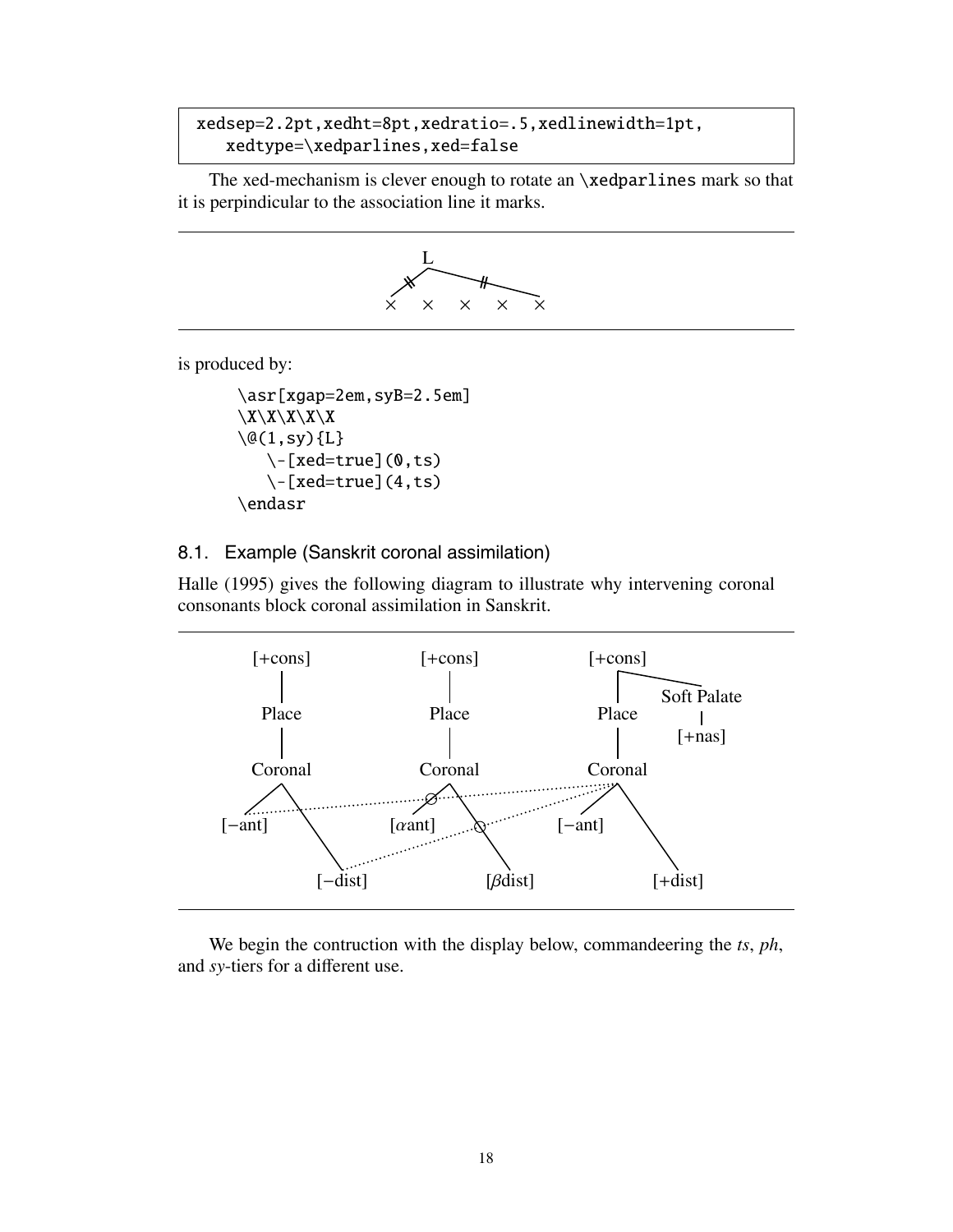| $[+cons]$ | $[+cons]$ | $[+cons]$ |  |
|-----------|-----------|-----------|--|
| Place     | Place     | Place     |  |
|           |           |           |  |
| Coronal   | Coronal   | Coronal   |  |

is produced by:

```
\asr[xgap=1.5in,yunit=3em,ts=0 (Pg),sy=1 ([),
   ph=-1 (Cg), tssym=Place, sysym=\feat{+cons},
   everyph=Coronal]
\1{\} \1{\} \1{\}\endasr
```
The macro  $\text{Test}$  (which is included in *pst-asr*), defined by

\def\feat#1{\$\rm [#1]\$}

is useful here and generally.

This skeleton must be fleshed out by defining new tiers and building the rest of the structure. The full code is:

```
\newtier{softpal,ant,dist,nasal}
\newpsstyle{crossing}{xed=true,xedtype=\xedcirc,
   style=dotted}
\tiershortcuts
\DefList{\softpalA{2.5},\antoffset{-.22},
   \distoffset{.36}}
\asr[xgap=1.5in,yunit=3em,ts=0 (Pg),sy=1 ([),
   ph=-1 (Cg), softpal=.3 (Sg),
   nasal=-.4 ([),ant=-2 ([),dist=-3 ([),
   tssym=Place,sysym=\feat{+cons},
   everyph=Coronal]
\1{\} \1{\} \1{\}\@(\softpalA,softpal){Soft Palate}
   \setminus-(2, sy)\@(\softpalA,nasal){\feat{+nas}}
   \-(\softpalA,softpal)
\@(\antoffset,ant){\feat{-ant}}
   \setminus - (0, ph)
   \-[style=crossing](2,ph)
\@[1](\antoffset,ant){\feat{\alpha ant}}
   \setminus-(1,ph)\@[2](\antoffset,ant){\feat{-ant}}
   \setminus-(2,ph)
```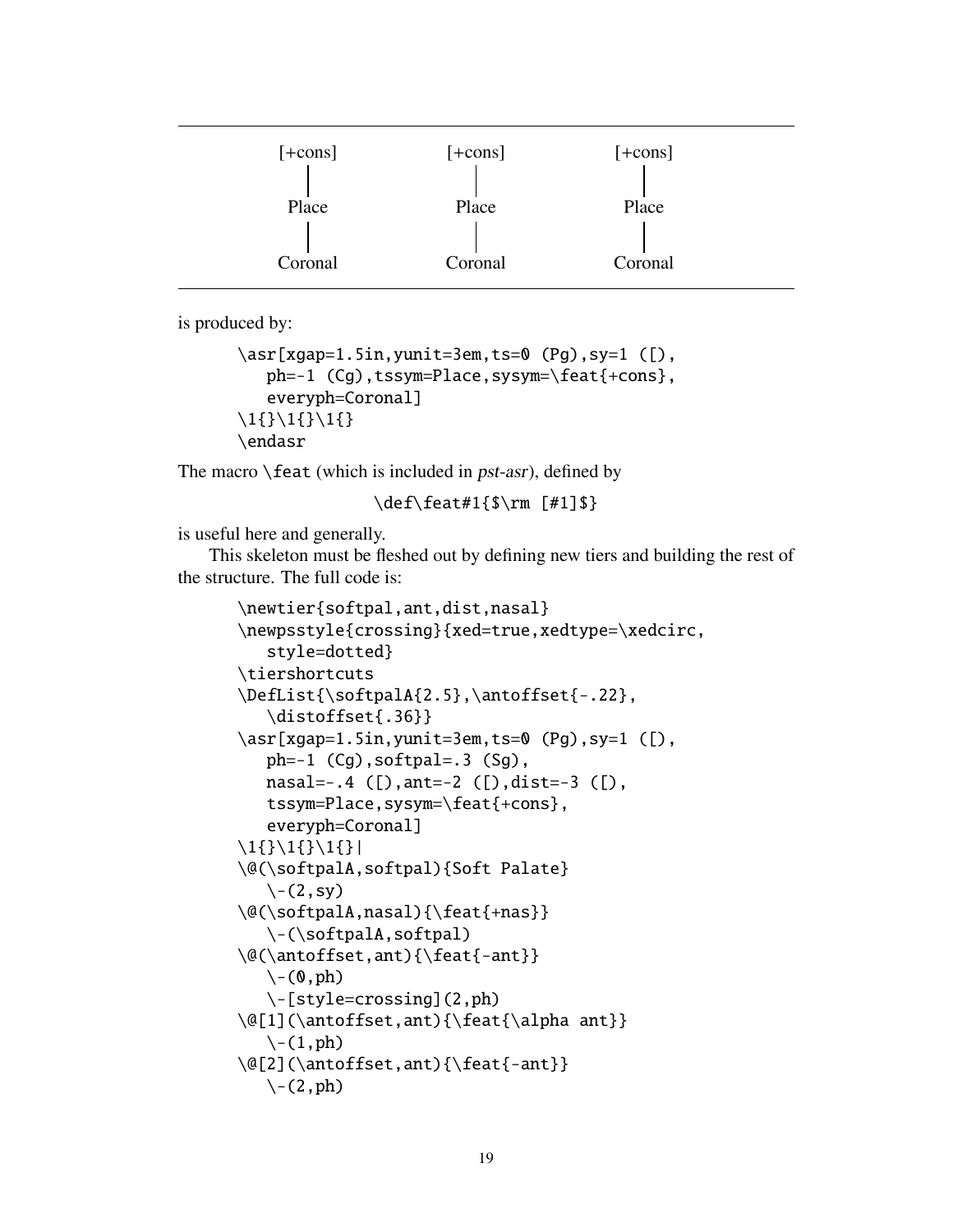\@(\distoffset,dist){\feat{-dist}} \-(0,ph) \-[style=crossing](2,ph) \@[1](\distoffset,dist){\feat{\beta dist}} \-(1,ph) \@[2](\distoffset,dist){\feat{+dist}} \-(2,ph) \endasr

Note that the depth of the *softpal*, *ts*, and *ph* tiers is increased slightly by including a character with a descender in the height/depth setting of softpal, ts, and ph. To my eye, this looks better. Unless you want the four tiers and the definitions to be global, the whole construction should be grouped.

# 8.2. Example (Wikchammi vowel harmony)

This is from Halle (1995:32).



The code is:

```
\def\feat#1{$\rm [#1]$}%
\newtier{dorsal,high,back,low,labial,round}
\psset{xgap=1.5in,yunit=3em,ts=0 (Pg),sy=1 ((),
   dorsal=-1 (Dg),high=-2 ([),back=-2.6 ([),
   low=-3.2 ([),labial=-4 (Lg),round=-5 ([),
   sysym=\feat{-cons},tssym=Place}
\DefList{\dorsalA{.4},\dorsalB{1.6},\highoffset{-.2},%
   \backoffsetA{.1},\backoffsetB{-.2},\lowoffsetA{.5},%
   \lowoffsetB{.3},\labialA{-.2},\labialB{2.2}}
```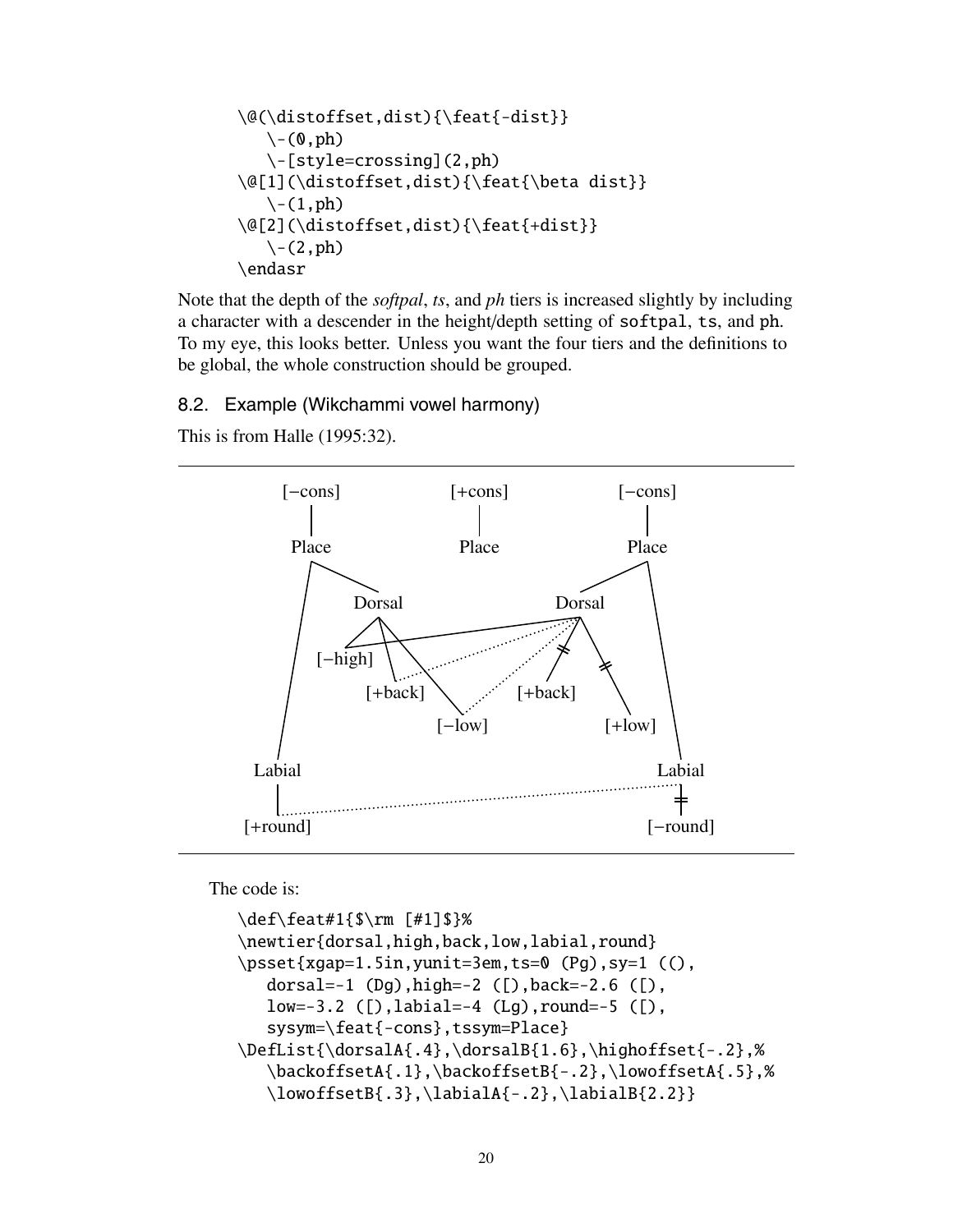```
\ar \1\X\1\X\{\@(1, sy)\{\text{feat}\}-\text{cons}\}\\setminus-(1,ts)\@(\dorsalA,dorsal){Dorsal}\-(0,ts)
\@(\dorsalB,dorsal){Dorsal}\-(2,ts)
\@[\highoffset](\dorsalA,high){\feat{-high}}
   \-(\dorsalA,dorsal)
   \-(\dorsalB,dorsal)
\@[\backoffsetA](\dorsalA,back){\feat{+back}}
   \-(\dorsalA,dorsal)
   \-[style=dotted](\dorsalB,dorsal)
\@[\backoffsetB](\dorsalB,back){\feat{+back}}
   \-[xed=true](\dorsalB,dorsal)
\@[\lowoffsetA](\dorsalA,low){\feat{-low}}
   \-(\dorsalA,dorsal)
   \-[style=dotted](\dorsalB,dorsal)
\@[\lowoffsetB](\dorsalB,low){\feat{+low}}
   \-[xed=true](\dorsalB,dorsal)
\@(\labialA,labial){Labial}
   \setminus-(0, ts)\@(\labialB,labial){Labial}
   \setminus-(2, ts)\@(\labialA,round){\feat{+round}}
   \-(\labialA,labial)
   \-[style=dotted](\labialB,labial)
\@(\labialB,round){\feat{-round}}
   \-[xed=true](\labialB,labial)
\endasr
```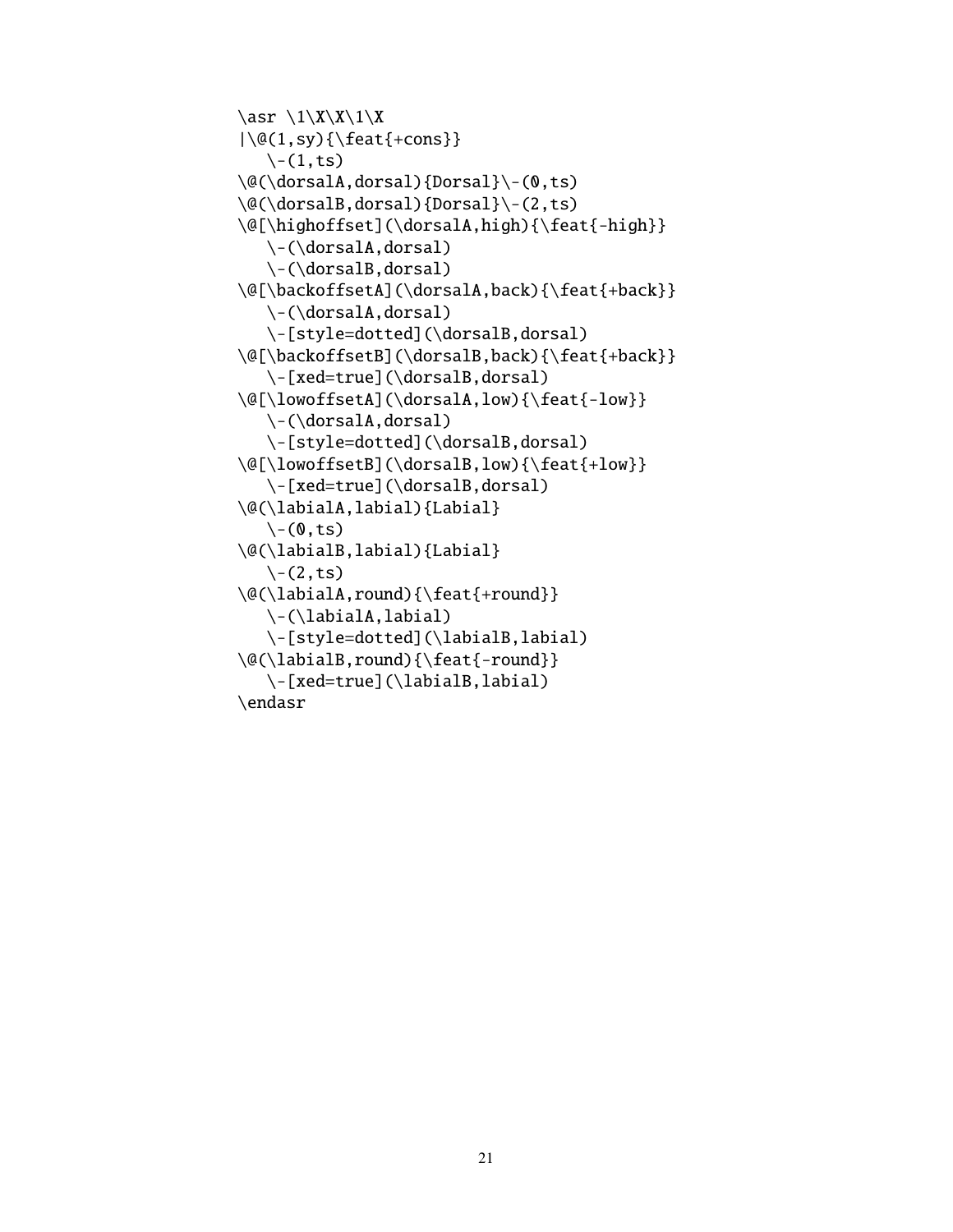# 9. Reusing the syllable tier

#### Macros: \LevelsIncrement, \setxpos, \stepxpos

Instead of defining a new tier above the syllable tier, it is sometimes easiest to first put in the syllables, then raise the syllable tier and reuse it for the needed extra tier. The advantage is that the syllable building macros \varsyl and \qsyl can be used for elements on the extra tier. The disadvantage is that you have to remember that "sy" means something different after the syllabel level is raised.

Consider again the display considered earlier:

|  | ×. | $\times$ | $\times$ | ×. | $\times$ |
|--|----|----------|----------|----|----------|
|  |    |          |          |    |          |
|  |    |          | a        | n  | n        |

An alternative to the code given earlier is:

```
\DefList{\syloffA{.4},\syloffB{-.1},\nucoff{.2}}
\asr[style=bigsyls]
|\varsyl{\syloffA}{0,1,2}|kat
|\varnsyl{\syloffA}{0,1,2}\rangle|\varsyl{\syloffB}{0,1}|du
|\psset{syB=!2.5ex,sysym=$\nu$}
\setxpos1
\varsyl{\nucoff}{0}
\stepxpos3
\varsyl{\nucoff}{0}
\stepxpos3
\varsyl{\nucoff}{0}
\endasr
```
The macros \setxpos and \stepxpos are defined in *pst-asr.tex* and operate as expected. Their arguments are not space delimited, so they are limited to one token unless enclosed in braces. The argument can be numeric or a Tex dimension. Following spaces are ignored.

# 9.1. The macro \LevelsIncrement

It is sometimes useful to shift tier levels so that the new *ts*-level is at the height of the old *sy* level, and the new *sy* level is in the same relationship with the new *ts* level that the old *sy* level was in with the old *ts* level. \LevelsIncrement (included in pst-asr.tex accomplishes this. The following example is from Halle and Idsardi (1995:409).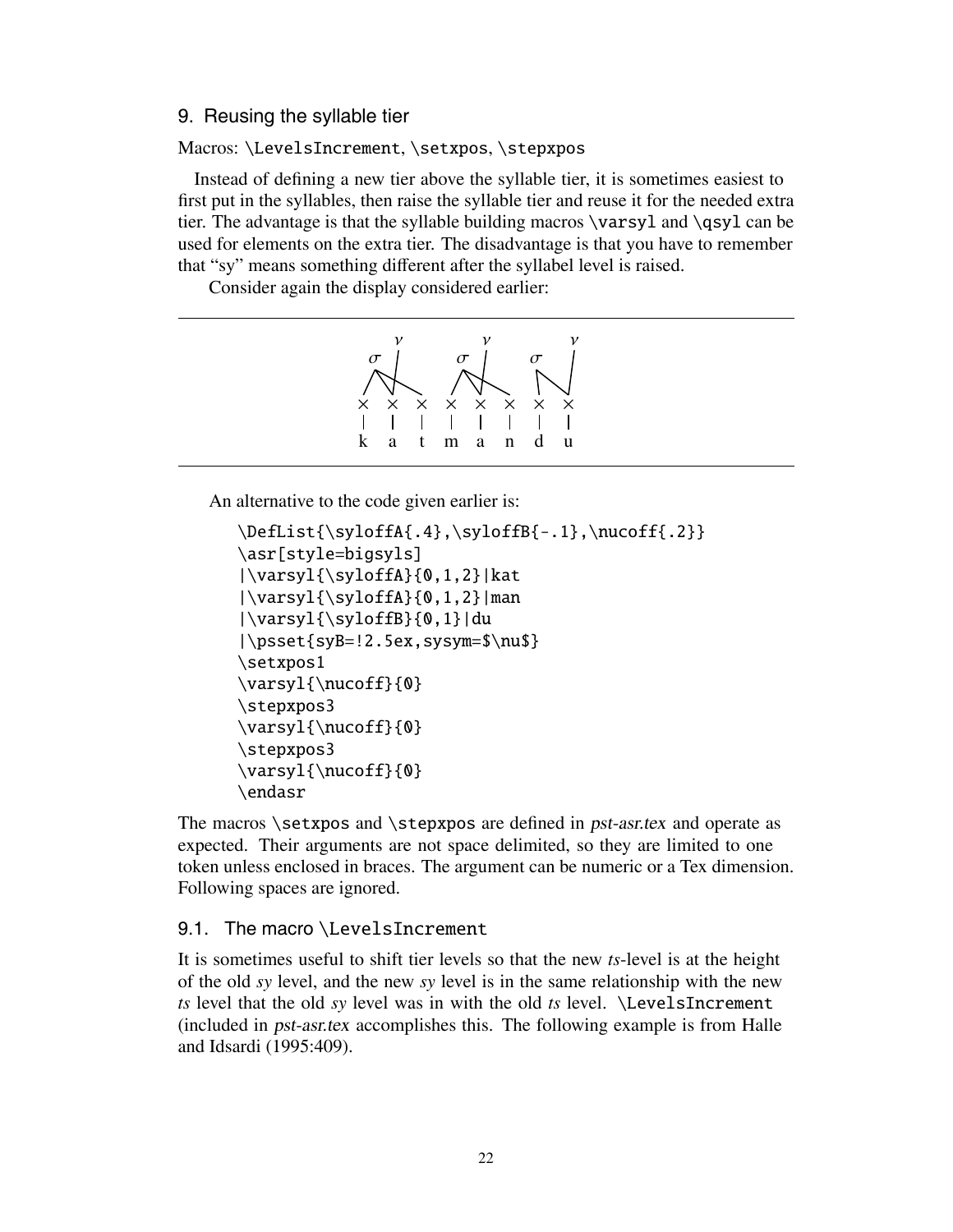C × ( ∗ V ×**.** C × ∗ V ×**.** C × ∗ V ×**.** C × ( ∗ V × X ×**.** C × ∗ V ×**.** C × ∗ V ×**.** C × ( ∗ V × X ×**.** C × ∗ V ×**.** C × ∗ V ×**.** C × ∗ V ×**.** C × ∗ V × ( ∗ ∗ ∗ ∗

One way to get this is:

```
\def\({\tierput[-.7](\xpos,sy){(}}%
\def\.{{\stepxpos{-.5}\tierput(\xpos,ts){\bf .}}%
\ar[ts=0 (x), sy=1.5 ( \pm 0, ph=-1.6 (C),xgap=1.2em,syB=3.2ex,sysym=$*$]
C\(\U1V\.\C\1V\.\C\1V\.\C\1V\.\C\1VX\.\C\1V\.\C\1V\.\C\1V\.\C\1V\.\C\1V\.\C\1V\.\C\1V\.\C\1V\.\C\1V\.\C\1V\.\C\1V\.\C\1V\.\C\1V\.\C\1V\.\C\1V\.\C\1V\.\C\1V\.\C\1V\.\C\1V\.\C\1V\.\C\1V\.\C\1V\.\C\1V\.\C\1V\.\C\1V\.\C\1V\.\C\1V\.\C\1V\.\C\1V\.\C\1V\.\C\1V\.\CC\setminus (\1VX\setminus C\1V\setminus C\1V\setminus C\1V\setminus C\1V|\LevelsIncrement
      \setxpos1
      \backslash1\backslash(
      \stepxpos6
      \setminus1
      \stepxpos7
      \setminus1
\LevelsIncrement
      \setxpos1
      \setminus1
\endasr
```
Unless you want the definitions of  $\setminus$  (and  $\setminus$ . to be global, grouping should be used to confine their scope. The same comment applies in general to preliminary definitions to \asr... \endasr.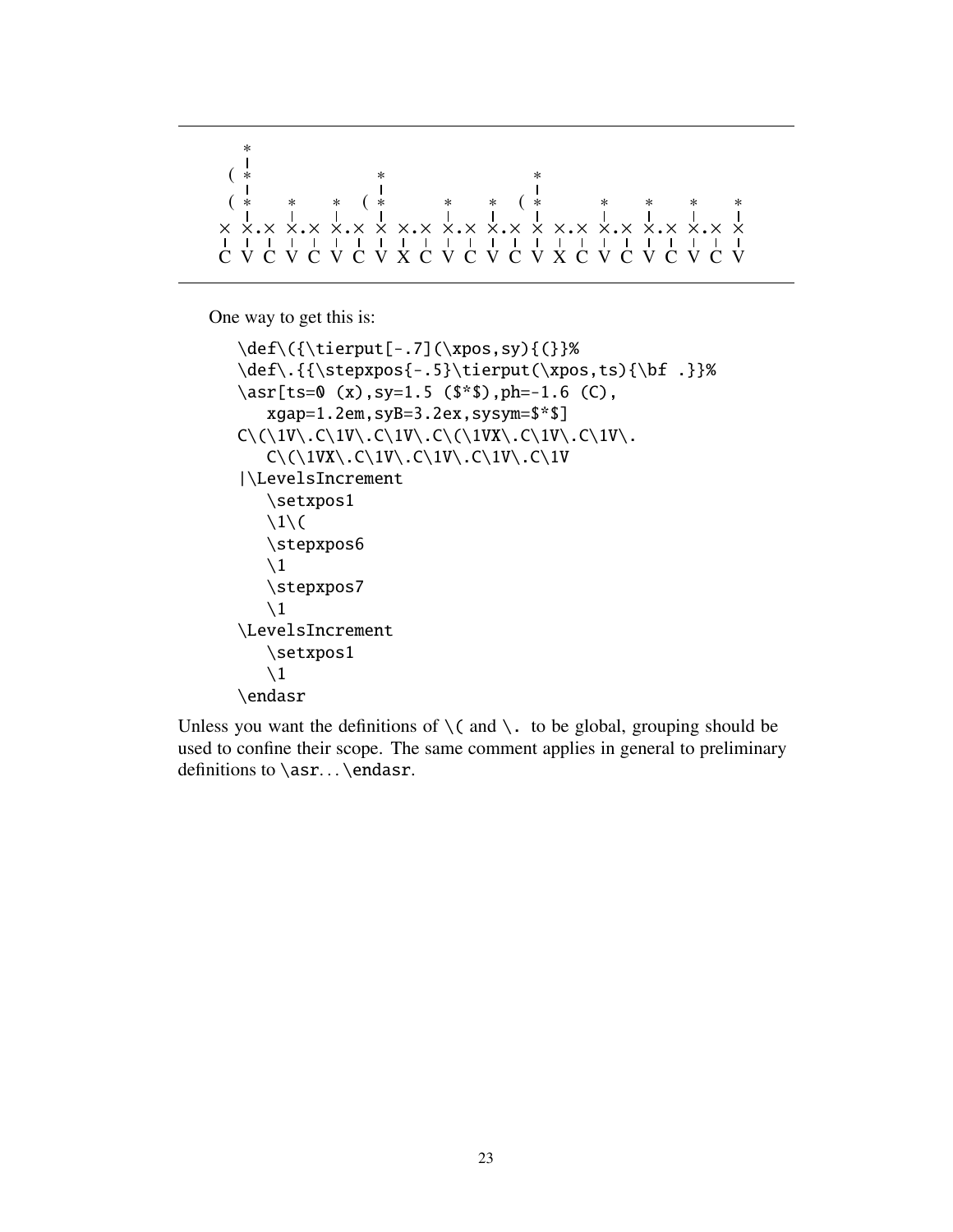The next example reproduces a diagram in Blevins (1995:210), intended to illustrate the so-called "universal prosodic hierarchy." It shows how to label tiers in addition to illustrating the use of \IncrementLevels.

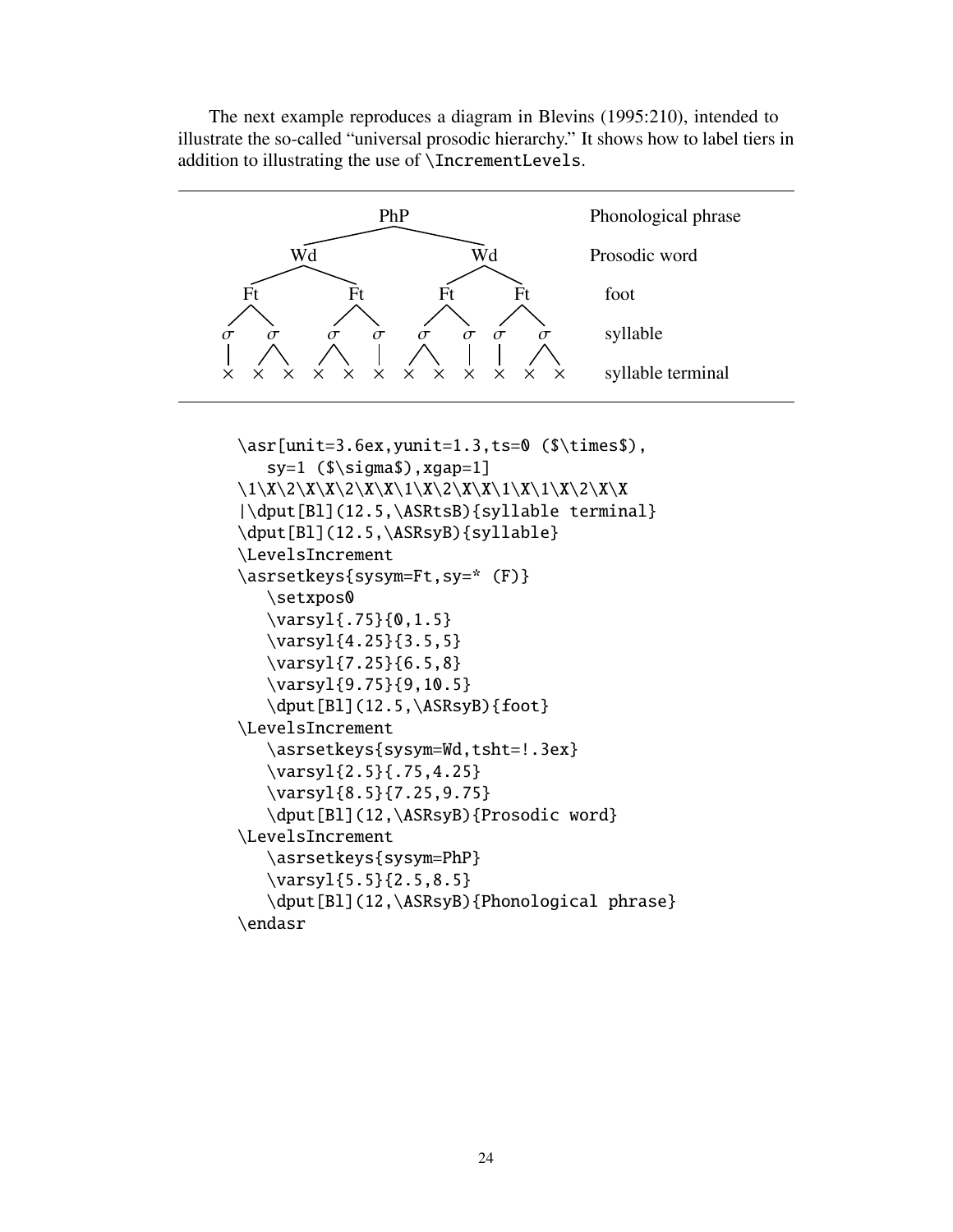#### 10. Representations with no timing tier

#### Parameter: reptype

Although the absence of a timing tier can be misleading, abbreviated representations like (29a) are sometimes desired for one reason or another, usually to save space. The parser calls on the internal macros \ASR@putobj and \ASR@putgemobj to typeset what it reads as phonemes and geminate phonemes. Changing the meaning of these control sequences will change the action of the parser. In particular, it can change what the parser does when it encounters a phoneme, producing (29a) or (29b) depending on the meanings that are given. The parameter reptype (representation type) is used to effect such changes. Three representation types are defined: normal, nots (no timing slots), and DM (Distributed Morphology). The latter representation style is considered in the next section.

(29) a. \asr[reptype=nots] \3kat\3man\3du:\endasr

| $\sigma$ and $\sigma$ | $\sigma$ and $\sigma$           | $\sigma$ |  |  |
|-----------------------|---------------------------------|----------|--|--|
|                       | $\triangle \sim \triangle \sim$ |          |  |  |
|                       | katmanduu                       |          |  |  |

b. \asr[reptype=normal] \3kat\3man\3du:\endasr

| $\sigma$ |                         | $\sigma$ |  | $\sigma$   |  |
|----------|-------------------------|----------|--|------------|--|
|          | $\land$ $\land$ $\land$ |          |  |            |  |
|          | x x x x x x x x x       |          |  |            |  |
|          | 1111111                 |          |  | $\searrow$ |  |
|          | katmandu                |          |  |            |  |

pst-asr.tex contains \psset{reptype=normal}, so explicitly setting reptype to normal is not necessary unless a different representation type is currently in effect.

A moderately skilled Tex programmer could easily add new representation types to fit special needs. Executing \psset{reptype=xxx} has the effect of executing the macro \ASRreptype@xxx. Defining the representation type xxx therefore consists of defining the macro \ASRreptype@xxx. The user can see how pst-asr.tex accomplishes this by searching on \ASR@reptype and seeing what is involved.

#### 10.1. Example

Displays like the one below are used to illustrate the preservation of tones when their supporting vowel is eliminated.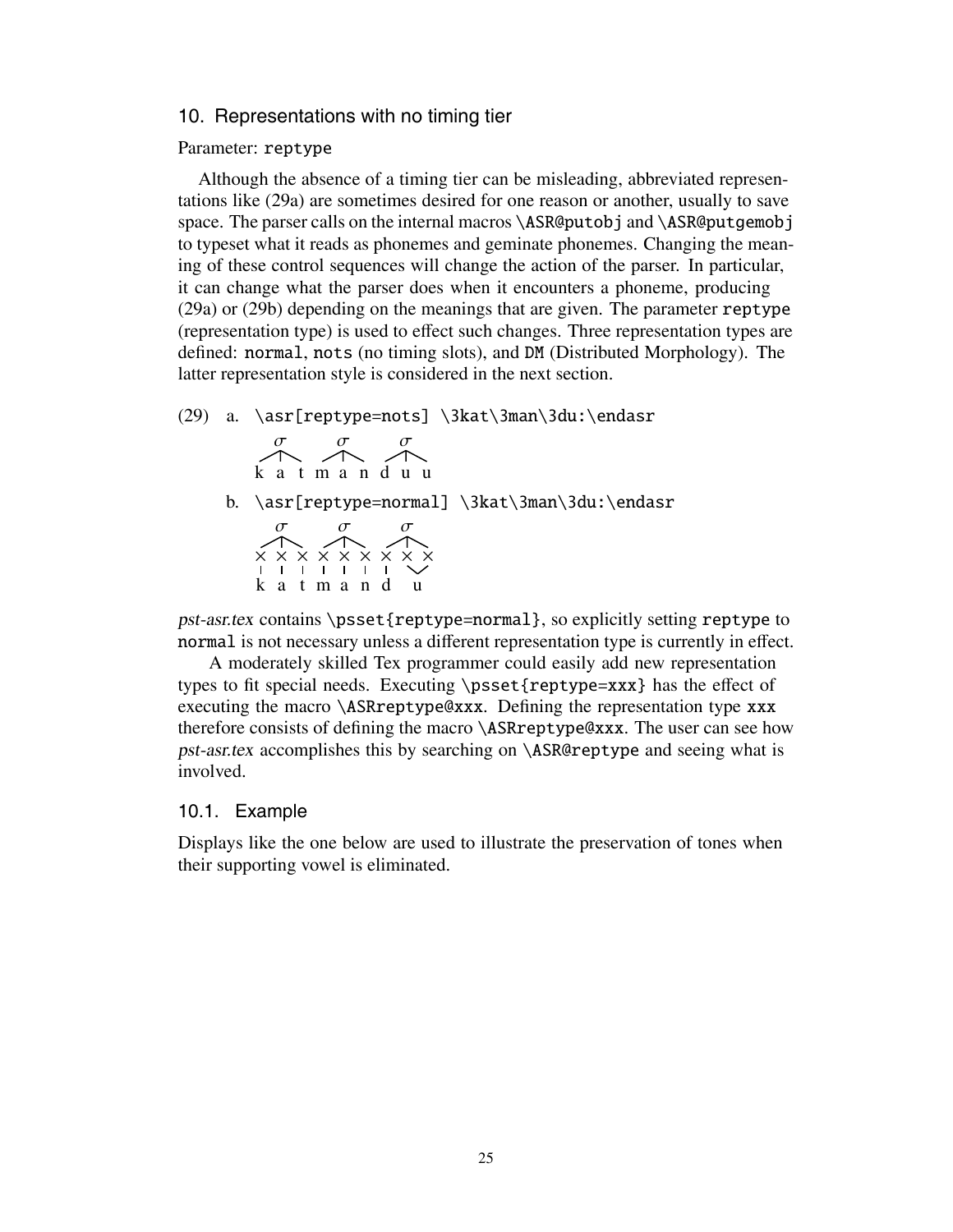

The code is:

```
\vtop{%
\newpsstyle{tonedot}{linestyle=dotted,dotsep=1.2pt,
   linewidth=1pt}
\def\H{\varsyl[sysym=H]0{0}}%
\psset{reptype=nots,xgap=1em,sysym=L,syB=2.2em}
\halign{#\hfil&& \hskip3em #\hfil\cr
%
\asr c\H ed\1e{$+$}\H ar\1i\endasr&
\asr h\1u{$+$}\H ar\1i\endasr&
underlying\cr
%
\noalign{\bigskip}
\ar c\H ed{$+$}\H ar\1i
   |\tierput(2.5,sy){L}\endasr&
\ar hw{$+$}\H ar\1i
   |\tierput(1,sy){L}\endasr&
syncope/glide formation\cr
%
\noalign{\bigskip}
\ar c\H ed{$+$}\H ar\1i
   |\tierput(2.5,sy){L}
   \assoc[style=tonedot](4,ts)\endasr&
\ar hw{$+$}\H ar\1i
   |\tierput(1,sy){L}
   \assoc[style=tonedot](3,ts)\endasr&
reassociation\cr
}}
```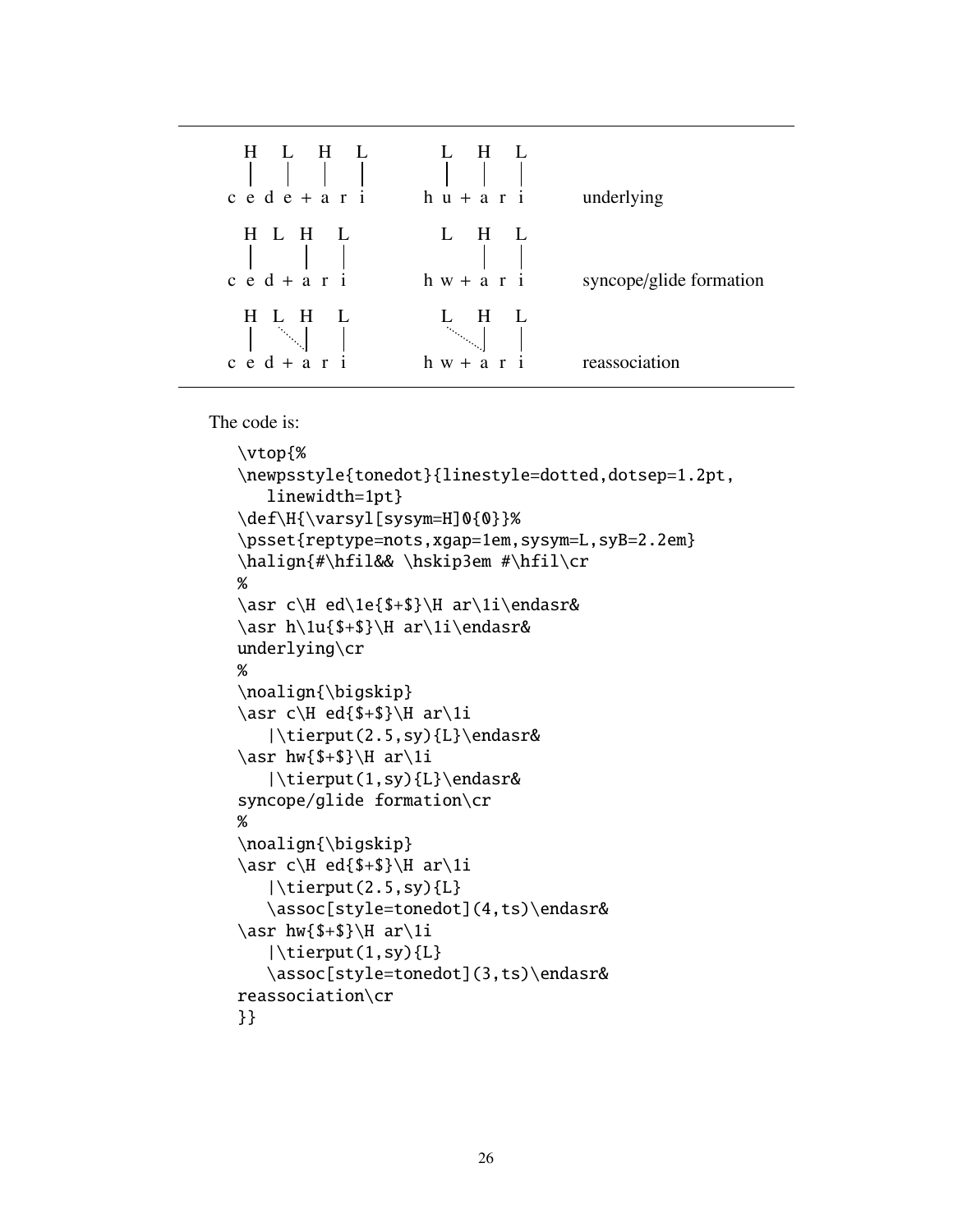#### 11. The morpheme structure of words

Macros: \merge, \newbranchstyle Parameters: lbstyle, rbstyle, realstyle, mslope, mlevelsep Parameter value: reptype=DM

Work in morphophonology, particularly work which adopts the viewpoint of Distributed Morphology, often needs representations like those in (30), which reproduces an example in a handout by Asaf Bachrach and Michael Wagner ("Syntactically Driven Cyclicity vs. Output-Output Correspondence"). Although these representations are not autosegmental representations, they share many of the same typesetting problems and pst-asr has been extended to provide the means to typeset them efficiently.



pst-asr provides macros which facilitate constructing representations of this sort, as well as the related representations (31).



The dashed lines are supposed to represent a word internal adjunct relation which Bachrach and Wagner propose. The solid lines indicate the location of the heads in binary merged structures.

Two types of asr-representations have been discussed to this point, one with timing slots and one with no timing slots, chosen by setting the parameter reptype equal to normal (the default) or to nots. Changing the representation type changes the action of the parser when it encounters what it reads as phonemes or geminates. We now introduce a third representation type, chosen by setting the parameter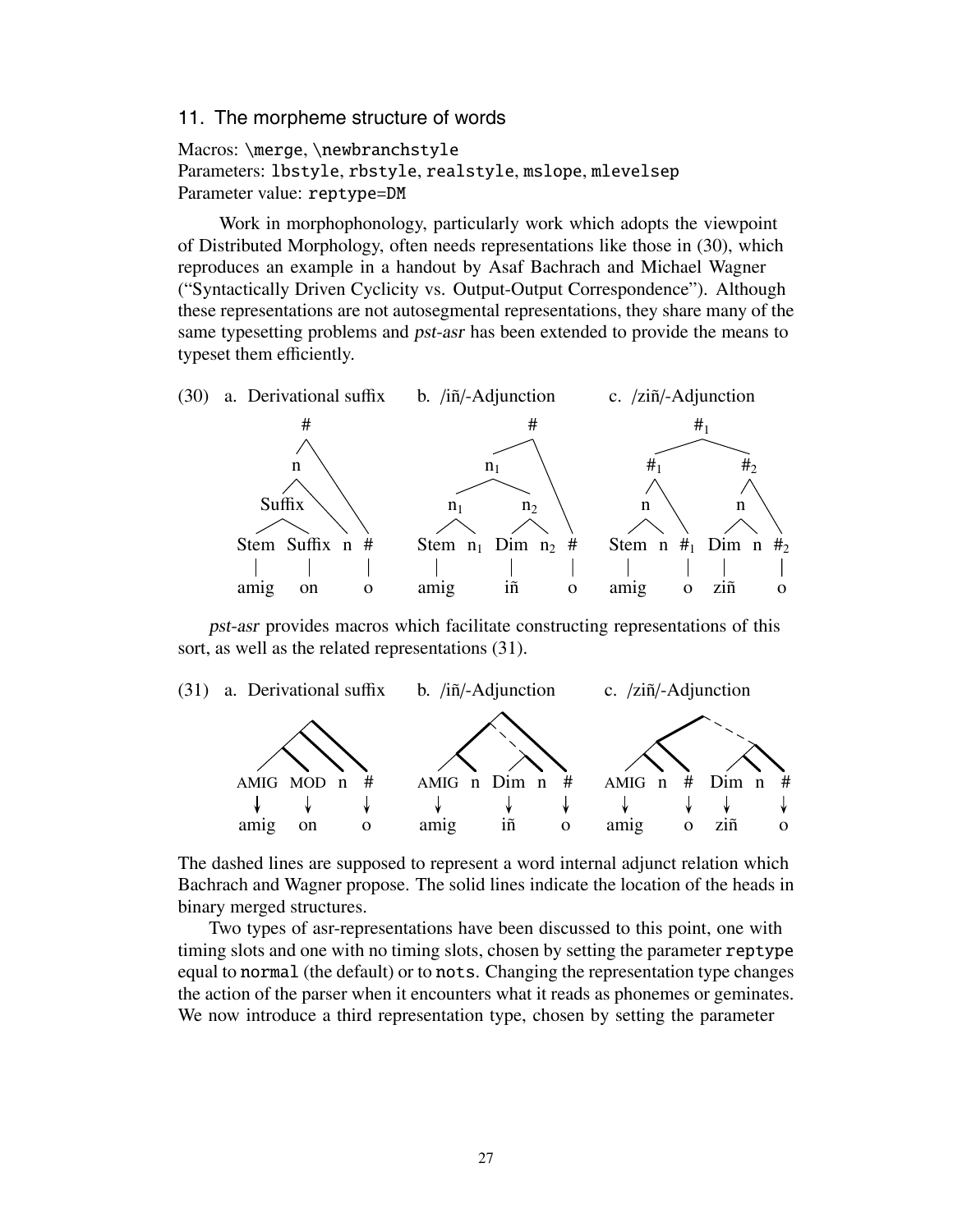reptype equal to DM, which also changes the action of the parser. We begin by showing how to construct (30b). The starting point is:

```
(32) a. \asr[reptype=DM,xgap=1.2ex,realstyle=normal]
         {Stem, amid}_{n}{Dim, i\^n}{n}{\{\n\}\{\n\}\n, o\}\endasr
```
b. Stem n Dim n # amig iñ o

With the reptype=DM setting, the parser reads a sequence of items of the form:

#### { syntactic\_terminal, realization }

The syntactic terminals are placed on the *ts*-tier, a distance xgap apart. Realizations (which are optional) are placed on the *ph*-tier directly below the corresponding syntactic terminal. Spacing beteen the items on the *ts*- and *ph*-tiers and connecting association lines is as it is when reptype=normal.

The parser also names and records the position of reference points for use in building the higher syntactic structure. The points are named A1, A2, ... (assigned in order). They are at a distance tsht above the baseline of the *ts*-tier, directly over the center of the corresonding label. Recall that tsht is the height of the *ts*-tier, set by directly by the parameter tsht or indirectly by the parameter ts. For (32a), five points are named, as shown below.

| A1                          | A2 A3 A4 A5 |  |
|-----------------------------|-------------|--|
| (33) Stem $n_1$ Dim $n_2$ # |             |  |
|                             |             |  |
| amig                        | iñ          |  |

The syntactic structure is built by applications of the macro \merge, which has the syntax below, with the [directive] and {stuff} terms optional. nameA and nameB are names which have already been assigned to points. nameC is the name which will be assigned to the connection point of the new structure which is built.

```
\merge{nameA,nameB,nameC}[directive]{stuff }
```
Because of optionality and control by a directive, specifying the results of executing \merge is somewhat complicated, with several different cases to consider. It will be less intimidating to first give some examples of its use, and then to detail the technical specification of \merge.

The code

```
\asr[reptype=DM,xgap=1.5ex,
   ph=-2.3em (ky),ts=0 (ky),mlevelsep=.8em]
{Stem, a mig}{n$_1$}{}_{Dim, i\Tn}{}_{n$_2$}{}_{\*, o}\merge{A1,A2,B1}{n$_1$}
\merge{A3,A4,B2}{n$_2$}
```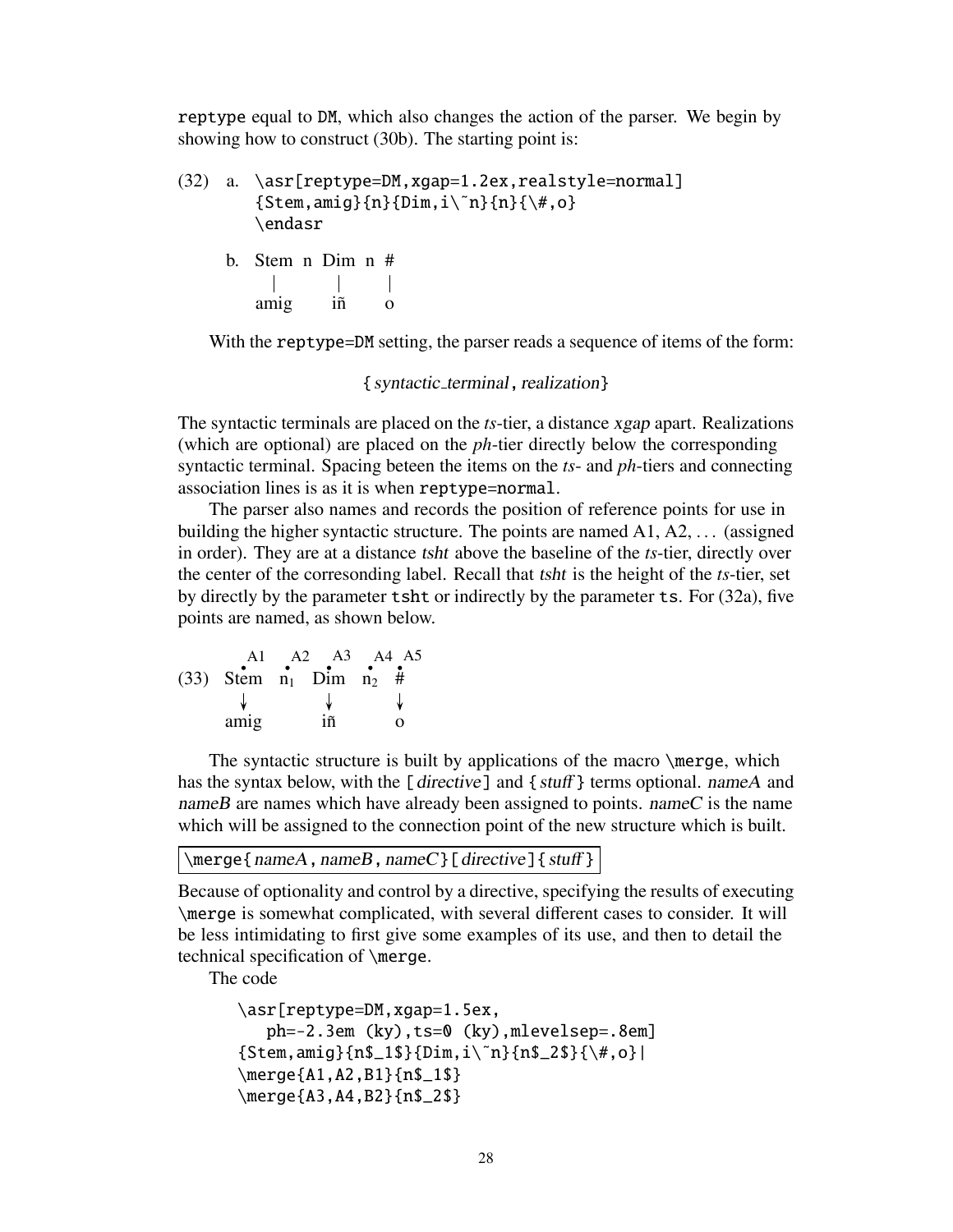```
\merge{B1,B2,C1}{n$_1$}
\langle (C1, A5, D1 } [C] \{\ \# \}\endasr
```
#### produces



Each application of \merge above draws 2 branches to an apex, typesets a label above the apex, and names a point above the label for use in later structure building. The vertical position of the apex is determined by the requirement that the branch with the smaller height have height mlevelsep (set by the parameter mlevelsep). The default is to position the apex so that the slope of one branch is the negative of the slope of the other branch. The final application of \merge above departs from the default by specifying the directive C (center), which horizontally centers the apex between the two points of origin. The directive M (mirror) is also allowed, but it it simply gives the default. Aside from C and M, the directive can be in a number. In that case, the horizontal coordinate of the apex is interpolated between the horizontal coordinates of the two points of origin (as specified later). The directives C and .5 produce the same result. If the two points of origin are at the same vertical level, the directives C, M, and .5 all produce the same result.

The behavior of  $\langle \text{merge} \rangle$  is significantly different if no {stuff} term is present. The code

```
\asr[reptype=DM,xgap=1.5ex,
   ph=-2.3em (ky),ts=0 (ky),mslope=1,yunit=.8]
\{\setminussc AMIG,amig}\{n\}{ \setminus#,o}\{Dim,zi\\tilde{n}\{ \setminus#,o}|
\text{Merge}\A1, A2, B1}
\text{Rege{B1, A3, C1}}\text{Merge}\A4, A5, B2}
\merge{B2,A6,C2}
\merge{C1,C2,D1}[.6]
\endasr
```
produces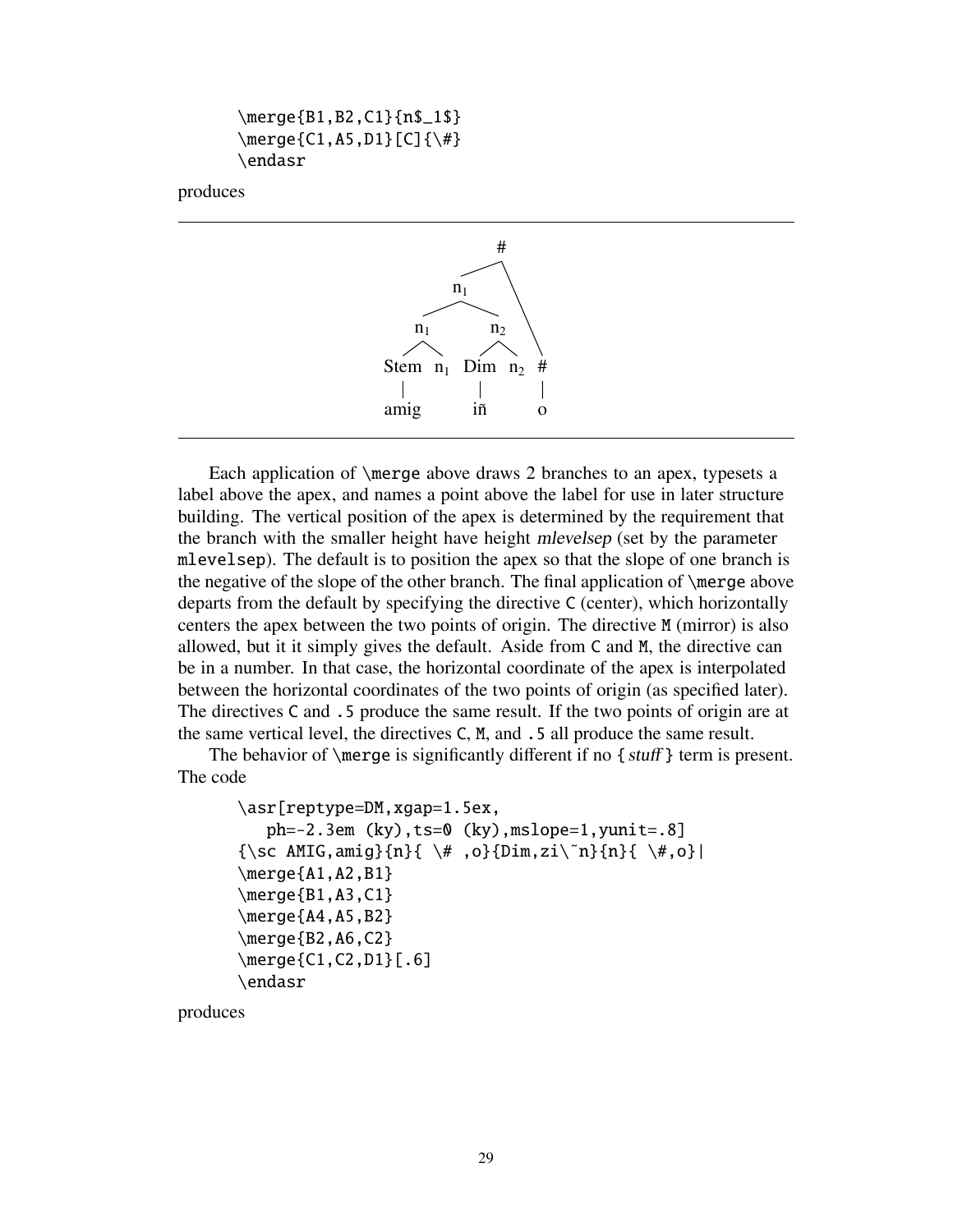

Instead of moving up a fixed distance at each application of \merge, lines are drawn with a specified slope (or its negative). The default slope is mslope (set by the parameter mslope), but the slope can be specified by a numerical directive, as in the last application of \merge in the code above. The slope is measured in vertical psyunits divided by horizontal psxunits, not physical units, so the overall height of the display can be varied by setting yunit, without resetting mslope, which is set to 1 in *pst-asr-morph.tex*. There is usually no reason to depart from the default setting of mslope.

# 11.1. Branch styles

Branch styles determine the ps-style that is used in drawing the various association lines in reptype=DM constructions. Three parameters are relevant. realstyle, lbstyle, and rbstyle. The parser uses the setting of realstyle to determine the style to use in drawing the vertical association lines between syntactic terminals and their realizations (which are directly below the terminals).  $\langle nameA, nameB, nameC \}$ ... uses the setting of lbstyle (left branch style) to draw the branch starting at the point named nameA and the setting of rbstyle to draw the branch starting at the point named nameB.

pst-asr contains:

```
%% the settings below can be changed, overwritten, or
%% expanded to suit the user
\newbranchstyle{normal}{linewidth=.15ex,linestyle=solid}
\newbranchstyle{spell}{linewidth=.15ex,linestyle=solid,
   arrowsize=.6ex 1.3,arrows=->}
\newbranchstyle{head}{linewidth=.3ex,linestyle=solid}
\newbranchstyle{adjunct}{linewidth=..15ex,yunit=.8ex,
   linestyle=dashed,xgap=1.2ex}
\asrsetkeys{lbstyle=normal,rbstyle=normal,realstyle=spell}
```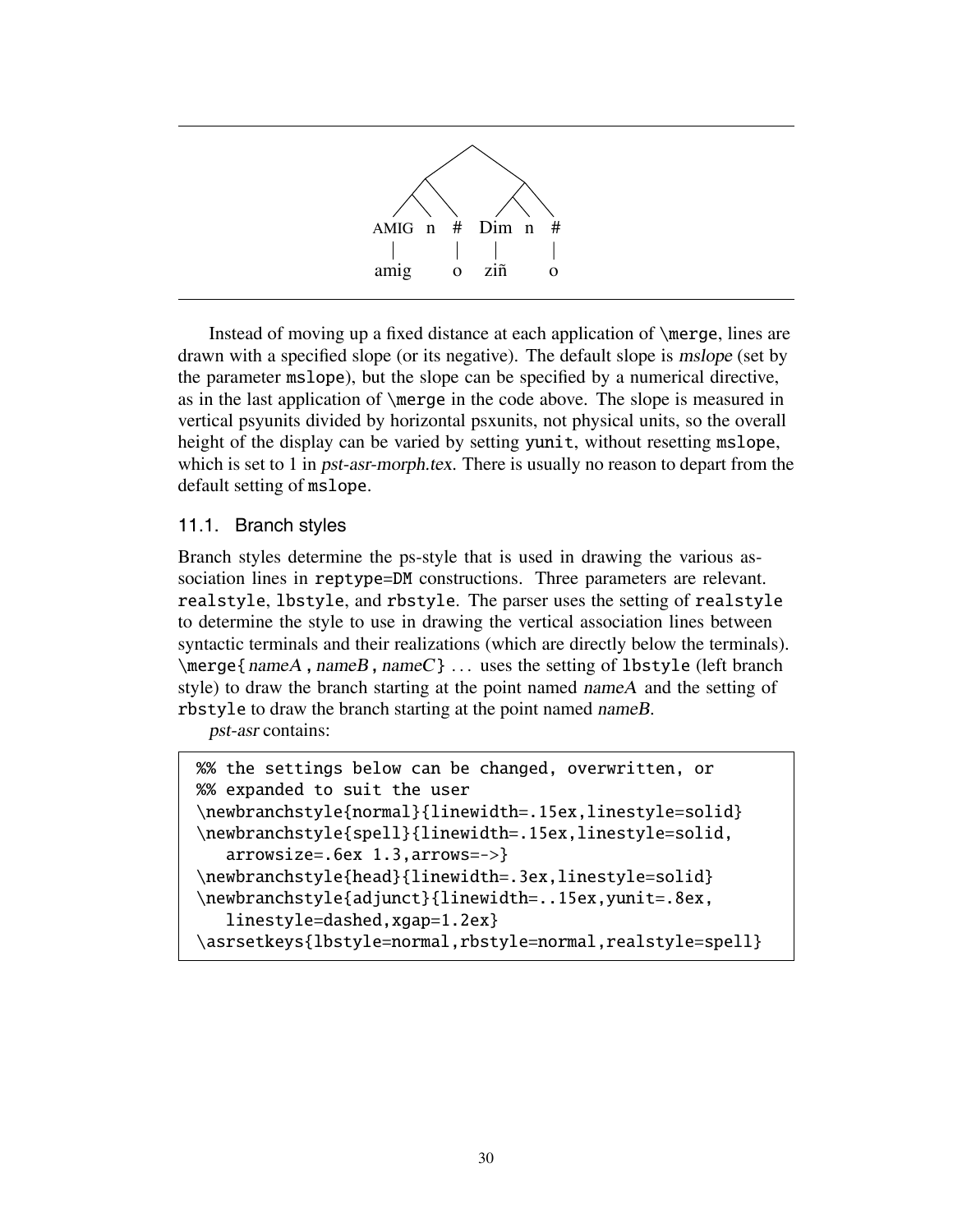If these setting are in force,



is produced by the code:

```
\asr[reptype=DM,xgap=1.5ex,rbstyle=head,
   ph=-2.3em (ky),ts=0 (ky),yunit=.8]
\{\setminussc AMIG,amig}\{n\}{ \#,o}\{Dim,zi\^n\}{ \sharp,o}|
\text{Merge}\A1, A2, B1}
\text{Rege{B1, A3, C1}}\merge{A4,A5,B2}
\text{Merge}{B2,A6,C2}
\merge[lbstyle=head,rbstyle=adjunct]{C1,C2,D1}[.6]
\endasr
```
# 11.2. Technical specification of the action of \binup

We now reconsider:

\merge{nameA,nameB,nameC}[directive]{stuff}

Suppose that nameA is assigned to the point  $(a_1, a_2)$  and nameB is assigned to the point  $(b_1, b_2)$ . \merge first determines a point  $(c_1, c_2)$  and draws lines from  $(a_1, a_2)$ and  $(b_1, b_2)$  to  $(c_1, c_2)$ . If the stuff term {stuff} is missing entirely, or is simply  $\{\}$ , nameC is assigned to the point  $(c_1, c_2)$ ; otherwise \hbox{stuff} is typeset with the center of its baseline a distance tsdp directly above  $(c_1, c_2)$  and the point which is at a distance tsdp + tsht directly above  $(c_1, c_2)$  is assigned the name nameC. Recall that tsht and tsdp are the height and depth of the *ts*-tier, set directly by the parameters tsht and tsdp or indirectly by the parameter ts. The complexity is in the specification of the point  $(c_1, c_2)$ . The settings of the parameter mlabelsep, which is a dimension, and the parameter mslope, which is numeric, are used. We consider 3 cases.

1. \merge{nameA,nameB,nameC}[M]{stuff}

 $c_2 = Max(a_2, b_2) + malabelsep.$ 

 $c_1$  is calculated so that the slope of the line joining  $(a_1, a_2)$  and  $(c_1, c_2)$  is the negative of the slope of the line joining  $(b_1, b_2)$  and  $(c_1, c_2)$ . If there is no directive, M (mirror) is assumed.

2. \merge{nameA,nameB,nameC}[ $\alpha$ ]{stuff}

 $c_2 = Max(a_2, b_2) + malabelsep.$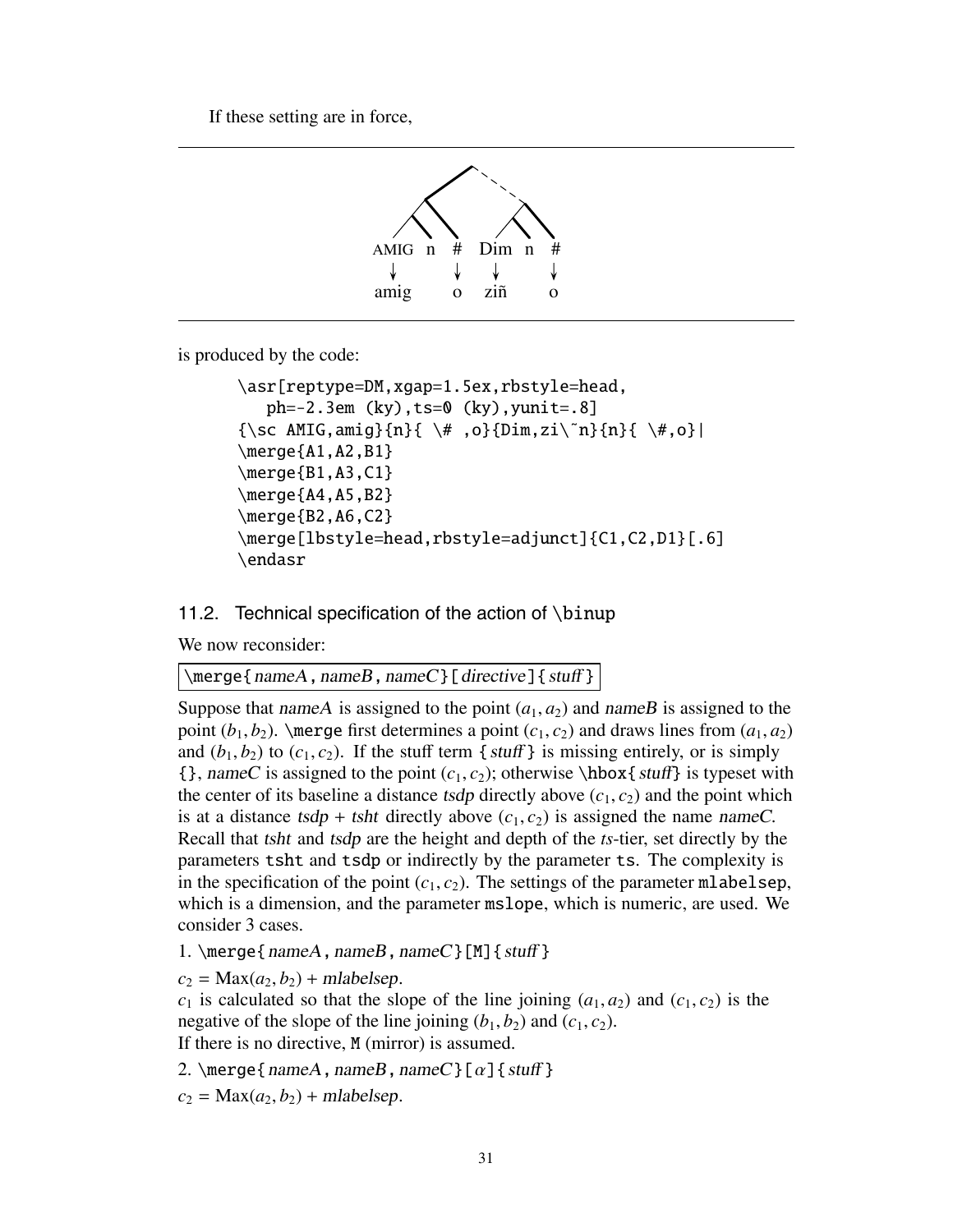$c_1 = (1 - \alpha)a_1 + \alpha b_1.$ 

If the directive is C (center),  $\alpha = .5$  is assumed. Nonumeric directives other than M and C produce an error if there is a  $\{ \text{ stuff} \}$  term.

3. \merge{nameA, nameB, nameC}[ $\alpha$ ] (with no following { )

One line is drawn through  $(a_1, a_2)$  with slope  $\alpha$  and another is drawn through  $(b_1, b_2)$  with slope  $-\alpha$ .  $(c_1, c_2)$  is the intersection.

If there is no directive,  $\alpha$  = mslope is assumed. All nonnumeric directives produce an error if there is no  $\{ \text{stuff} \}$  term.

# 12. Morpheme tiers

Halle & Vergnaud (1987:79) use the display below to illustrate McCarthy's idea of planar segregation of consonants and vowels in the Semitic languages (see, for example, McCarthy, 1986, "OCP Effects: Gemination and Antigemination").



If the center line of the timing tier is at  $y = 0$  and coordinates are transformed according to  $(x, y) \rightarrow (x + .5y, y)$ , the display transforms as shown in (34). Since *y* < 0, points will be moved to the left, a distance proportional to their *y*-coordinates.



The crucial macro in carring this out is:

\skewx( x-coord , y-coord ) macro name

It defines a macro with the given name which evaluates to the new *x*-coordinate of the given point. \skewline and \skewput use \skewx in the expected way.

```
\def\skewx(#1,#2)#3{%
   \pssetxlength\dimpuba{#1}%
   \pssetylength\dimpubb{#2}%
   \advance\dimpuba by \slantratio\dimpubb
   \edef#3{\the\dimpuba}%
}
```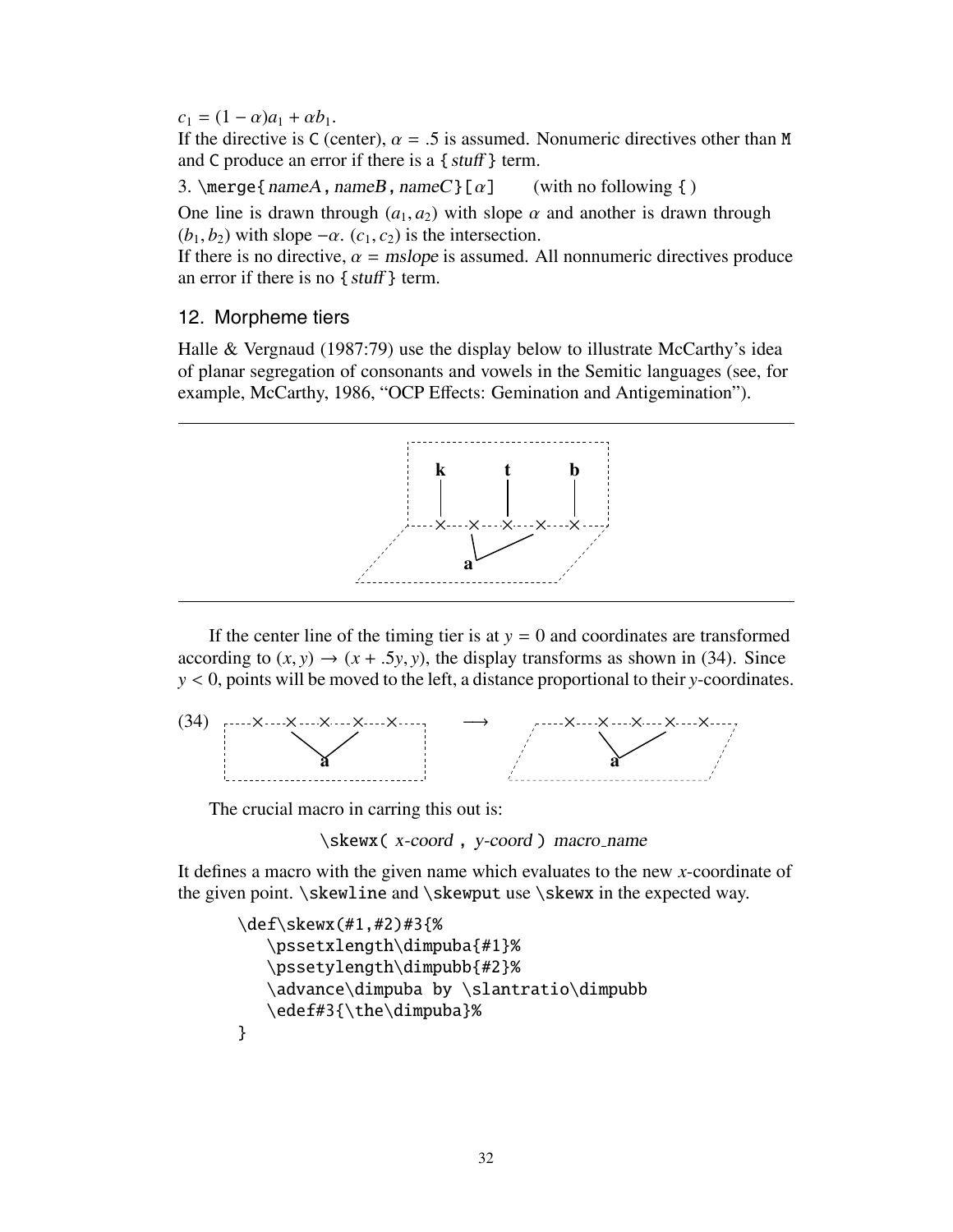```
\def\skewline#1(#2,#3)#4(#5,#6){%
   \skewx(#2,#3)\tempa\text{skewx}(\#5, \#6) \tempb
   \psline#1(\tempa,#3)(\tempb,#6)%
}
\def\skewdput#1(#2,#3){%
   \skewx(#2,#3)\tempa
   \dput#1(\tempa,#3)%
}
```
An important fine point in (33) is the whitespace around the timing slots. The usual timing slot is put in a ps-framebox, with a solid (white) fill. The timing slots are then typeset after the dashed line is drawn.

```
\def\ts{\psframebox*[framesep=0pt]{$\times$}}
```
We can now give the full code. Note on line 4 that the height of the *ph*-tier is made quite small and that the baseline of the display is made to correspond to the syllable level. On line 6, the full frame of the vertical page is drawn before the timing slots are overwritten. On line 12, the starting position of the skew line is fudged slightly (from 1 to 1.15) for better appearance. Lines 18 and 19 are used to size the bounding box.

```
1 \newpsstyle{pageborder}{linestyle=dashed,linewidth=.3pt,
2 dash=2pt 1.8pt}
3 \psset{unit=4ex,xgap=1,ts=-.5ex ($\times$),
4 ph=-1.3 (e) .5pt,sy=1.5 (s),tssym=\ts,asrB=1.5}
5 \DefList{\vpagetop{2.5},\hpagebot{-1.7},\slantratio{.9}}
6 \asr |\psi(s,t)| = \text{pageborder}( -1, 0) (5, \vpagetop)7 \X\X\X\X\X
8 |\skewx(-1,\hpagebot)\tempa
9 \skewx(5,\hpagebot)\tempb
10 \psline[style=pageborder]
11 (-1,0)(\tempa,\hpagebot)(\tempb,\hpagebot)(5,0)12 \skewline(1.15,\ASRtsb)(2,\ASRpht)
13 \skewline(3,\ASRtsb)(2,\ASRpht)
14 \skewdput[B](2,\ASRphB){\bf a}
15 \@(0,sy){\bf k}\-(0,ts)
16 \@(2,sy){\bf t}\-(2,ts)
17 \@(4,sy){\bf b}\-(4,ts)
18 \skewdput(-1,\hpagebot){}
19 \dput(0,\vpagetop){}
```

```
20 \endasr
```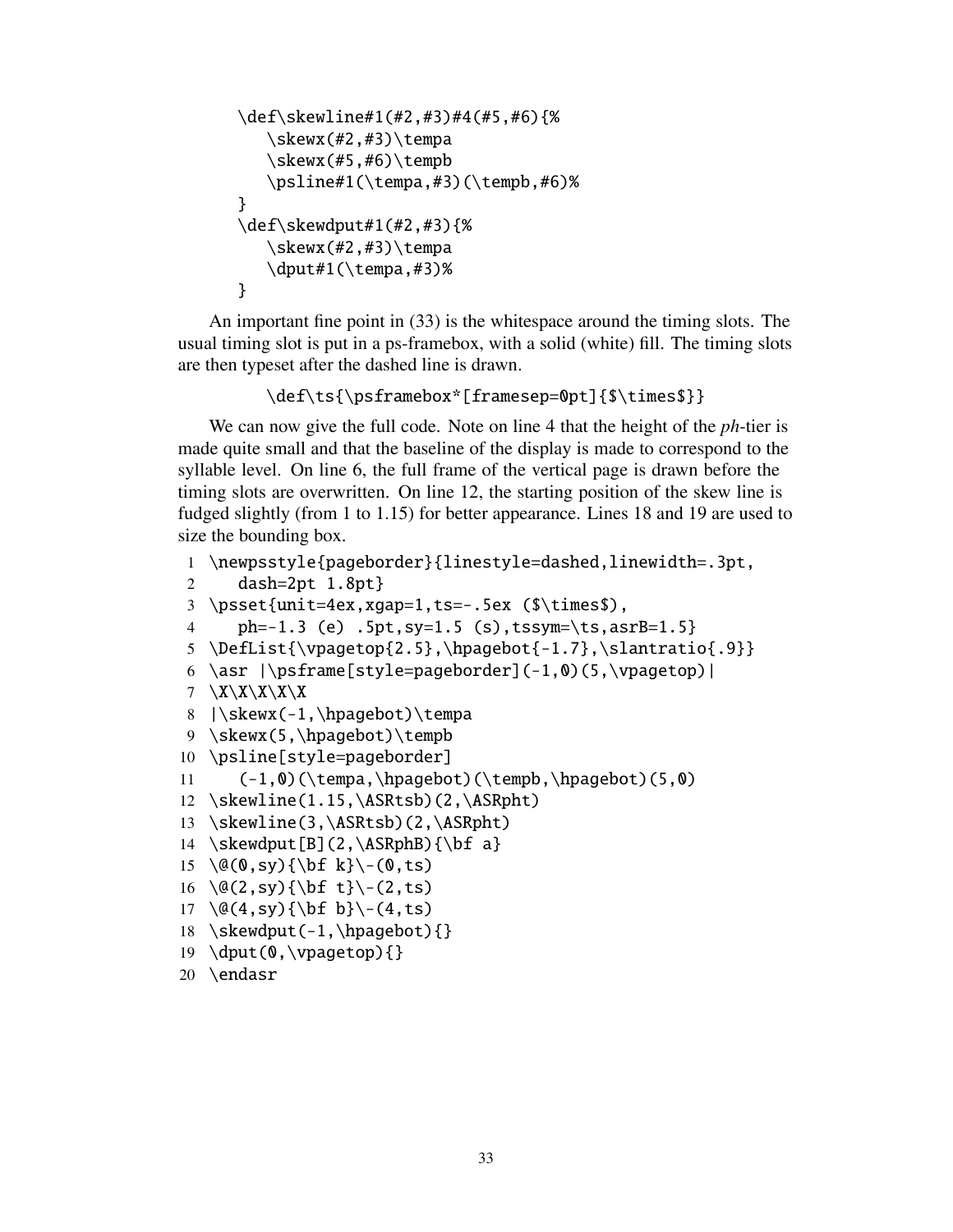# 13. Miscellaneous examples

# 13.1. Unusual timing slot symbol



```
\DefList{\hioff{.4},\upoff{-.2}}%
\def\\#1{$\scriptstyle\rm #1$}%
\asr[unit=2em,xgap=5em,ts=0 ($\bullet$) 1ex 0,
      tssym=$\bullet$,phB=-1,syB=\ASRtst]
X\backslash X\backslash X|\Q[\cup\{0,ph\}\}\\setminus-(0, ts)\-[style=dotted](1,ts)
\Q[\cup\text{f}](1, \text{ph})\{\setminus\{\text{-upper}\}\}\\{-[xed=true, xedratio=.55](1,ts)\}\Q[\cup\{2,ph\}\{\setminus\{\text{+upper}\}\\langle-(2,ts)\asrsetkeys{phB=!-1}
\setxpos0
\varphi{\{\{\hspace{-0.5mm}\over\hspace{-0.5mm}1\}}{\hspace{-0.5mm}\overline{\hspace{-0.5mm}\overline{\hspace{-0.5mm}t}}\}}\varphi{\{\hbar i\}}{\hbar off}\varphi\{\{\hat{-hi}\}\{\hat{f}\}\\qquad \qquad \qquad \qquad \qquad \qquad \qquad \qquad \qquad \qquad \qquad \qquad \qquad \qquad \qquad \qquad \qquad \qquad \qquad \qquad \qquad \qquad \qquad \qquad \qquad \qquad \qquad \qquad \qquad \qquad \qquad \qquad \qquad \qquad \qquad \qquad \qquad\setminus@(1,sy){L}
\qquad (2, sy){H}
\endasr
```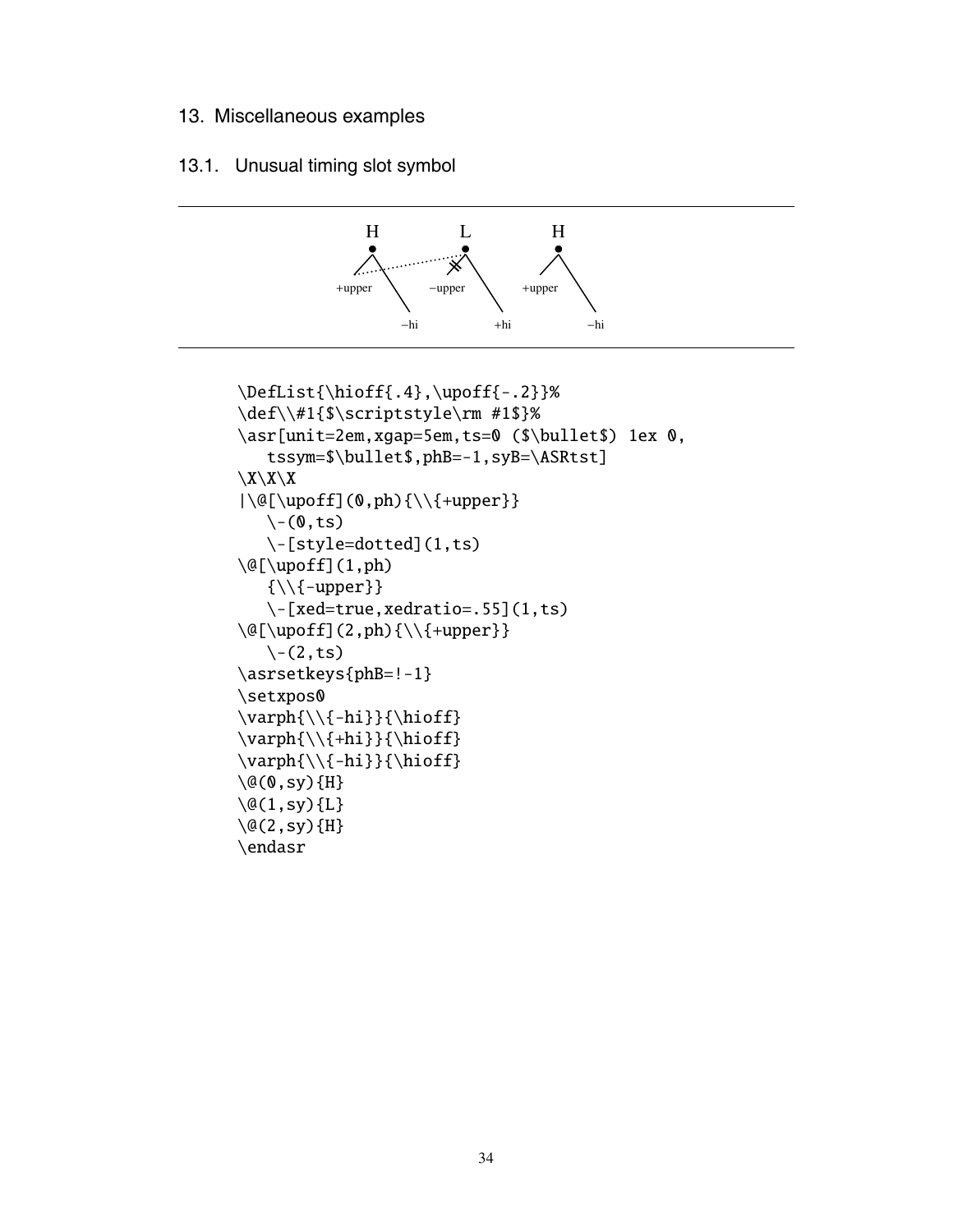#### 13.2. Syllable constituent structure

From Blevins (1995), in The Handbook of Phonological Theory.





```
{nuclear,rhyme,coda,onset}
\psset{xgap=2.5em,yunit=2em,
  phB=-1,nuclear=.9 (lg),coda=1.2 (dg),rhyme=2.3 (hy),
  onset=1.8 (tg),syB=3.5}
```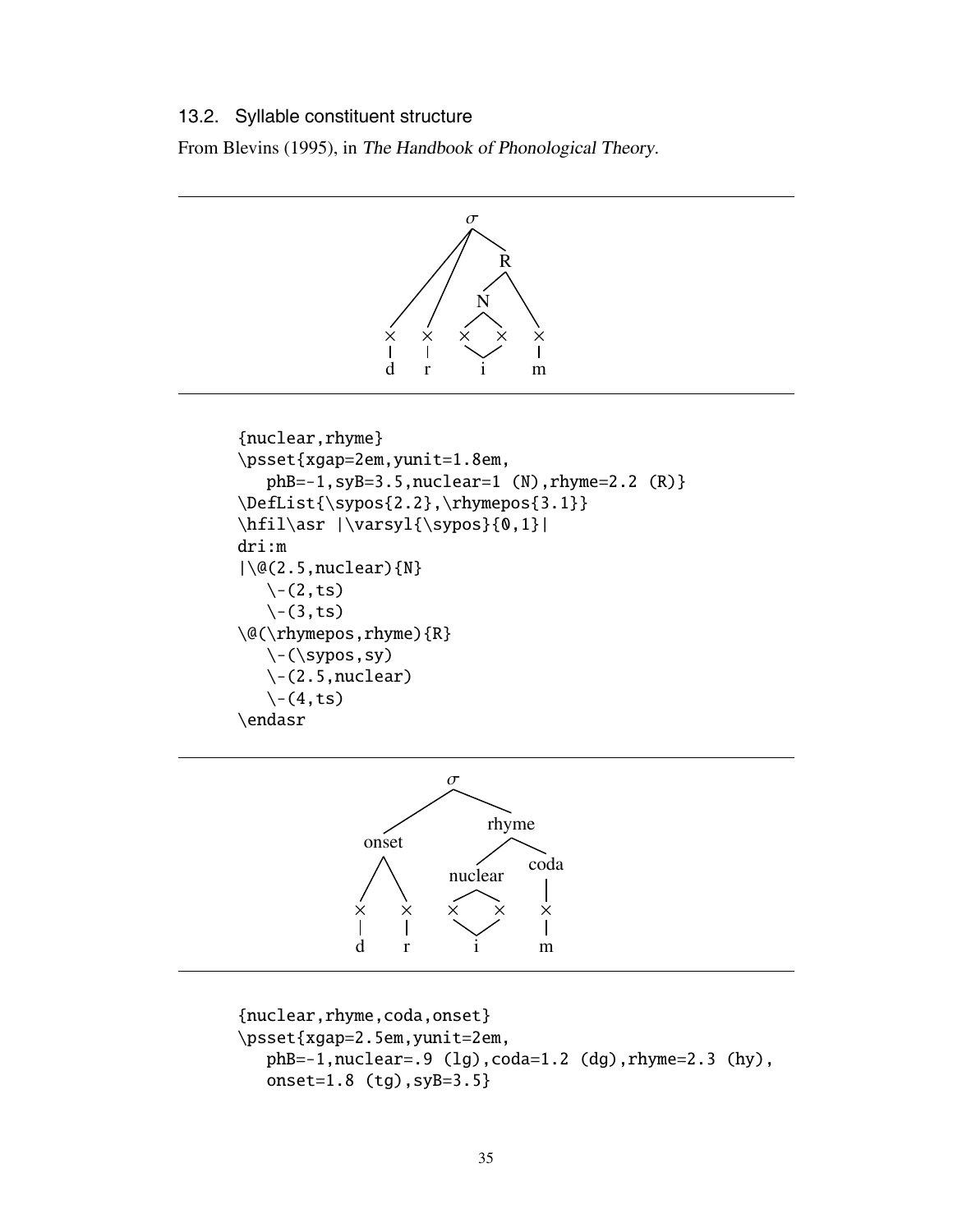```
\DefList{\onsetpos{.5},\nuclearpos{2.5},\rhymepos{3.25}}
\asr dri:m
|\@(\nuclearpos,nuclear){nuclear}
   \setminus-(2, ts)\setminus-(3, ts)\qquad (4, coda) {coda}
   \setminus-(4, ts)\@(\onsetpos,onset){onset}
   \setminus-(0, ts)\setminus-(1, ts)\@(\rhymepos,rhyme){rhyme}
   \setminus-(4, \text{coda})\-(\nuclearpos,nuclear)
\Q(2, sy){$\sigma$}
   \-(\onsetpos,onset)
   \-\( \rhymepos, rhyme)\endasr
```
13.3. Derivation of foot structure

| a. $\omega$ $\omega$ $\omega$ $\omega$ | b. $\omega$ $\omega$ $\omega$ - $\omega$ | C. $\omega$ $\omega$ $\omega$ $\omega$ - $\omega$ |
|----------------------------------------|------------------------------------------|---------------------------------------------------|
| $(\omega \omega \omega \omega)$        | $(\omega \omega \omega - \omega)$        | $(\omega \omega \omega \omega - \omega)$          |
| $(\omega \omega) \omega \omega$        | $(\omega \omega) \omega - \omega$        | $(\omega \omega) \omega \omega - \omega$          |
| $(\omega \omega) \dot{\omega}) \omega$ |                                          | $(\omega \omega) \omega \omega - \omega$          |

```
\def\XS{\bare{$\acute\omega$}}%
\def\JunctureChoose#1{\ifx#1-\hbox{-}\else #1\fi}%
\psset{tssym=$\omega$,xgap=1.3em,phantomjunctures=true}
a.\quad
\vtop{\openup1ex
\halign{#\hfil\cr
\asr \X\X\X\X\endasr \cr
\asr '(\XS\X\X\X\endasr \cr
\asr '(\XS\X')\X\X\endasr \cr
\ar'(\XS\X')\XS')\X\endasr \cr
}}
\qquad
b.\quad
\vtop{\openup1ex
\halign{#\hfil\cr
\ar \X\X'\-\X\endasr \cr\ar '(\XS\X' - \X\endasr \cr'
```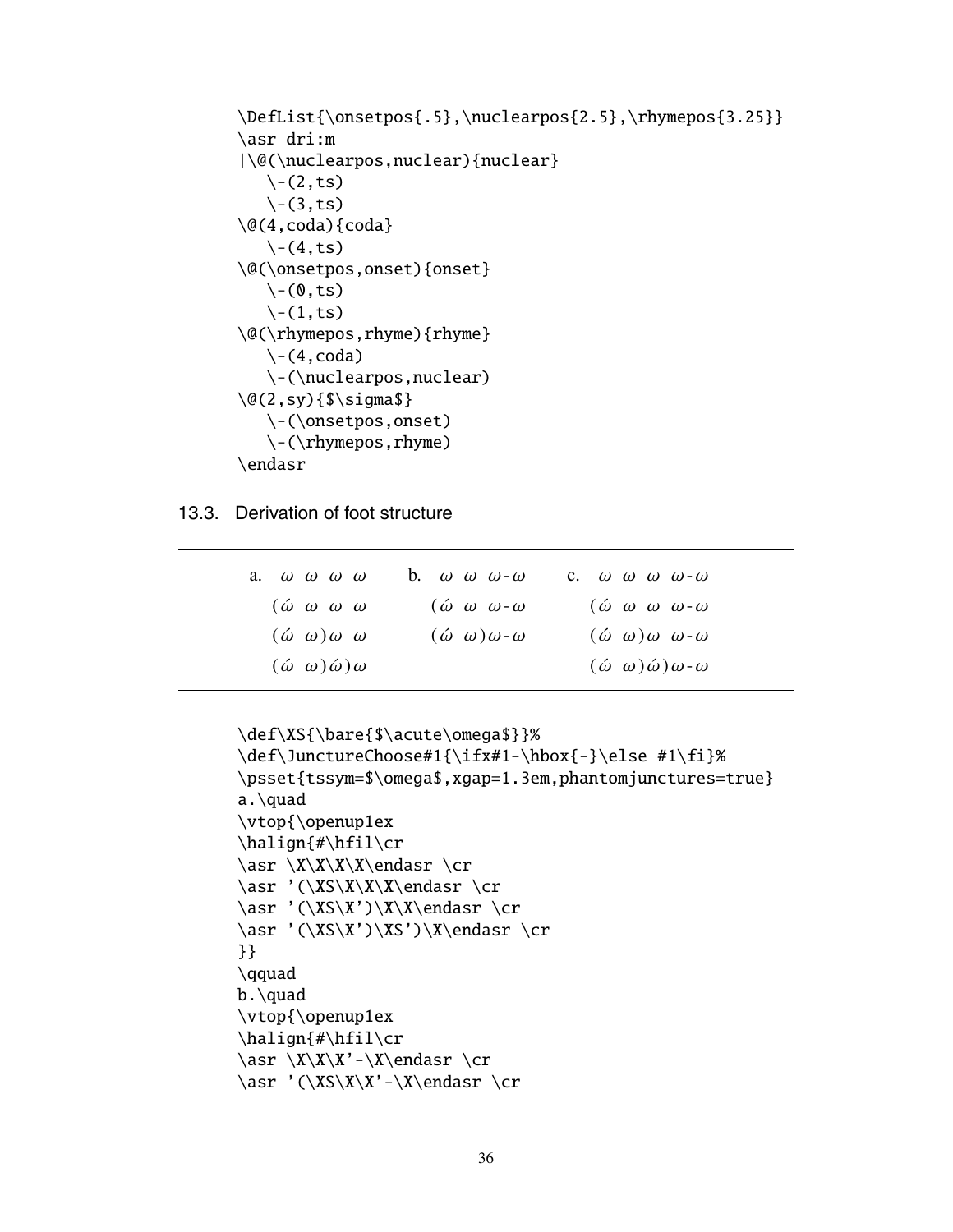```
\asr '(\XS\X')\X'-\X\endasr \cr
}}
\qquad
c.\quad
\vtop{\openup1ex
\halign{#\hfil\cr
\ar \X\X\X'\-\X\endasr \cr\ar'(\XS\X\X'\-\X\endasr \cr\ar'(\XS\X')\X\X'-\X\endasr \cr\asr '(\XS\X')\XS')\X'-\X\endasr \cr
}}
```
Appendix A. Parser extensions

Macro: \JunctureChoose Parameters: juncsep, phantomjunctures Special parser token: ', <

The use of < described below to displace the position at which a macro is evaluated to the position of the previous timing slot is of general interest. The other extensions are probably of much less interest to most users. They are included because they were developed to meet special needs I have had from time to time. There is a special mechanism for handling timing tier delimiters, in particular, which has hypertrophied. Since it does not consume very many lines of code in pst-asr.tex, I have left it in the public version of pst-asr in the hopes that it might be useful to someone else.

A.1. Displaced macro evaluation in parsing

The special parser token  $\lt$  is somewhat more flexible than indicated in Section 5. If  $[x]$  follows  $\le$ , then the following control sequence or active character is evaluated with  $\x$ pos incremented by x. So (35a) and (35b) both produce (35c).

(35) a. \asr \2ka\2pa:<\1\2du\endasr b. \asr \2ka\2<[2]\1pa:\2du\endasr c. σ k  $\frac{\times}{\cdot}$ a  $\frac{\mathsf{x}}{\mathsf{I}}$ σ p  $\frac{\mathsf{x}}{\mathsf{I}}$ a × × σ σ d  $\frac{\mathsf{x}}{\mathsf{I}}$ u  $\frac{\mathsf{x}}{\mathsf{I}}$ 

One caution is in order. Displaced evaluation using < does not contribute to determining the bounding box of  $\arcsin$ ...  $\end{Bar}$  since the evaluation takes place inside a group. Compare the following:

```
(36) a. \psframebox[framesep=0]
           {\asr ka:|\stepxpos{-1}\1\stepxpos{1}|t\endasr}
```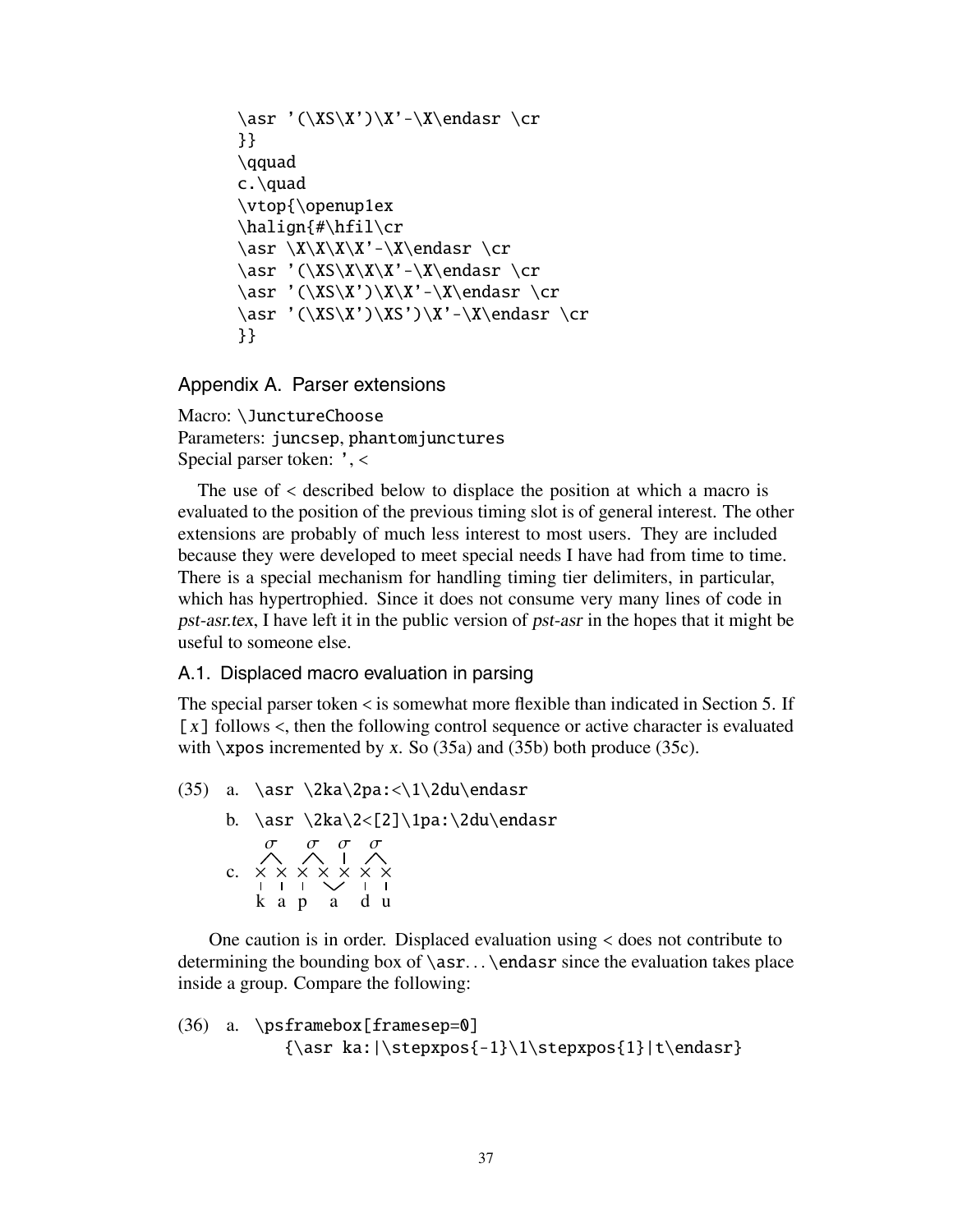

b. \psframebox[framesep=0] {\asr ka:<\1t\endasr}



A.2. Parsing timing tier delimiters

Suppose you want to typeset:

(37) t  $\frac{\mathsf{x}}{\mathsf{I}}$ a  $\times$ # o  $\frac{\mathsf{x}}{\mathsf{I}}$ g  $\frac{\times}{\cdot}$ u  $\frac{\times}{\sqrt{2}}$ 

One way is:

(38) \asr[xgap=1.6em] taogu  $|\text{tireput}(1.5, ts){\#}$ \endasr

The parser provides a more convenient way to insert timing tier junctures. If the parser encounters ', it assumes that a juncture follows, which it typesets midway between the current position and the position of the previous timing slot. So (37) is produced by:

# (39) \asr[xgap=1.6em] ta'\#ogu\endasr

Actually, before the juncture is typeset, the parser checks to see if a second instance of ' follows. If it does, the second juncture is read and the two junctures typeset as a pair. So:

```
(40) a.
                        t
                       \frac{\times}{\cdot}a
                                  \times##
                                             o
                                             \frac{\times}{\cdot}g
                                                        \frac{\mathsf{x}}{\mathsf{y}}u
                                                                   \frac{\mathsf{x}}{\mathsf{I}}b. \asr[xgap=2em] ta'\#'\#ogu\endasr
```
Extra space will be put in between the junctures if the parameter juncsep is set to a positive dimension. The default is 0 pt. So:

(41) a. 
$$
\times
$$
  $\times$   $\times$   $\times$   
\n $\begin{array}{ccccccccc}\n1 & 1 & 1 & 1 & 1 \\
1 & 1 & 0 & g & u\n\end{array}$ \nb.  $\arctan\{xgap=2em, juncsep=.2ex\}$  ta' $\#$ ' $\#$ ogu $\end{array}$ endasr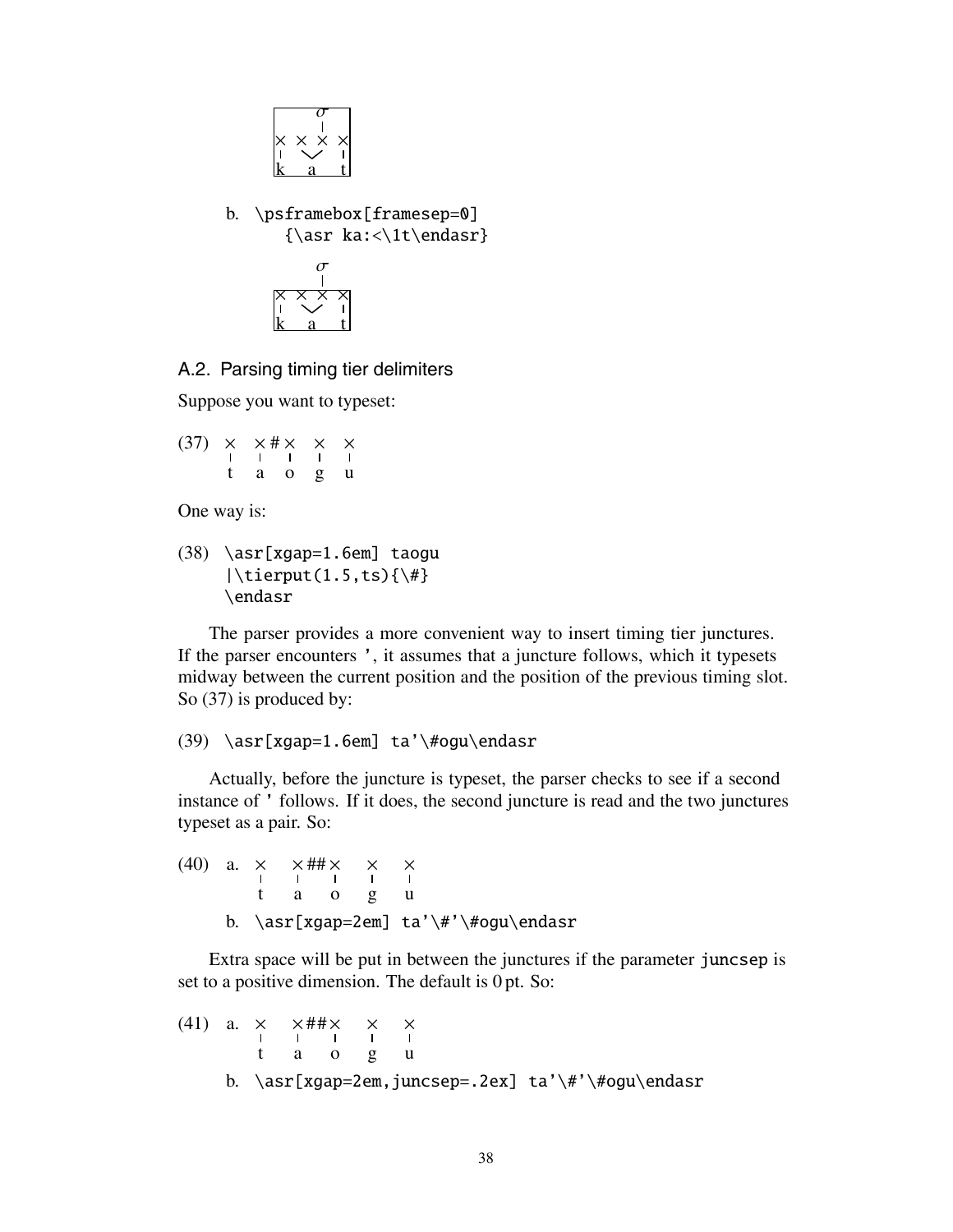Setting juncsep to a negative dimension is sometimes useful with certain combinations of junctures for making a more compact display.

Before typesetting the juncture, a substitution table is consulted (encoded in the macro \JunctureChoose). pst-asr contains:

```
\def\JunctureChoose#1{%
   \ifx#1<\langle\else\ifx#1>\rangle\else#1\fi\fi}
```
This particular substitution table has no particular significance, but it is given to serve as a model for users with special needs to use in defining their own substitution tables. With it:

```
(42) a. \asr[xgap=2em] '<ta'>ogu\endasr
               b. 
                              t
                             \frac{\times}{\cdot}a
                                        × 
                                                    o
                                                    \frac{\mathsf{x}}{\mathsf{I}}g
                                                               \frac{\mathsf{x}}{\mathsf{y}}u
                                                                          \frac{\mathsf{x}}{\mathsf{I}}
```
Junctures are always set in math mode.

Finally, the parameter phantomjunctures determines whether the junctures enter into the determination of the bounding box of the display. The default is phantomjunctures=false. Setting this parameter to true is sometimes helpful if there are multiple displays that need to be left aligned.

# A.3. Modifying the parser

A moderately skilled Tex programmer can modify the parser so that it takes special action if certain tokens are encountered. Below is a fragment of the code the parser uses, which gives an idea of how the parser operates.

```
\def\ASR@d{\futurelet\temp\ASR@dd}
\def\ASR@dd{%
   \ifx\temp|\let\next=\ASR@pushasr\else
   \ifx\temp'\let\next=\ASR@juncture\else
   \ifx\temp<\let\next=\ASR@displace\else
   \ifx\temp\bgroup\let\next=\ASR@char \else
   \ifx\temp\endasr\let\next=\ASR@finish \else
   \ifcat\noexpand\temp\noexpand\ASR\let\next=\ASR@cs
   \else \let\next=\ASR@char
   \fi\fi\fi\fi\fi\fi\next
}
\def\ASR@char#1{%
   \def\ASR@hold{#1}%
   \@ifnextchar:\ASR@gem\ASR@charA
}
\def\ASR@charA{\ASR@putobj{\ASR@hold}\ASR@d}
\def\ASR@gem#1{\ASR@putgemobj{\ASR@hold}\ASR@d}
```
Suppose, for example, that you have frequent need to typeset things like the display below, with "**.**" marking syllable boundaries: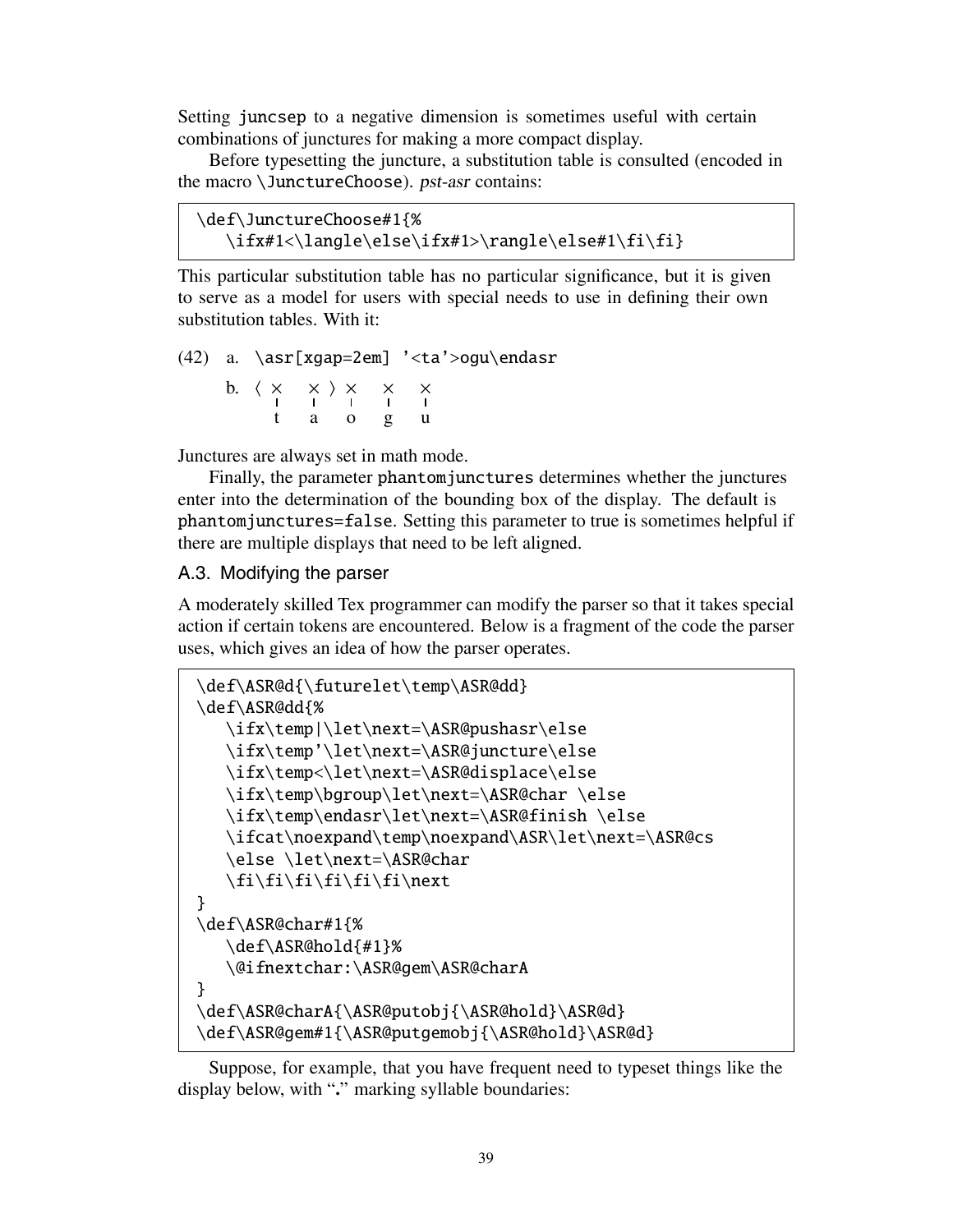|  | 11111111        |  |  |
|--|-----------------|--|--|
|  | k a t m a n d u |  |  |

A simple modification of \ASR@dd will allow you to say simply:

\asr kat.man.du\endasr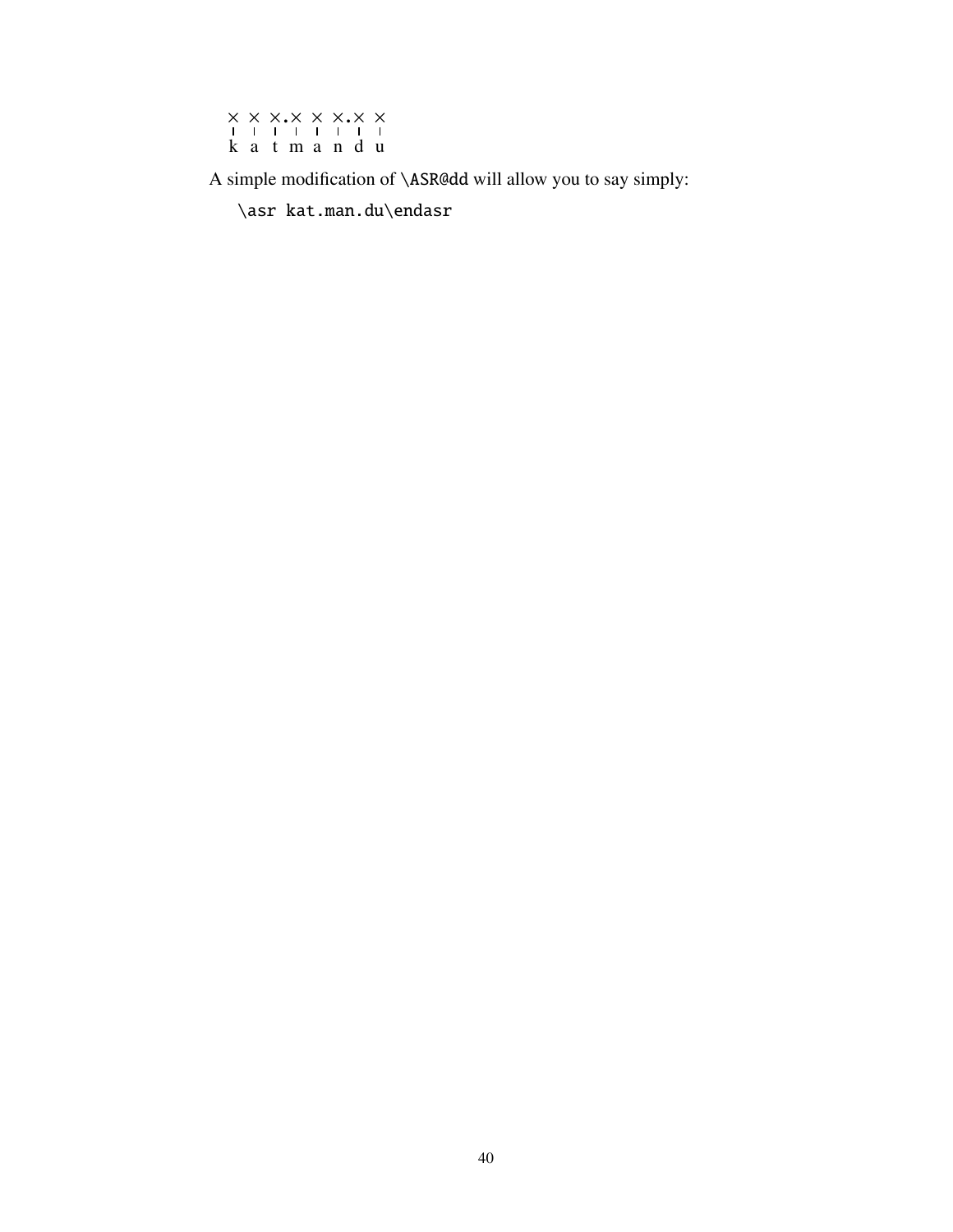First, modify \ASR@dd as shown below, with the modifications boxed.

```
\def\ASR@dd{%
   \ifx\temp|\let\next=\ASR@pushasr\else
   \ifx\temp'\let\next=\ASR@juncture\else
   \ifx\temp<\let\next=\ASR@displace\else
  \ifx\temp.\let\next=\ASR@period\else
   \ifx\temp\bgroup\let\next=\ASR@char \else
   \ifx\temp\endasr\let\next=\ASR@finish \else
   \ifcat\noexpand\temp\noexpand\ASR\let\next=\ASR@cs
   \else \let\next=\ASR@char
   \fi\fi\fi\fi\fi\fi\fi\next
}
```
Then add:

```
\def\ASR@period#1{%
   \tierput[-.5\ASRxqap](\xpos,ts){\bf .}\ASR@d
}
```
Appendix B. Utility macros

B.1. Manipulating dimensions

| \xaddto dimension_register dimension \                                         |
|--------------------------------------------------------------------------------|
| $\xset$ tosum dimension_register dimension <sub>1</sub> dimension <sub>2</sub> |
| \ysettodiff dimension_register dimension <sub>1</sub> dimension <sub>2</sub>   |

The dimensions can be: 1) dimension registers; 2) dimensions in Tex units or macros that expand to dimensions in Tex units; or numbers or macros that expand to numbers. Numeric dimensions are considered to be measured in psxunits (\xaddto and \xsettosum) or psyunits (\ysettodiff). The dimension register is set as the name of the macro indicates (dimension<sub>1</sub> – dimension<sub>2</sub> for \ysettodiff).

B.2. Interpolating a node between two points

The following macro will interpolate a node between two given points.

 $\int_1$ interpolate(point<sub>1</sub>)(point<sub>2</sub>){ratio}{node\_name}

The points can be in any description recognized by *pst-node* as a *\SpecialCoor* description. *node name* names a point on the line which goes through  $point_1$  and *point<sub>2</sub>*. If the rectangular coordinates of this point are  $(x_3, y_3)$ , the rectangular coordinates of *point<sub>1</sub>* are  $(x_1, y_1)$ , and the rectangular coordinates of *point<sub>2</sub>* are  $(x_2, y_2)$ , then  $x_3 = x_1 + \text{ratio}(x_2 - x_1)$  and  $y_3 = y_1 + \text{ratio}(y_2 - y_1)$ . If  $\text{ratio} = .5$ , for example, the named point is the midpoint of the line segment joining  $point_1$  and *point2*.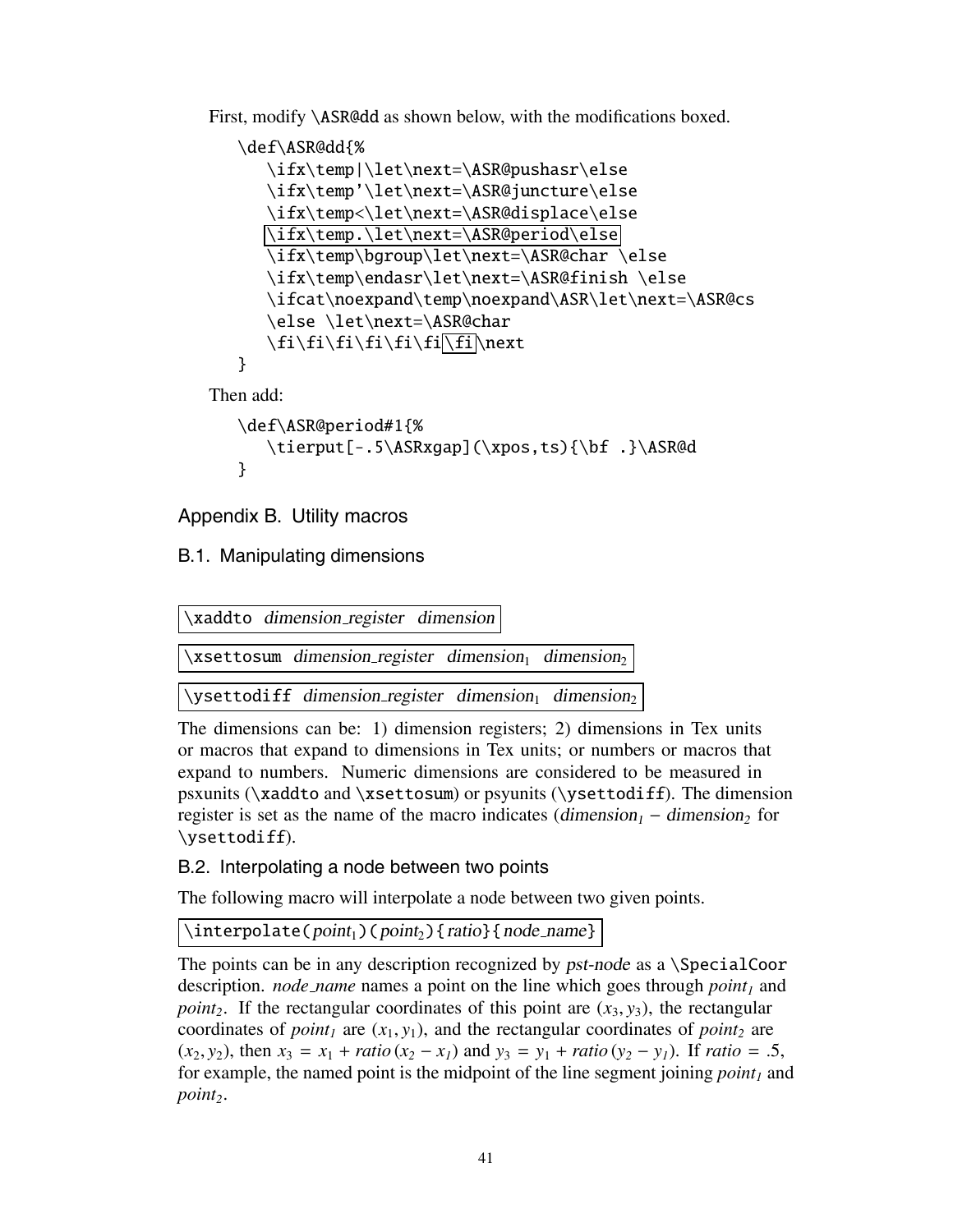# Appendix C. Installation and working environment

Assuming that you have already installed the PSTricks and XKeyVal packages, you have to put the file pst-asr.tex in a place where it can be found. The directory that contains pstricks.tex is a natural place, but if you know how, it is probably better to make your own parallel Tex local subtree so that updating your Tex files with a new Tex distribution does not wipe out pst-asr.tex. If you work in LaTex, you need to do the same with pst-asr.sty. Finally, if Tex file retrieval is done by an indexing method (as it almost certainly is), you have to run the indexing program so that the locations of the newly installed files are properly indexed. The pst=asr dirstribution consists of only three files: pst-asr.tex, pst-asr.sty, and pst-asr-doc.pdf (which you are now reading).

Before you proceed, you should make sure that you can run and view a simple example. If you are a LaTex user, process (43a) and if a Tex user, process (43b).

| (43) | <b>a.</b> | \documentclass{article} | b. \input pstricks |
|------|-----------|-------------------------|--------------------|
|      |           | \usepackage{pstricks}   | \input pst-xkey    |
|      |           | \usepackage{pst-xkey}   | \input pst-asr     |
|      |           | \usepackage{pst-asr}    | \asr ki:p\endasr   |
|      |           | \begin{document}        | \bye               |
|      |           | \asr ki:p\endasr        |                    |
|      |           | \end{document}          |                    |

Your dvi viewer may understand enough Postscript code to properly display the dvi file that is produced. You should see the represention below, left aligned:

$$
\begin{array}{c}\times\hspace{-.2cm} \times \hspace{-.2cm} \times \hspace{-.2cm} \times \hspace{-.2cm} \times \\\hspace{-.2cm} \times \hspace{-.2cm} \cdot \hspace{-.2cm} \cdot \hspace{-.2cm} \cdot \hspace{-.2cm} \cdot \hspace{-.2cm} \cdot \hspace{-.2cm} \end{array}
$$

PSTricks does its tricks by using Tex \special commands to embed Postscript code in the dvi file that Tex produces. Some dvi viewers will simply ignore embedded Postscript code and you will have to use a dvi to ps translator (the program *dvips*, for example) to create a .ps file which can be viewed with a Postscript viewer like Ghostscript. Even if your dvi viewer can handle the dvi output from (43), which has very simple postscript inclusions, the full range of PSTricks tricks will require dvi to ps conversion for proper display, so it is a capability that you will soon have to acquire. If you cannot successfully convert a dvi file to a ps file and view it, get help with PSTricks and/or dvi to ps conversion before you proceed.

*Working environment*: It is important to create a good working Tex/LaTex environment that lets you see the effect of modifications quickly and with no fuss. A good interactive Tex environment minimizes the time between making a change in the editor and seeing the results on the screen. Your editor, dvi viewer, and postscript viewer should all remain active and you should be able to easily bring one or the other into the foreground. Your viewers should be configured so that they keep their place in the file they are viewing. If a new dvi or ps file is created, for example, your viewer should automatically load it and be positioned at the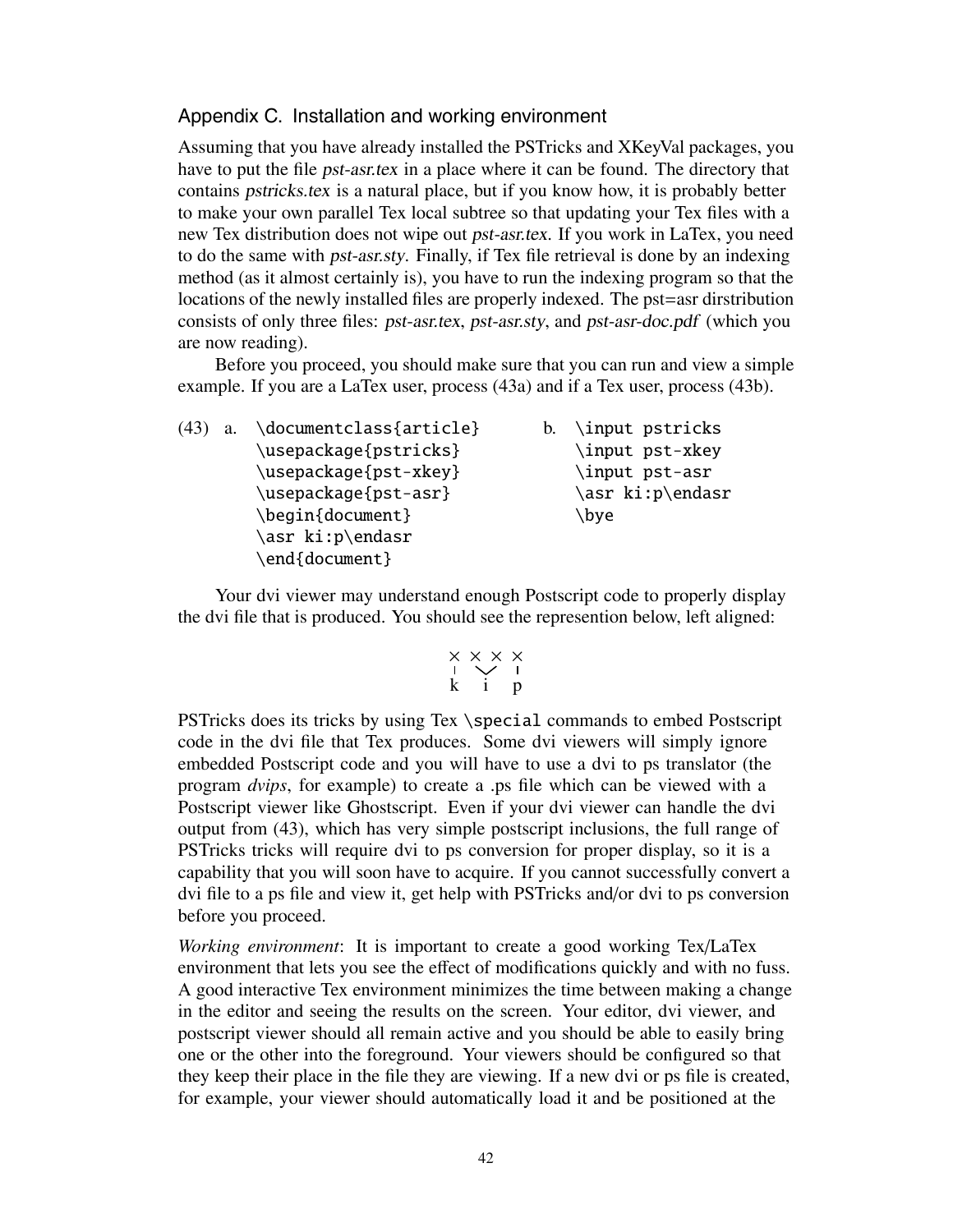same place (page and xy-position) as it was in the old file. You want to reduce the cycle time between editing and viewing the result to a few seconds (on a fast PC).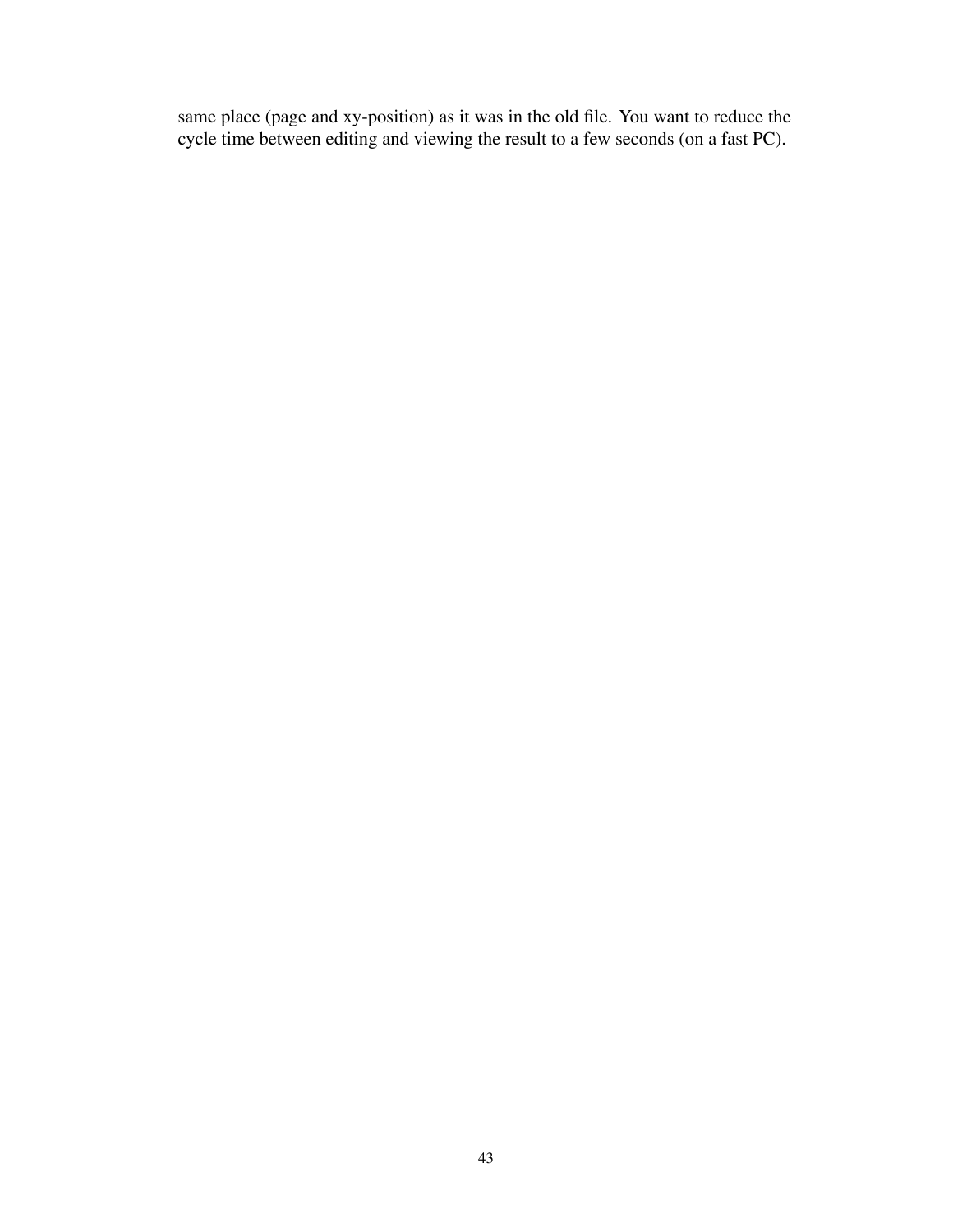#### Index of control sequences, parameters, and special characters

! (parameter prefix), 4 : (parser control character), 8 { (parser control character), 9 | (parser control character), 9 ' (parser control character), 9 < (parser control character), 9 \1, 11  $\sqrt{2}$ , 11 \3, 11 \4, 11 \5, 11  $\ar, 8$ asrB (parameter), 8 \ASRphB, 3 \ASRphb, 3 \ASRpht, 3 \asrsetkeys, 16 \ASRsyB, 3 \ASRsyb, 3 \ASRsyt, 3 \ASRtsB, 3 \ASRtsb, 3 \ASRtst, 3 \ASRxgap (dimension register), 3  $\text{lassoc. 7}$ \bare, 14 bigsyls (style), 11 \bisysym, 11  $\ldots$ , 5 \DefList, 13 DM (reptype setting), 25  $\mathrm{d}$ put, 5 \endasr, 8 \enddbox, 5 everyasr (parameter), 8 everyph (parameter), 8 \feat, 17 \interpolate, 41 juncsep (parameter), 37 \JunctureChoose, 37 lbstyle (parameter), 27 \LevelsIncrement, 22

medsyls (style), 11 \merge, 27 mlevelsep (parameter), 27 \monosysym, 11 mslope (parameter), 27 \newbranchstyle, 27 \newtier, 3 normal (reptype setting), 25 nots (reptype setting), 25 ph (parameter), 3 phantomjunctures (boolean parameter), 37 phB (parameter), 3 phdp (parameter), 3 phht (parameter), 3  $\qquad, 11$ rbstyle (parameter), 27 realstyle (parameter), 27 reptype (parameter), 25 \setxpos, 22 \stepxpos, 22 sy (parameter), 3 syB (parameter), 3 sydp (parameter), 3 syht (parameter), 3 sysym (parameter), 11 \tierput, 7 \tiershortcuts, 7 ts (parameter), 3 tsB (parameter), 3 tsdp (parameter), 3 tsht (parameter), 3 tssym (parameter), 8 unitxgap (boolean parameter), 3 \varph, 14 \varsyl, 11 \X, 14 \xaddto, 41 xed (parameter), 17 \xedcirc, 17 xedht (parameter), 17 xedlinewidth (parameter), 17